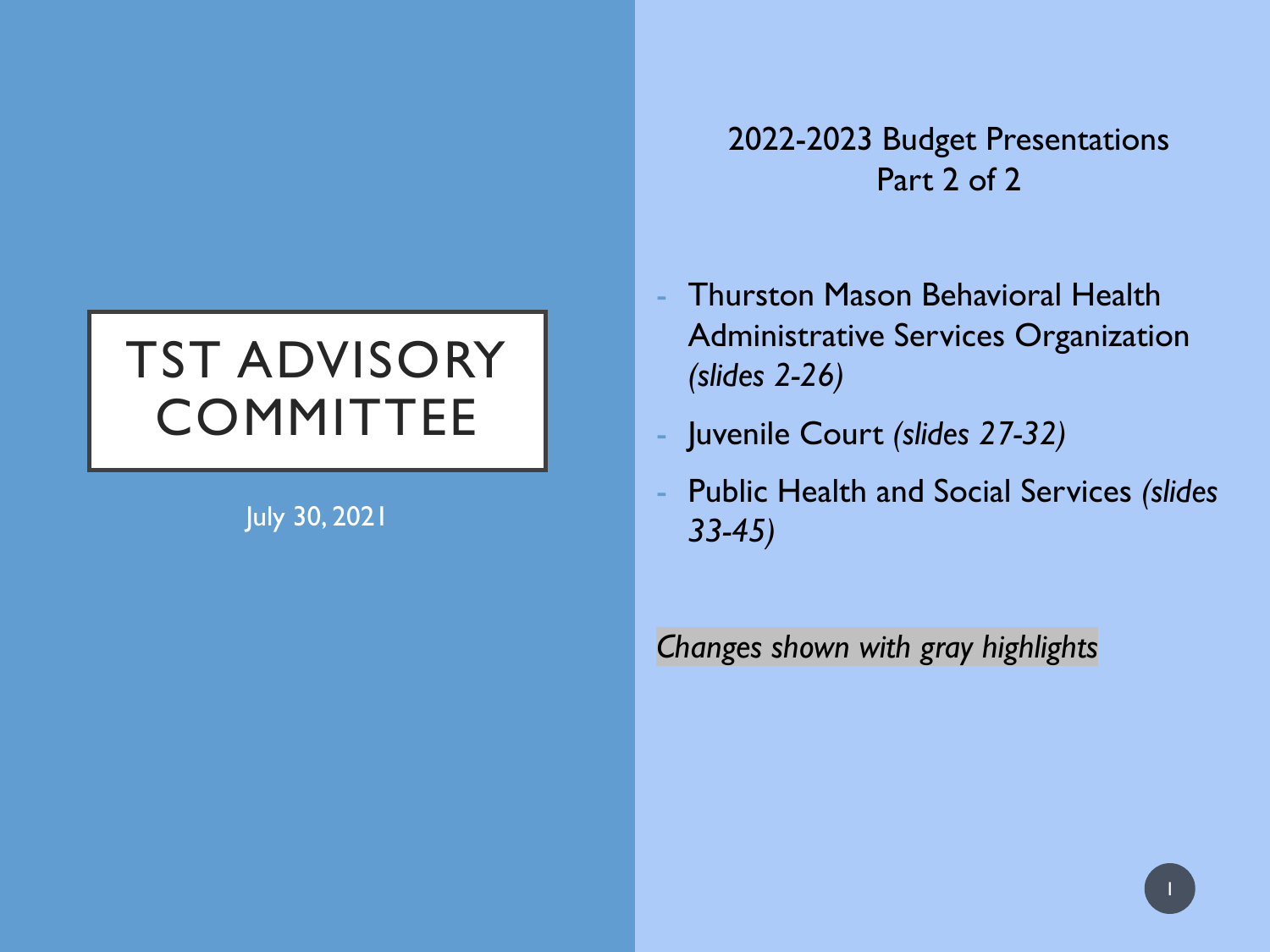# THURSTON MASON BEHAVIORAL HEALTH ASO

- **Diversity, Equity & Inclusion**
- Proposed New Programs
	- **Non Medicaid Transition Aged Youth Services**
	- **Scattered Site Pilot Program- Peer Outreach**
	- **EXP** Co-Responder Mobile Outreach Team with Thurston County Sheriff's Office
- **Nouth programs** 
	- **E** Children's Mobile Crisis
	- **Children's Mobile Crisis Juvenile Justice (formerly Juvenile Court & Detention Transitions)**
	- **•** Multisystemic Therapy
	- **Steps to Wellness**
	- **Wraparound with Intensive Services (WISe)**
	- Youth Outpatient Treatment
- **Adult programs** 
	- Jail Behavioral Health
	- **Housing Case Management (including former Inmate HCM)**
	- **Intensive Case Management**
	- **Nisqually lail Reentry**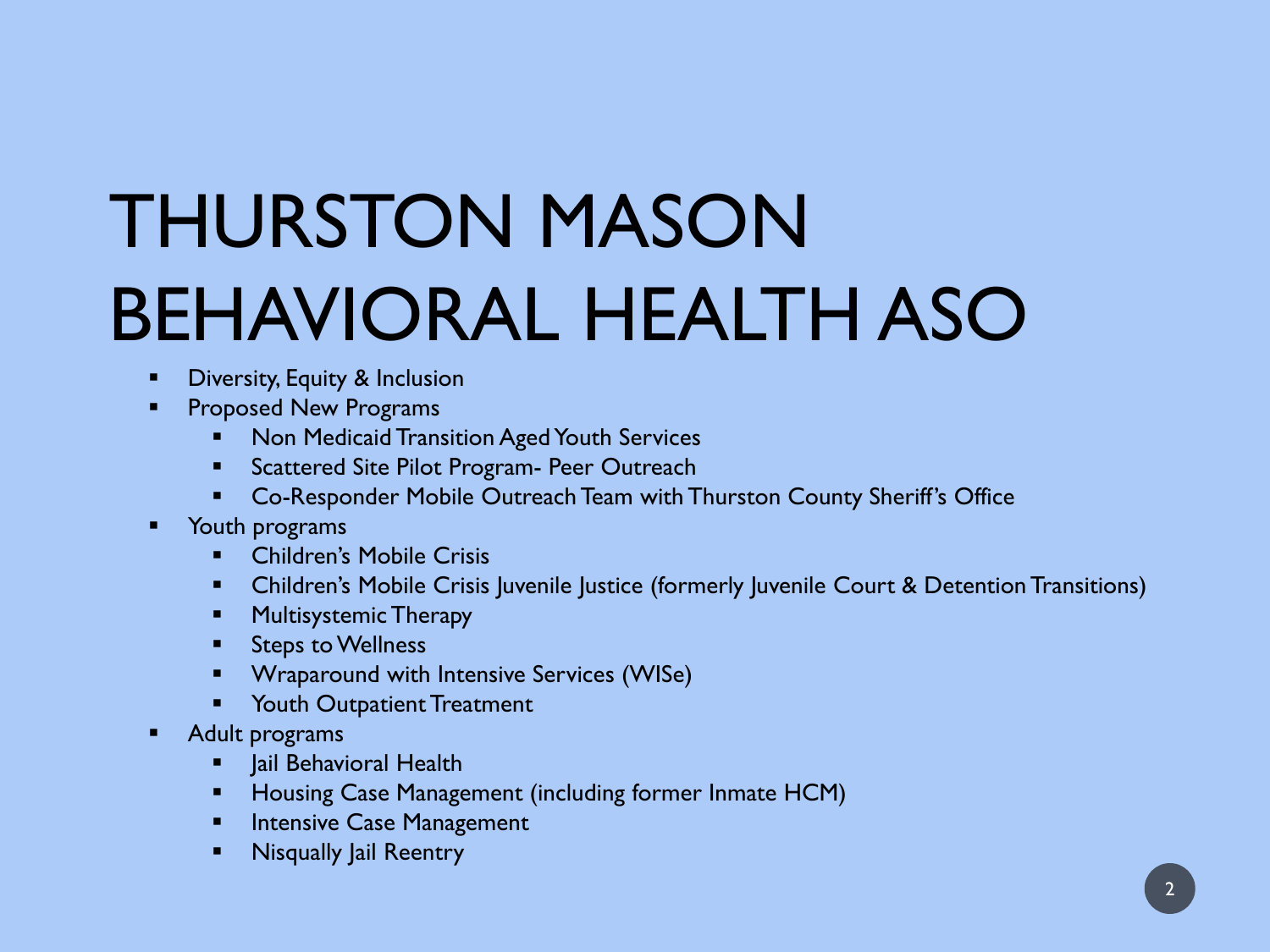With respect to DEI, what has your program/ office/ department accomplished since last year? What is planned for the next year? Anything you are excited about or proud of? What are the main barriers to this work?

TMBH-ASO has continued working to advance racial equity, reduce health disparities, and improve health outcomes by following the Culturally and Linguistically Appropriate Services in Health Care (CLAS) standards, Office of Minority Health (OMH) guide the activities to deliver culturally competent services. These standards have been incorporated into practice through policy, trainings, and contracts with community BHAs.

TMBH-ASO staff advocate on behalf of a stigmatized population where systemic inequalities are often a barrier to recovery and healing. Black Lives Matter and Stop AAPI Hate has brought to the forefront many goals that TMBH-ASO strongly supports:

- 1. To practice empathy and engage with others with the intent to learn about and connect with their contexts;
- 2. To acknowledge, respect, and celebrate differences and commonalities;<br>3. Every day, recommit to healing ourselves and each other, and to co-
- creating alongside peers, friends, allies, and family, a culture where each person feels seen, heard, and supported.
- 4. Endorse strong civil rights laws at the local and state levels

TMBH-ASO will continue to actively seek to engage diverse participation and provide safe forums for agencies and community members to contribute and look for opportunities to uplift diverse voices working towards improvements within the system. Addressing issues related to racial equity and cultural competence requires having individuals with multiple types of lived experience involved in project design, implementation, and evaluation.

We have been very excited to have an increasingly diverse workforce that has included more individuals with lived experience that directly relates to the populations they are working with. The lived experience in our program includes individuals in behavioral health recovery and also experience with the legal system, homelessness, and other challenges that are impacting individuals we serve.

One significant obstacle has been COVID-19 and the challenges created in bringing people together in person to more fully engage. Another barrier we have encountered in recruiting is the significant workforce shortage in the behavioral health system. 3

DIVERSITY, **EOUITY** AND INCLUSION (DEI)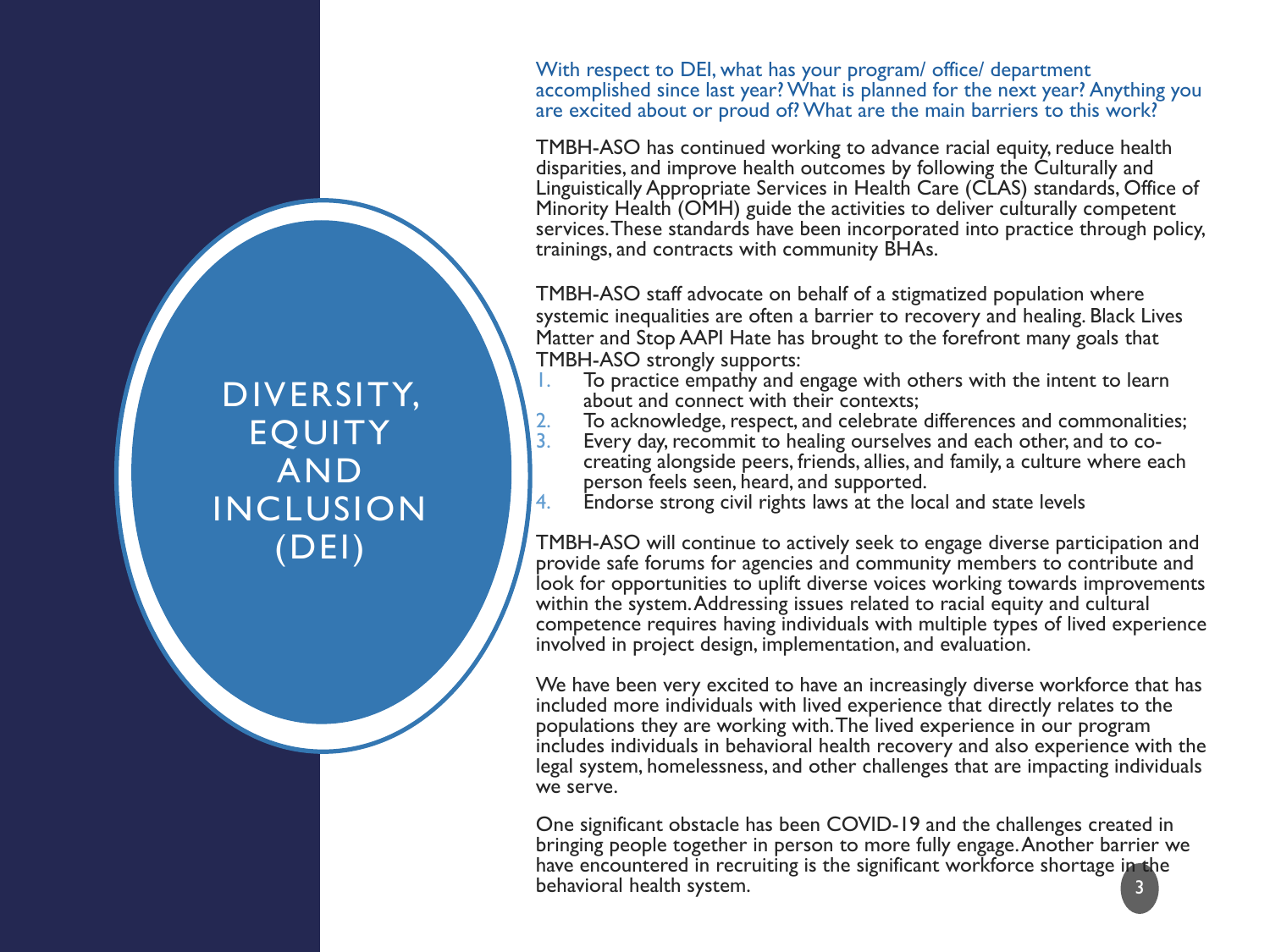### PROPOSED NEW PROGRAM: NON-MEDICAID TRANSITION AGED YOUTH SERVICES

**Program Description:** *Non-Medicaid Transitional Age Youth Services provides outpatient treatment including therapy, peer support, access to Wraparound Team, and psychiatry; priority for individuals transitioning from jail*

#### **Key Issues:**

Community Need- How does this proposal address an unmet need in the community? Please cite the 2021 TST opportunity analysis or other specific data on gaps.

*The transitional age youth (TAY) population, ages 15 -24 years, continues to need increased supports addressing the significant gaps between child and adult systems and services. Community Youth Services (CYS) specializes in this population with many behavioral health services as well as other needed supports (shelter, drop in, housing, independent living skills, etc.) that can be used to stabilize youth in the community. The proposed program will be a blended funding project between TST and TMBH-ASO (.5 FTE each for a therapist) to provide continuous capacity for 2 non-Medicaid clients in intensive TAY outpatient services (includes therapy, peer support, access to Wraparound Team, and psychiatry) as well as providing jail diversion services. This fulltime clinician will work closely with the jails to divert individuals with simple drug possession charges from incarceration to more appropriate resources including behavioral health services and other needed supports. The two non-Medicaid slots will be prioritized for non-Medicaid individuals transitioning from jail. This proposal closely aligns with many of the priorities identified in the recent "TST Opportunity Analysis", which identified "high intensity services" "traumainformed care", outpatient services for serious mental health need", "case management and care coordination" , "navigation services to understand the system", and "services for co-occurring disorders" as highest priorities of treatment needs in the community.*

#### Evidence Base- What is the research or evidence base supporting this proposal? What defines success in this model?

*This program will use Cognitive Behavioral Therapy, Motivational Interviewing, and Trauma Informed interventions. Success will be defined through measurable outcomes selected from validated instruments such as the CANS/ANSA as well as monitoring linkages to appropriate supports and successful discharges.* 

#### COVID-19- How will COVID impact demand for this new program? In what ways has COVID influenced the program design?

State and Federal forecasts are for increased demand based on elevated crisis and severity of symptoms resulting from the pandemic. Service modalities will *be driven by need. CYS has the necessary PPEs and safety protocols in place to provide in-person services for all clients. However, they also have the necessary equipment, technology, and staff training to provide telehealth services, when necessary/preferred.* 

#### Other Goals/ Context

*Continue to monitor the level of need for both non-Medicaid capacity in the TAY program and the needs related to jail diversion for the TAY population.*

#### **2022-2023 Budget Preview:**

Requesting \$80,000 per year to fund capacity two serve two youth continuously in the intensive TAY program, which includes a therapist, psychiatry, p *counselor, and Wraparound facilitator, as needed. This cost is based on Washington's actuarily set rate of \$3,360 per month per client for this service.*  4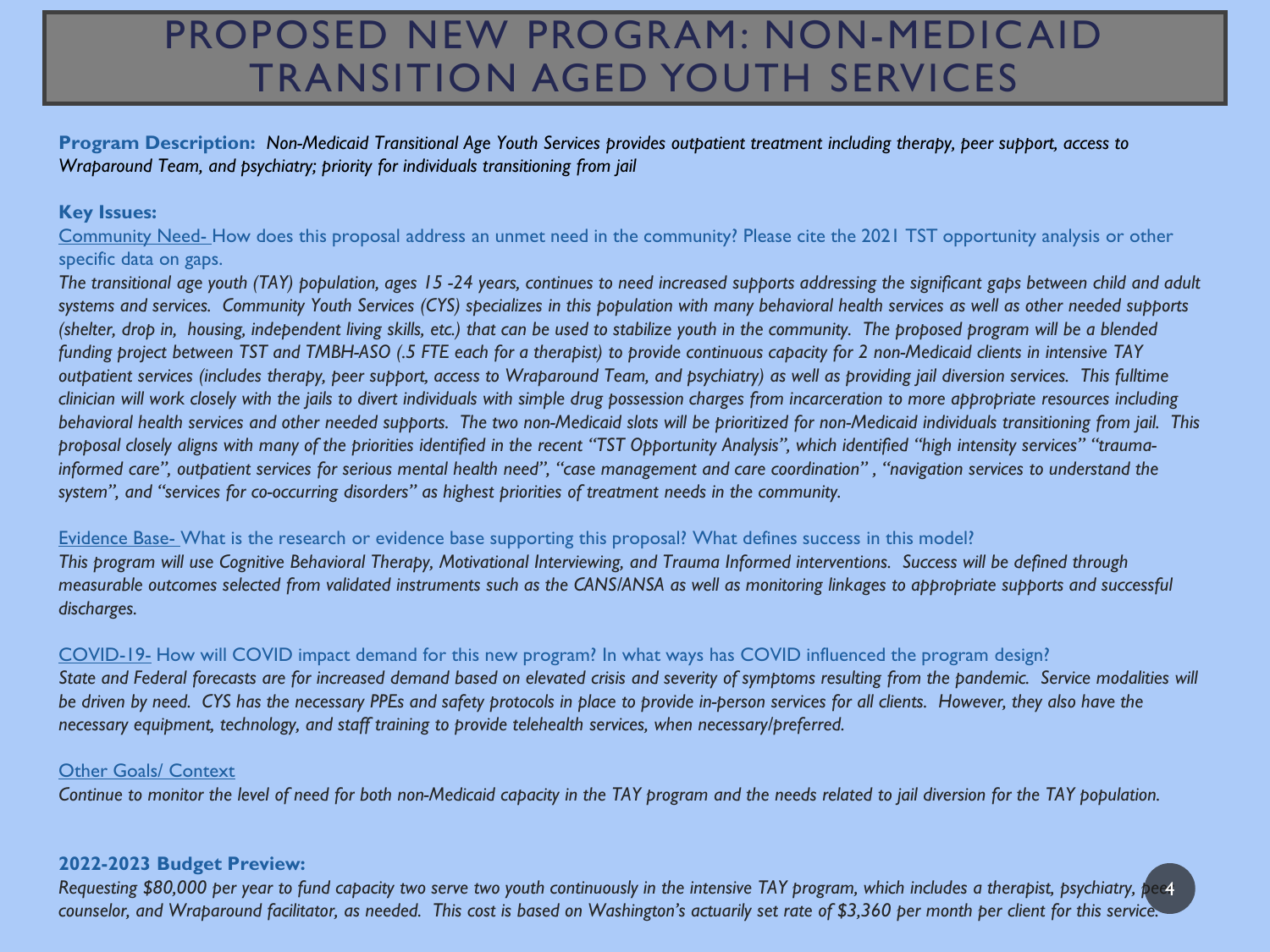### PROPOSED NEW PROGRAM SCATTERED SITE PILOT/ PEER OUTREACH

**Program Description:** *Scattered Site Pilot Program- Peer Outreach will provide peer support and crisis stabilization to individuals in need at the Scattered Site Pilot Program sites (serving individuals living in encampments).* 

#### **Key Issues:**

Community Need- How does this proposal address an unmet need in the community? Please cite the 2021 TST opportunity analysis or other specific data on gaps.

*TMBH-ASO is requesting funding for 2 FTE Certified Peer Counselors, contracted through Olympic Health and Recovery Services (OHRS) who will be dedicated to provide peer support and crisis stabilization to individuals in need at the Scattered Site Pilot Program sites in Thurston County. These FTE will work closely with PHSS housing outreach providers and other social service agencies to connect individuals to needed support services and/or behavioral health treatment. This request closely aligns with the "TST Opportunity Analysis", which identified behavioral health disorders are often a risk factor for and/or a result of individuals experiencing or at-risk of homelessness. In addition, homelessness creates significant barriers to accessing behavioral health treatment, and widespread research has demonstrated that housing increases access to treatment, improves mental health status, and reduces utilization of emergency services. .*

Evidence Base-What is the research or evidence base supporting this proposal? What defines success in this model? *A wide body of research demonstrates that peer support for individuals with behavioral health conditions has a number of benefits, including increased treatment engagement and reduced hospital admission rates.*

*DEI- In advancing racial equity and addressing disparities, OHRS actively seeks to engage diverse participation and provide safe forums for system partners, participants in services, and community members to contribute. Involvement of individuals with lived experience at all levels is critical to addressing issues related to equity and an important way that OHRS ensures program decisions are informed by our diverse community. OHRS strives to recruit employees that represent the diverse makeup of the population served, including individuals with lived experience.* 

COVID-19- How will COVID impact demand for this new program? In what ways has COVID influenced the program design? *State and Federal forecasts are for increased demand based on elevated crisis and severity of symptoms resulting from the pandemic. OHRS has the necessary PPE and safety protocols in place to provide in-person services for all clients. However, they also have the necessary equipment, technology, and staff training to provide telehealth services, when necessary/preferred.* 

#### **2022-2023 Budget Preview:**

*The total cost for this program is estimated at approximately \$160,000. TMBH-ASO will use a combination of Medicaid and non-Medicaid dollars*  to fund 60% of the total cost (\$96,000). TMBH-ASO is requesting \$64,000 per year from TST to fund the remainder of the program cost for the *2 FTEs.*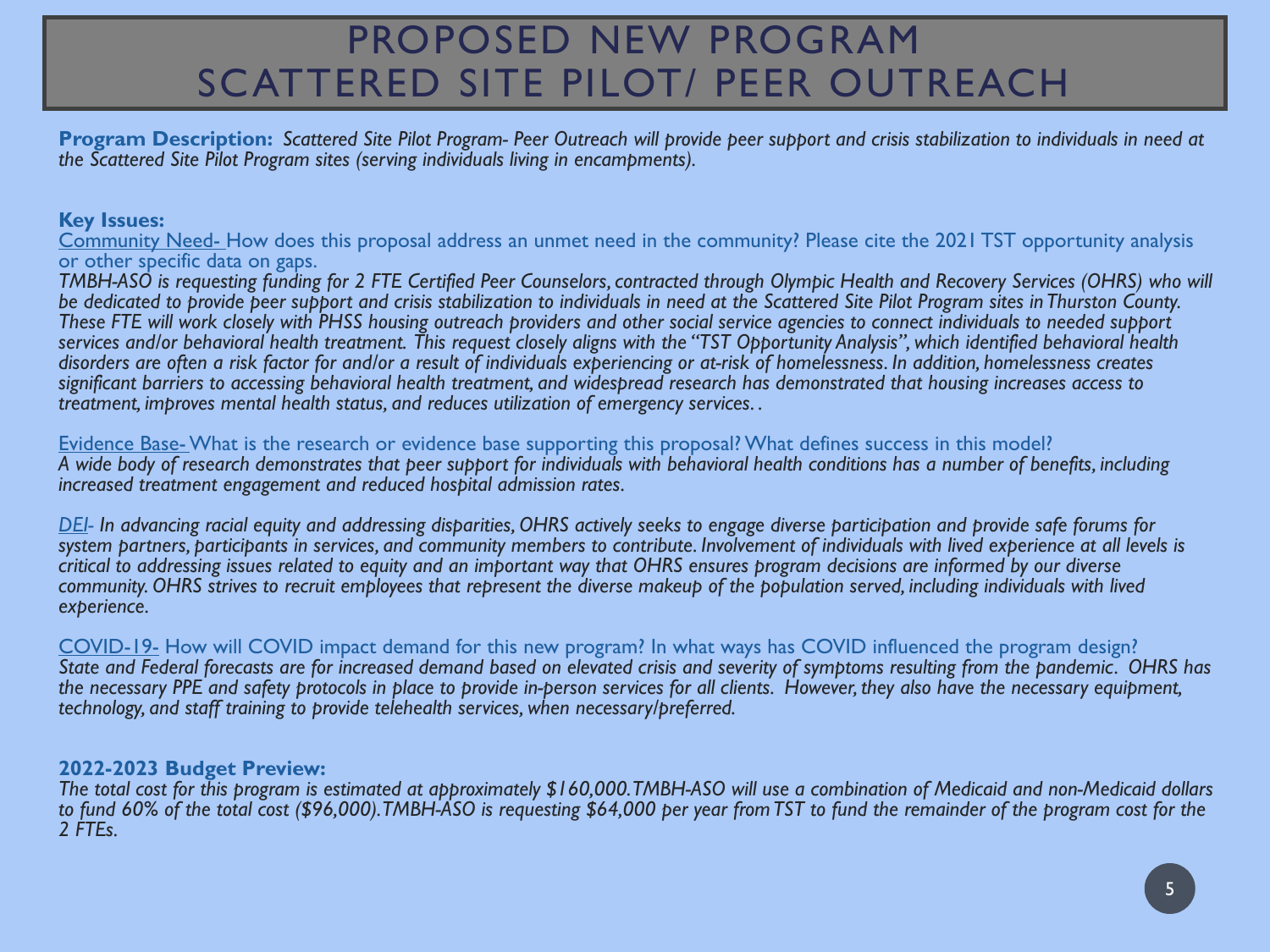### PROPOSED NEW PROGRAM-CO RESPONDER WITH TCSO

**Program Description:** Thurston County Sheriff Office (TCSO) Co-responder Mobile Outreach Team will embed mobile crisis staff with law enforcement

#### **Key Issues:**

Community Need- How does this proposal address an unmet need in the community? Please cite the 2021 TST opportunity analysis or other specific data on gaps.

*There is a need to introduce co-responder services to Thurston County Sheriff's Office utilizing crisis service clinicians and certified peer counselors, contracted through Olympic Health and Recovery Services (OHRS). This model of care is especially important in light of HB1310 impacting law enforcement response to individuals in behavioral health crisis. Embedding crisis staff directly with law enforcement adds another resource for Thurston County Sheriff's Deputies to deploy helping individuals in need. This model has been effective locally with Olympia Police Department and their Crisis Response Unit (CRU). This request closely aligns with the "TST Opportunity Analysis", which identified finding "alternatives to arrest and incarceration when encountering individuals with behavioral health needs" as a proactive response to individuals who are frequent utilizers of 911/crisis services.*

#### Evidence Base- What is the research or evidence base supporting this proposal? What defines success in this model?

*Co-responder models have been increasingly common nationwide in an effort to combine efforts to engage the behavioral health population in crisis that comes into frequent contact with law enforcement entities. Further, a wide body of research demonstrates that peer support for individuals with behavioral health conditions has a number of benefits, including increased treatment engagement and reduced hospital admission rates.*

*DEI- In advancing racial equity and addressing disparities, OHRS actively seeks to engage diverse participation and provide safe forums for system partners, participants in services, and community members to contribute. Involvement of individuals with lived experience at all levels is critical to addressing issues*  related to equity and an important way that OHRS ensures program decisions are informed by our diverse community. OHRS strives to recruit employees that *represent the diverse makeup of the population served, including individuals with lived experience.* 

#### COVID-19- How will COVID impact demand for this new program? In what ways has COVID influenced the program design?

*State and Federal forecasts are for increased demand based on elevated crisis and severity of symptoms resulting from the pandemic. OHRS has the necessary PPE and safety protocols in place to provide in-person services for all clients. However, they also have the necessary equipment, technology, and staff training to provide telehealth services, when necessary/preferred.* 

#### Other Goals/ Context

*HB1310 creates additional barriers for both law enforcement and traditional mobile outreach team to respond independently to individuals in crisis. A coresponder mobile outreach team allows for a dual approach to further collaboration to align crisis clinicians and certified peers, while still maintaining safety and reasonable care for all parties involved in the crisis intervention.*

#### **2022-2023 Budget Preview:**

*The total cost to fund this program is approximately \$321,000 per year. TMBH-ASO will use Medicaid to cover approximately 45% of the cost (\$145,000). The request from TST is to fund approximately \$176,000 per year to have 4 FTE dedicated directly to TCSO.* 6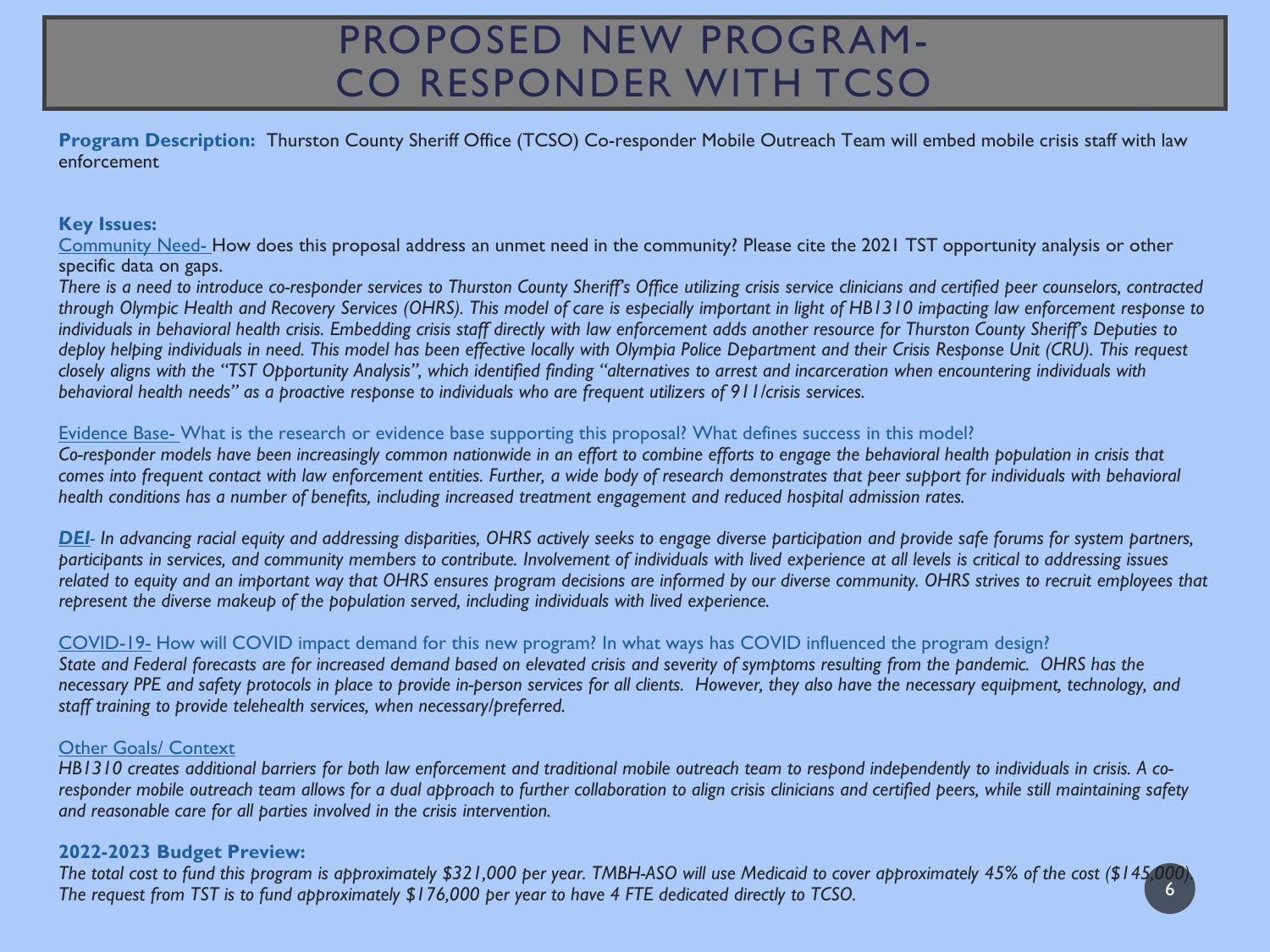# CHILDREN'S MOBILE CRISIS

- Program Description: Children's Mobile Crisis is a community-based crisis and stabilization service that may include assessment, crisis response and intervention, high-intensity and community supports, and extended stabilization care.
- **Historical Funding & Data:**

|      | <b>Budget</b> | <b>Actual</b> | Variance         | <b>Number Served in</b><br>Year | Other                                                            |
|------|---------------|---------------|------------------|---------------------------------|------------------------------------------------------------------|
| 2019 | \$106,466     | \$106,466     | $\boldsymbol{0}$ | 407                             |                                                                  |
| 2020 | \$106,466     | \$140,036     | $-$ \$33,570     | 321                             | Requires MCO participation in costs to<br>keep the program whole |
| 2021 | \$106,466     | <b>NA</b>     | <b>NA</b>        | <b>NA</b>                       | same                                                             |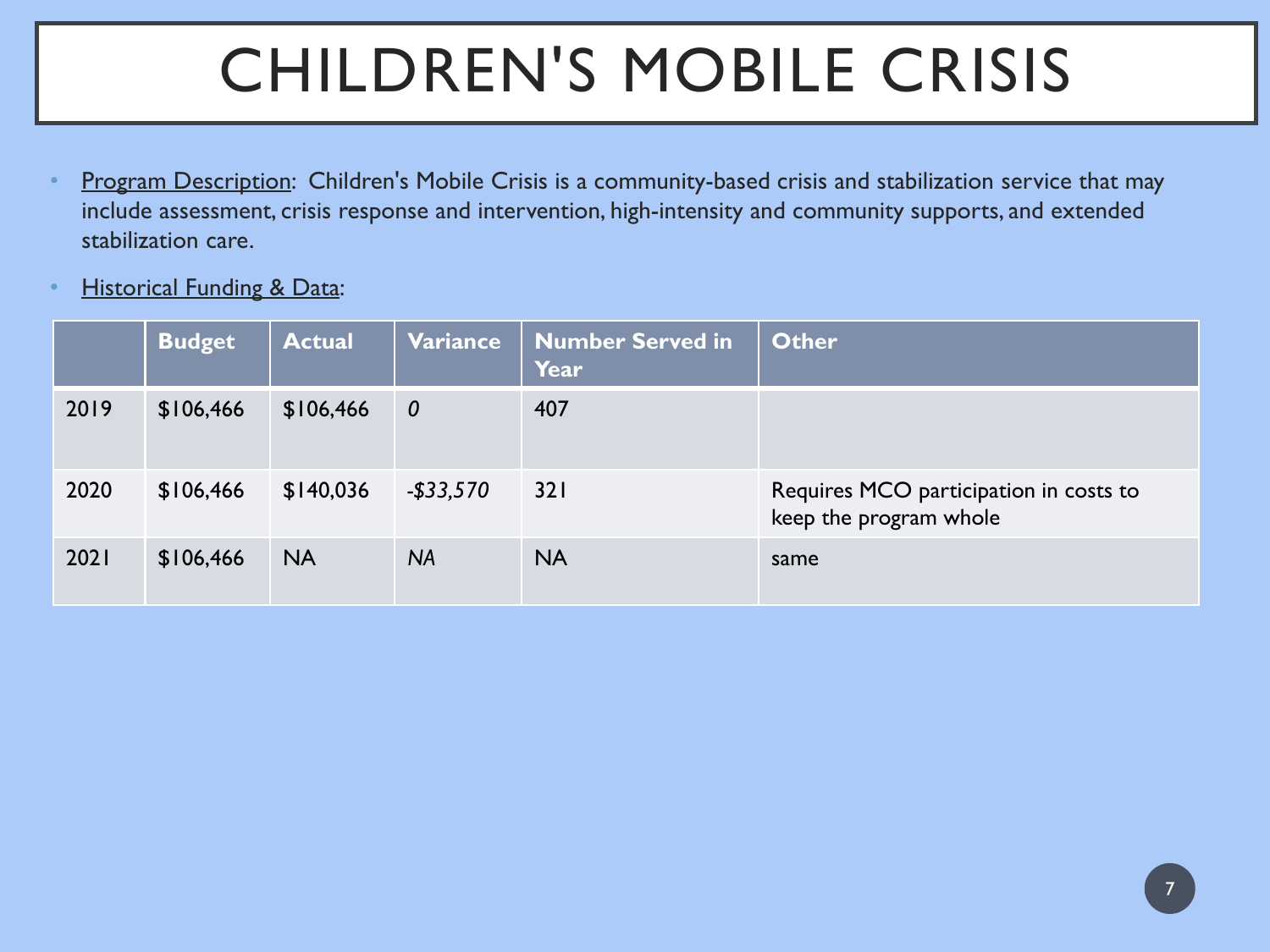# CHILDREN'S MOBILE CRISIS

#### **Key Issues:**

Budget Change (if other than maintenance level)- If you are requesting additional funding for this program, what will it cover? What unmet need will be met or how will the program's performance improve?

*We are requesting expanded funding for an additional 1 FTE (with the goal of TMBH-ASO matching a second FTE) to provide stabilization services (up to 74 days) for non-Medicaid children/youth following the initial 72-hour crisis services. The initial 72 hours for the non-Medicaid population are currently funded through TST. While this initial crisis intervention is crucial in addressing the immediate needs, many children/youth need an additional period of intensive stabilization supports in order to safely remain in the community and engage in more routine services. This is a recognized best practice (University of Maryland MRSS) and is currently funded through the MCOs for Medicaid enrollees in Thurston County. The additional support will bring parity with the Medicaid population, reduce need for out-of-home placements/hospitalizations, and improve population-level health in our community. This request closely aligns with the "TST Opportunity Analysis", which identified "extended crisis stabilization" and "alternatives to hospital emergency department" as the two most significant treatment gaps for children/youth in our community.* 

*DEI – Catholic Community Services (CCS), who provides these direct services, is an activist organization with ongoing planning, committees, discussions, trainings, etc. to ensure continuous improvement in this area. They have formed agency-wide and local teams to address diversity needs, have provided mentors to new staff to help with diversity skills, and have created a client pamphlet about how CCS manages diversity and what to do if their needs are not being met.*

COVID-19- How has your program adapted to the current state of the pandemic? Please explain increases or decreases in demand for services and impact on your budget request. Have you made service changes as a result of COVID that are likely to remain in place?

*The CMC program quickly purchased necessary equipment/technology and trained staff to transition primarily to telehealth early in the pandemic. However, with appropriate PPEs (accessed in partnership with Thurston County Emergency Management) and safety measures in place, services have returned to in-person interventions for the majority of children/youth in crisis. Telehealth remains available on a limited basis, but is discouraged as it is more difficult to accurately assess and meet crisis needs through this modality. Early on during the pandemic, the demand for crisis services decreased. This was likely attributed to less external demands on children/youth and less eyes on the youth (school staff, daycares, etc.) to make those referrals. In recent months, utilization has increased and the forecast from State and Federal experts is that the needs will be significantly elevated for some time.*

#### Other Goals/ Context

*Another goal for this program is to increase both crisis and stabilization supports in partnership with local primary care settings.*

#### **2022-2023 Budget Preview:**

*We are requesting an increase of \$153,570 for a total budget of \$260,036 per year. This includes \$140,036 for existing services, which was the actual cost in CY2020 plus \$120,000 for the 1 FTE for expanded stabilization services.*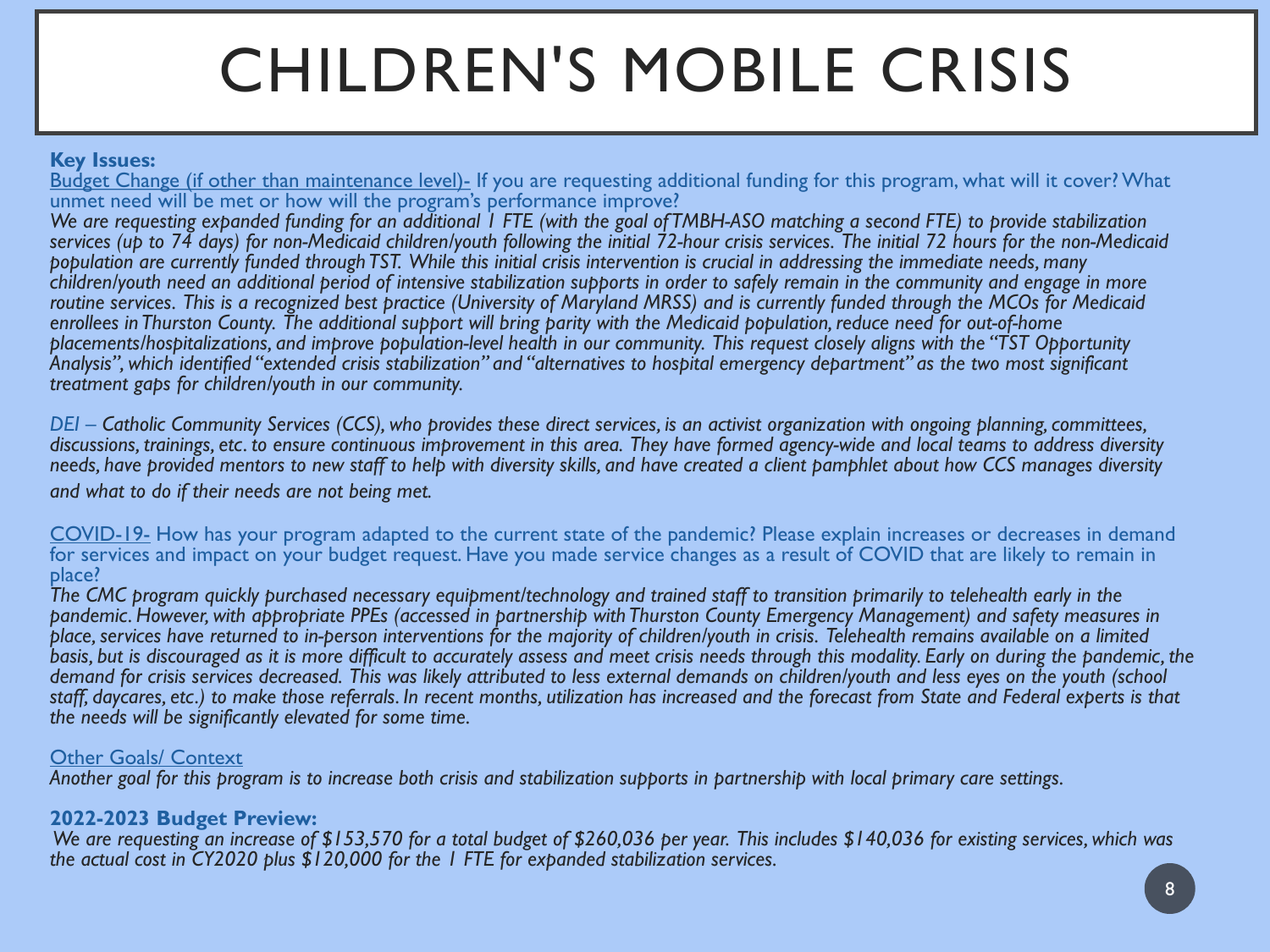### CHILDREN'S MOBILE CRISIS- JUVENILE JUSTICE

• Program Description: Provides mental health and crisis services to incarcerated youth in the detention/court setting to support stabilization of youth while in detention, assessment of community needs and linkage to appropriate community supports following release. *Known as Juvenile Court and Detention Transitions (JCDT) until mid-2021.* 

#### • Historical Funding & Data:

|      | <b>Budget</b> | <b>Actual</b> | Variance  | <b>Number Served in</b><br>Year | <b>Other</b>                                                                                                                |
|------|---------------|---------------|-----------|---------------------------------|-----------------------------------------------------------------------------------------------------------------------------|
| 2019 | \$176,402     | \$135,264     | \$41,138  | 103                             | <b>JCDT</b>                                                                                                                 |
| 2020 | \$95,601      | \$78,683      | \$16,918  | 64                              | JCDT-Shifted budget out of this program in<br>2020 due to declining census in juvenile<br>detention and gaps in other areas |
| 2021 | \$95,601      | <b>NA</b>     | <b>NA</b> | <b>NA</b>                       | Change in provider and name mid-2021                                                                                        |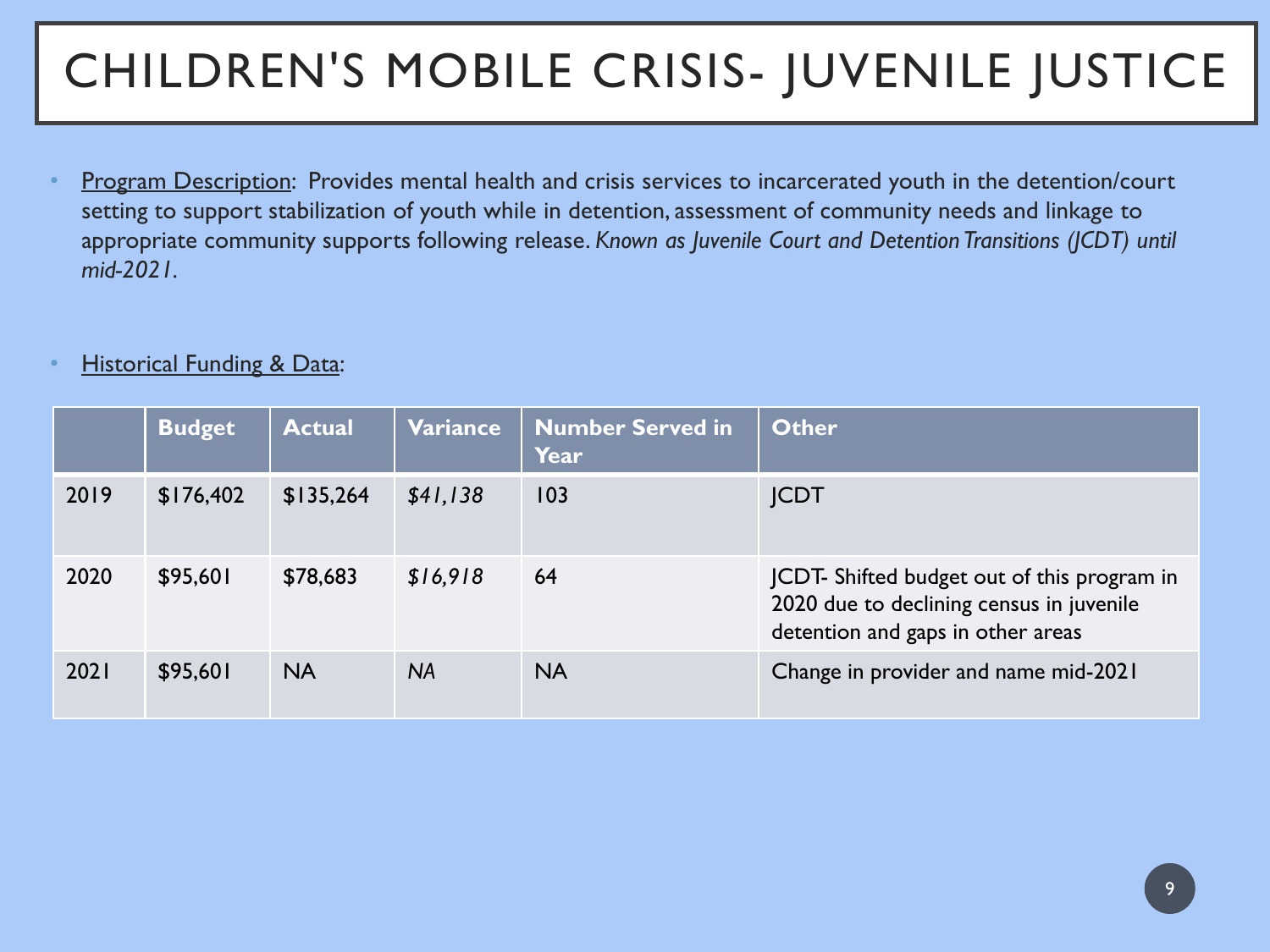### CHILDREN'S MOBILE CRISIS- JUVENILE JUSTICE

#### **Key Issues:**

Budget Change (if other than maintenance level)- If you are requesting additional funding for this program, what will it cover? What unmet need will be met or how will the program's performance improve? *This program has not been adjusted for a COLA in a number of years; 4% COLA is included in this request*

COVID-19- How has your program adapted to the current state of the pandemic? Please explain increases or decreases in demand for services and impact on your budget request. Have you made service changes as a result of COVID that are likely to remain in place?

*The CMC-JJ program has the equipment, technology, and staff training necessary to provide telehealth when needed/preferred. However, the majority of services will be provided in-person at detention or in the community. The exception is that psychiatric services will be provided via telehealth to best manage resources.*

Other Goals/ Context *As of July 1, 2021 TST-funded mental health services for Juvenile Justice youth transitioned to Catholic Community Services (CCS). While the previous contractor provided critically important services to this population, there were several reasons that a change in the service model, and therefore providers, was necessary. The population of youth in Juvenile Detention has been declining for several years and much of the need has shifted away from in-detention services to more crisis and community-based stabilization services for the juvenile justice population. CCS provides 24/7 children's crisis services throughout the community, including after-hours support to Juvenile Detention. Having CCS also providing the supports during business hours will create efficiencies and promote continuity of care. CCS mobile crisis has the capacity to provide up to 60 days stabilization services beyond the initial intervention provided in detention. CCS is able to offer access to a child psychiatrist. Finally, by embedding service to Juvenile Detention in a larger mobile crisis team, CCS will be able to ensure regular and*  backup staffing at all times. We appreciate the previous provider's thoughtful consideration in ensuring that these funds could be utilized in *another organization's existing model to create efficiencies.*

*DEI - CCS is an activist organization with ongoing planning, committees, discussions, trainings, etc. to ensure continuous improvement in this area. They have formed agency-wide and local teams to address diversity needs, have provided mentors to new staff to help with diversity skills, and have created a client pamphlet about how CCS manages diversity and what to do if their needs are not being met.*

#### **2022-2023 Budget Preview:**

• *Requesting maintenance level funding plus an adjustment of \$3,824 (representing a 4% COLA for staff), bringing total budget to \$99,425.*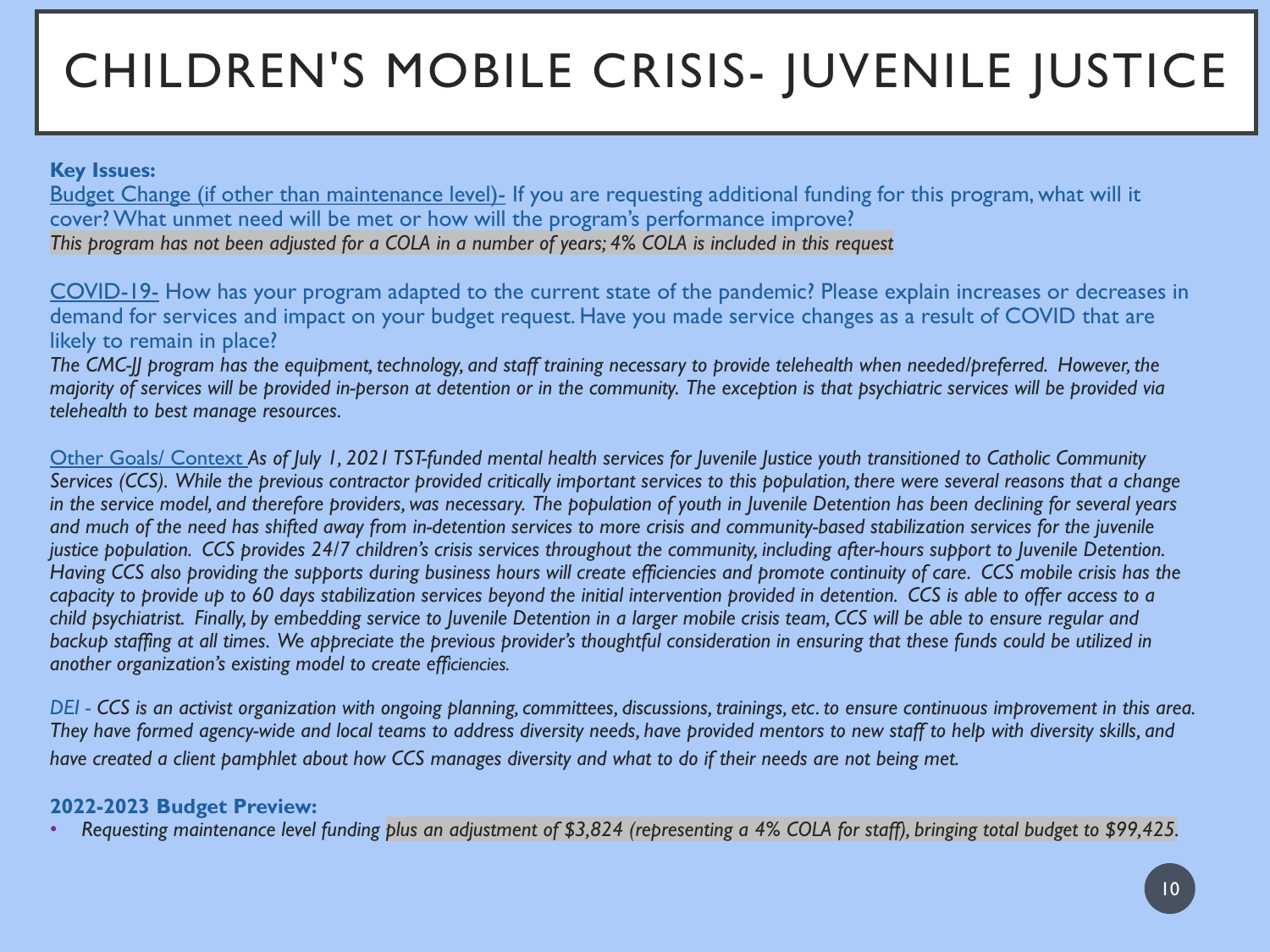# MULTISYSTEMIC THERAPY

Program Description: MST is a treatment program used with severely behaviorally challenged juvenile offenders, youth with substance use disorders, and at-risk youth age 12-18. Therapy focuses on promoting positive social behavior while decreasing antisocial behavior and can occur in a home, school or other community setting.

#### • Historical Funding & Data:

|      | <b>Budget</b> | <b>Actual</b> | Variance  | <b>Number Served in</b><br>Year | <b>Other</b>                                                                                                               |
|------|---------------|---------------|-----------|---------------------------------|----------------------------------------------------------------------------------------------------------------------------|
| 2019 | \$410,744     | \$389,307     | \$21,437  | 46                              |                                                                                                                            |
| 2020 | \$410,744     | \$248,212     | \$162,532 | 59                              | Were low on staff and referrals were down due to<br>COVID. Now fully staffed and referrals are back up<br>to normal range. |
| 2021 | \$410,744     | <b>NA</b>     | <b>NA</b> | <b>NA</b>                       |                                                                                                                            |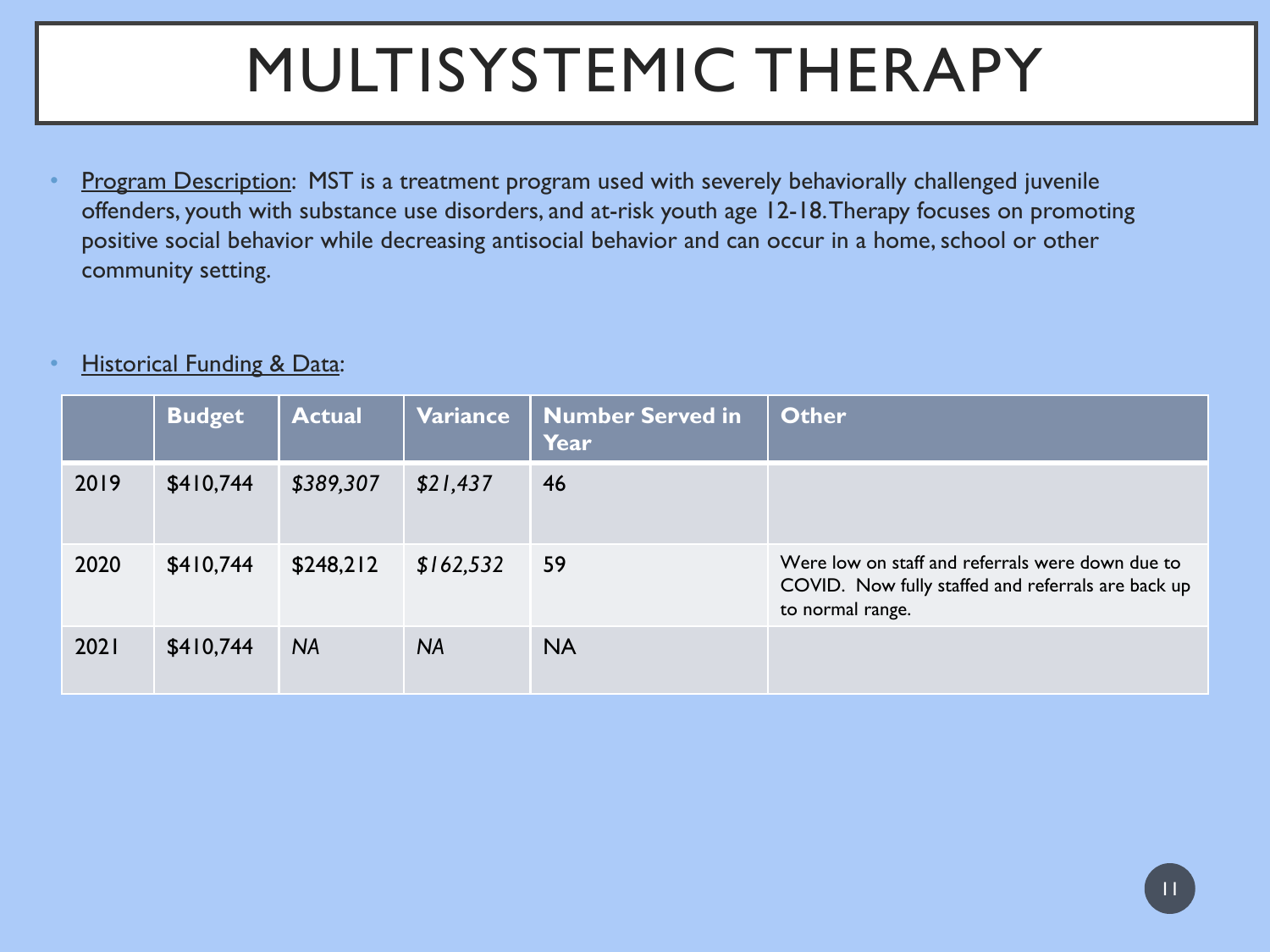# MULTISYSTEMIC THERAPY

#### **Key Issues:**

Budget Change (if other than maintenance level)- If you are requesting additional funding for this program, what will it cover? What unmet need will be met or how will the program's performance improve? *This program has not been adjusted for a COLA in a number of years; 4% COLA is included in this request*

COVID-19- How has your program adapted to the current state of the pandemic? Please explain increases or decreases in demand for services and impact on your budget request. Have you made service changes as a result of COVID that are likely to remain in place?

*The MST program purchased necessary equipment, technology, and trained staff to transition to telehealth early in the pandemic. However, with appropriate PPEs, vaccines, and safety measures in place, the majority of services are now in-person, with the option of telehealth. Demand for MST services decreased dramatically early on during the pandemic. This was likely due to less external demands and less eyes on the youth by systems/programs that routinely make referrals (juvenile justice, education, etc.). Throughout 2020, the program utilized multiple social marketing strategies to ensure that those in need of MST knew how to access the program. As a result, the referral numbers have returned to typical levels during the past 6 months.*

#### Other Goals/ Context

*Continue to implement specific marketing strategies targeting the non-Medicaid population.*

*DEI – Community Youth Services, who provides these direct services, utilizes multiple strategies to employ minority staff, including career pathway coaching, paid internships, tuition assistance, use of Medicaid enhancement funds to recruit and retain minority staff, and partnership with YWCA Intercultural Foundation. They use data analytics to track demographics and treatment outcomes. Data*  is used to create actions steps relating to marketing, treatment approaches, etc. MST currently has a very diverse staff with multiple *minority and bi-lingual staff.*

#### **2022-2023 Budget Preview:**

• *Requesting maintenance level funding plus an adjustment of \$16,430 (representing a 4% COLA for staff), bringing total budget to \$427,174.* <sup>12</sup>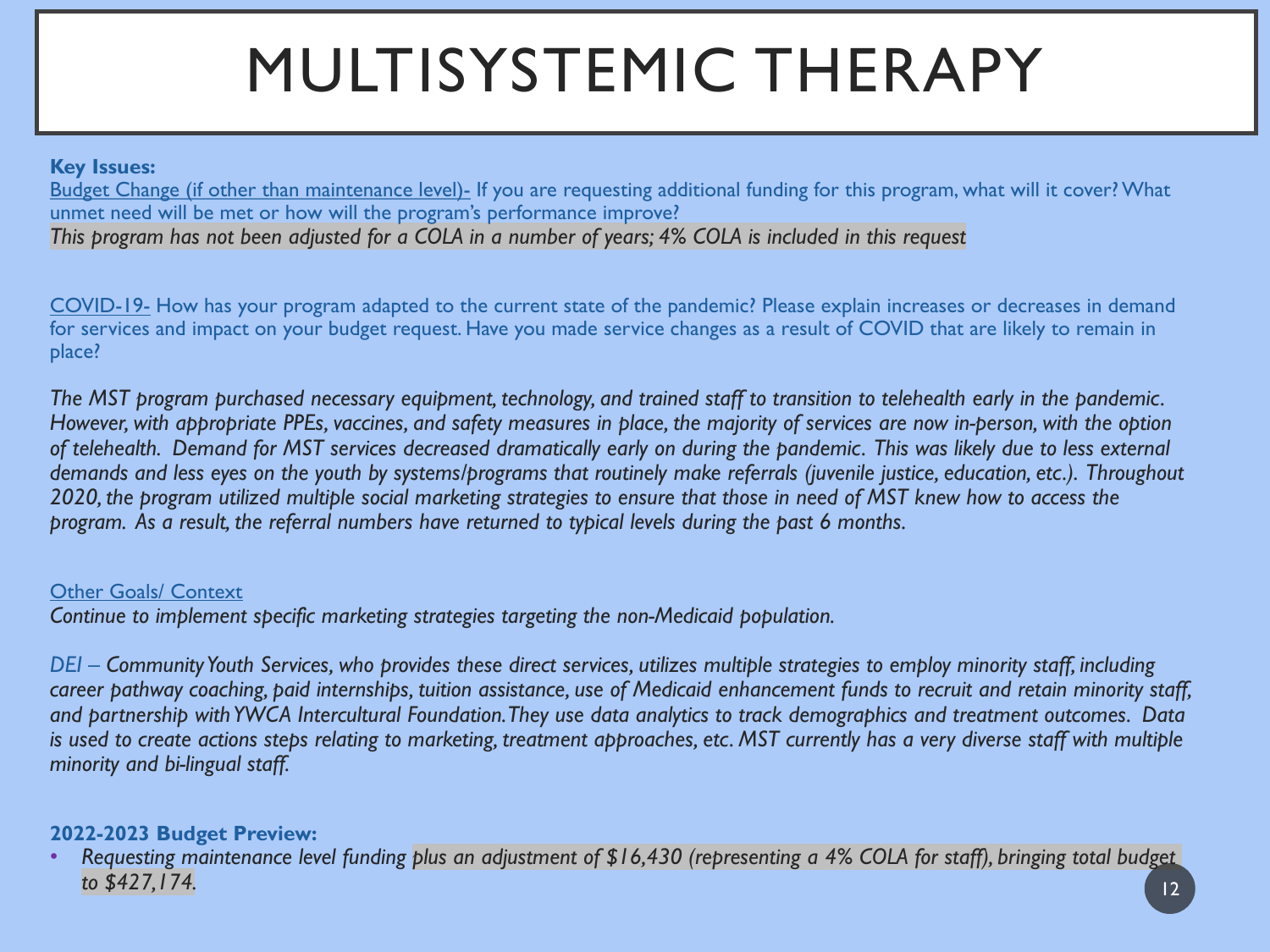# STEPS TO WELLNESS

Program Description: Steps to Wellness provides brief mental health treatment interventions and connections to services for youth and young adults experiencing homelessness at a drop-in center.

#### **Historical Funding & Data:**

|      | <b>Budget</b> | <b>Actual</b> | <b>Variance</b>  | <b>Number Served in</b><br>Year | <b>Other</b>                                                                                                     |
|------|---------------|---------------|------------------|---------------------------------|------------------------------------------------------------------------------------------------------------------|
| 2019 | \$55,000      | \$55,000      | $\boldsymbol{0}$ | 74                              |                                                                                                                  |
| 2020 | \$135,801     | \$126,648     | \$9,153          | 64                              | Shifted budget to this program in 2020 due<br>to gaps created by transition to Integrated<br><b>Managed Care</b> |
| 2021 | \$135,801     | <b>NA</b>     | <b>NA</b>        | <b>NA</b>                       | One time reallocation to TAY WISE in 2021<br>due to drop-in center closure                                       |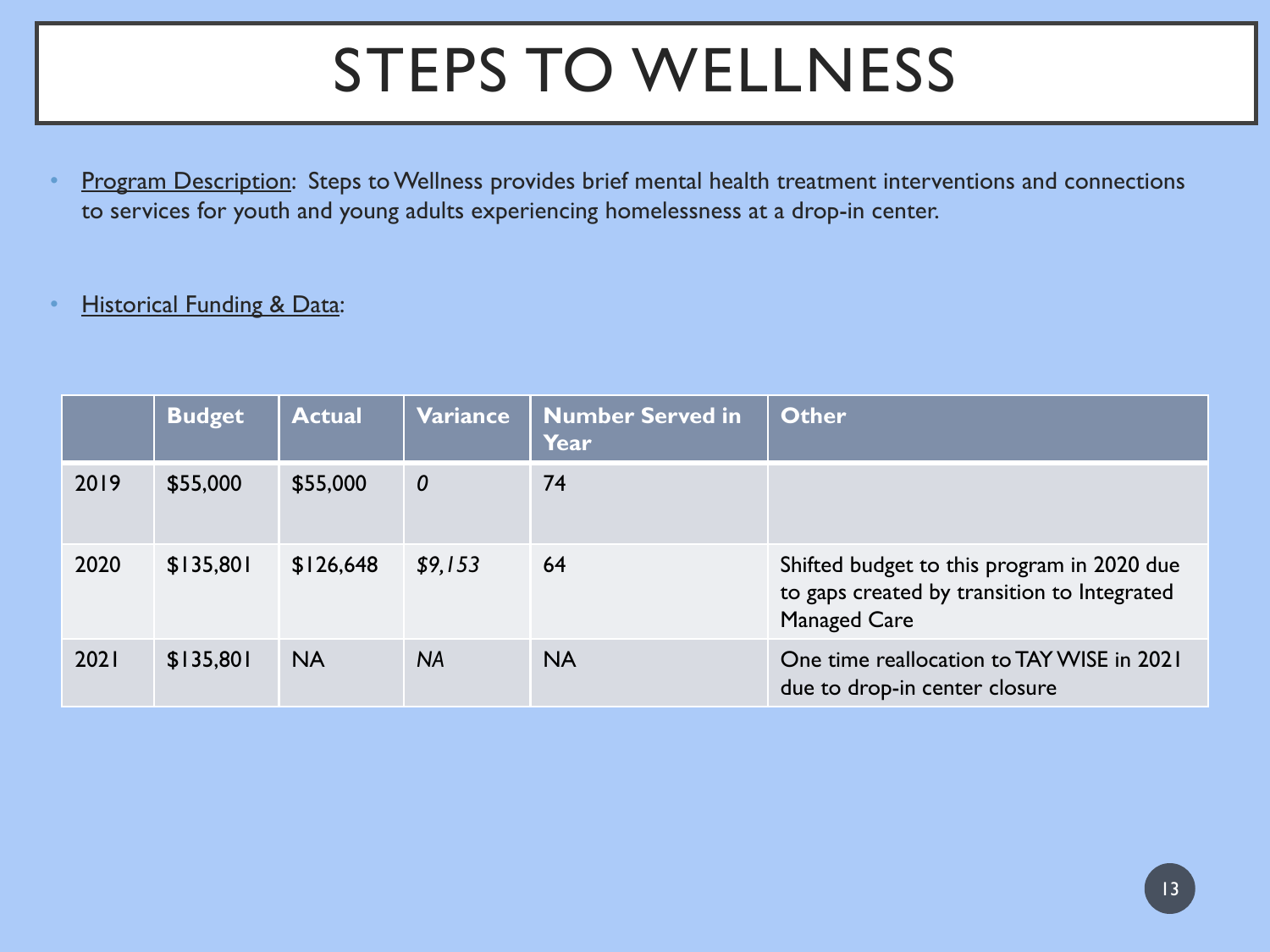# STEPS TO WELLNESS

#### **Key Issues:**

Budget Change (if other than maintenance level)- If you are requesting additional funding for this program, what will it cover? What unmet need will be met or how will the program's performance improve?

#### *N/A – Maintenance level request*

COVID-19- How has your program adapted to the current state of the pandemic? Please explain increases or decreases in demand for services and impact on your budget request. Have you made service changes as a result of COVID that are likely to remain in place? *The STW program has been especially impacted by COVID 19 for a variety of reasons. Safety protocols required significant restrictions to accessing Rosie's Place drop-in center, limiting the hours of operation, number that could be seen, length of time youth could spend in the center, etc. Youth were able to drop in for basic necessities, but little more. Although STW staff were available during peak hours, there was not adequate time for them to meet with the youth, identify/gauge their needs, and engage in follow-up care. Further complicating this were health issues of the lead staff, which eventually resulted in vacancy of the position.* 

*Community Youth Services, who provides the direct services, employed multiple strategies to stabilize staffing and make the services more useful and accessible during the pandemic, including: assigning two part time clinicians for flexibility and sustainability, having a STW clinician present as*  supplies were distributed and offering appointments (in-person, phone, or telehealth) outside the center, meeting with youth at the shelter in the *evenings, etc. These efforts all had varying degrees of success. As Rosie's Place continued to operate in restricted capacity into 2021 and*  engagement challenges persisted, in consultation with the TST Program Manager, it was determined that the best strategy for helping some of the *highest need individuals was to offer a few slots for non-Medicaid youth for the remainder of the year. This strategy has proven beneficial to those accessing this service.*

#### Other Goals/ Context

*The goal is to return to more typical STW staffing and access in 2022 while using many of the lessons learned during the pandemic to strengthen the program.*

*DEI – CYS utilizes multiple strategies to employ minority staff, including career pathway coaching, paid internships, tuition assistance, use of Medicaid enhancement funds to recruit and retain minority staff, and partnership with YWCA Intercultural Foundation. They use data analytics to track demographics and treatment outcomes. Data is used to create actions steps relating to marketing, treatment approaches, etc.*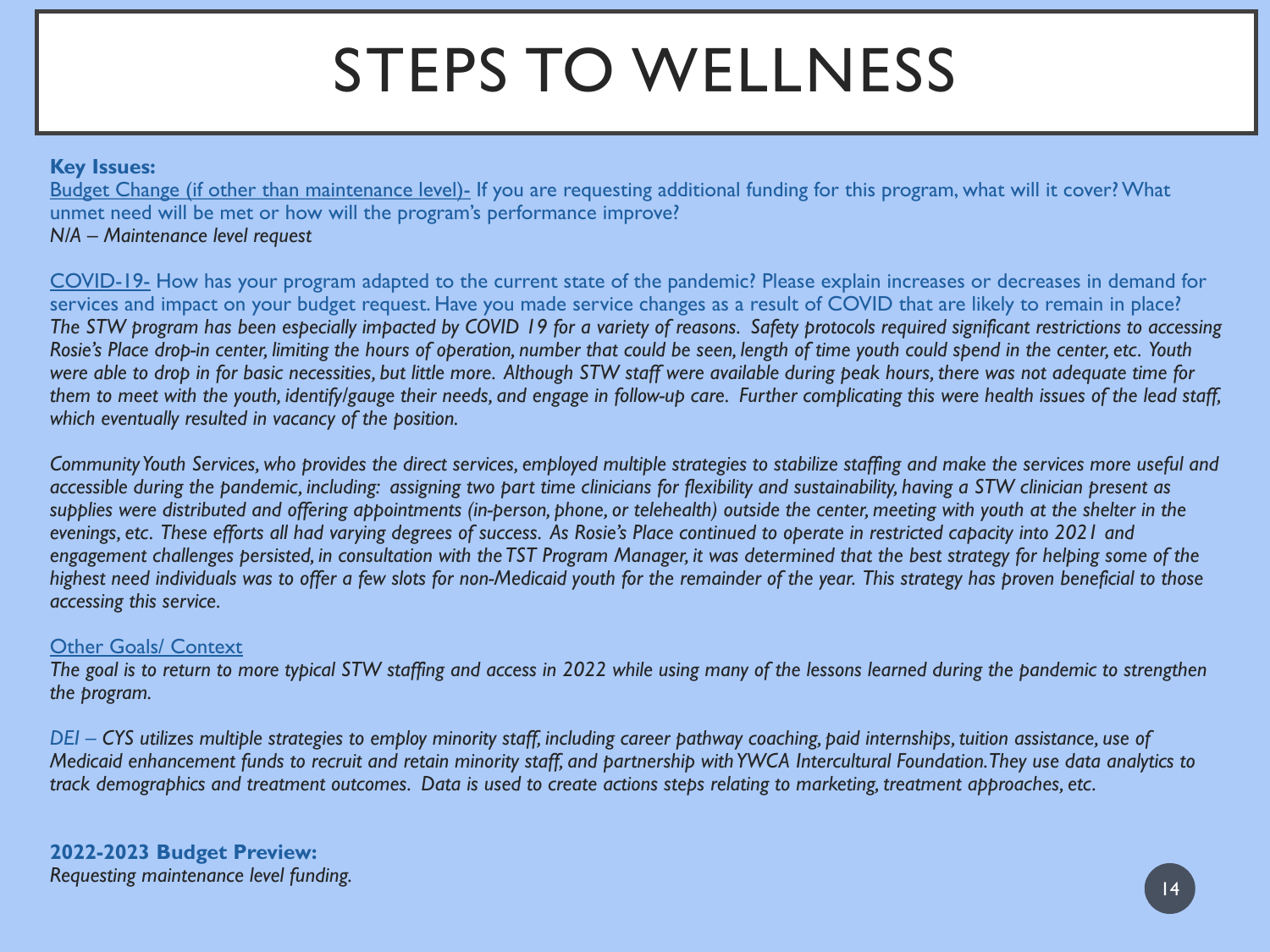### WRAPAROUND WITH INTENSIVE SERVICES (WISE)

- Program Description: WISE supports families with children ages 5-20 who are at high risk for criminal justice involvement due to complex problem behaviors and/or mental illness community-based treatment planning process with adjunctive therapy.
- **Historical Funding & Data:**

|      | <b>Budget</b> | <b>Actual</b> | <b>Variance</b> | <b>Number Served in</b><br>Year | <b>Other</b> |
|------|---------------|---------------|-----------------|---------------------------------|--------------|
| 2019 | \$442,127     | \$432,557     | \$9,560         | 317                             |              |
| 2020 | \$442,127     | \$415,914     | \$26,213        | 343                             |              |
| 2021 | \$442,127     | <b>NA</b>     | <b>NA</b>       | <b>NA</b>                       |              |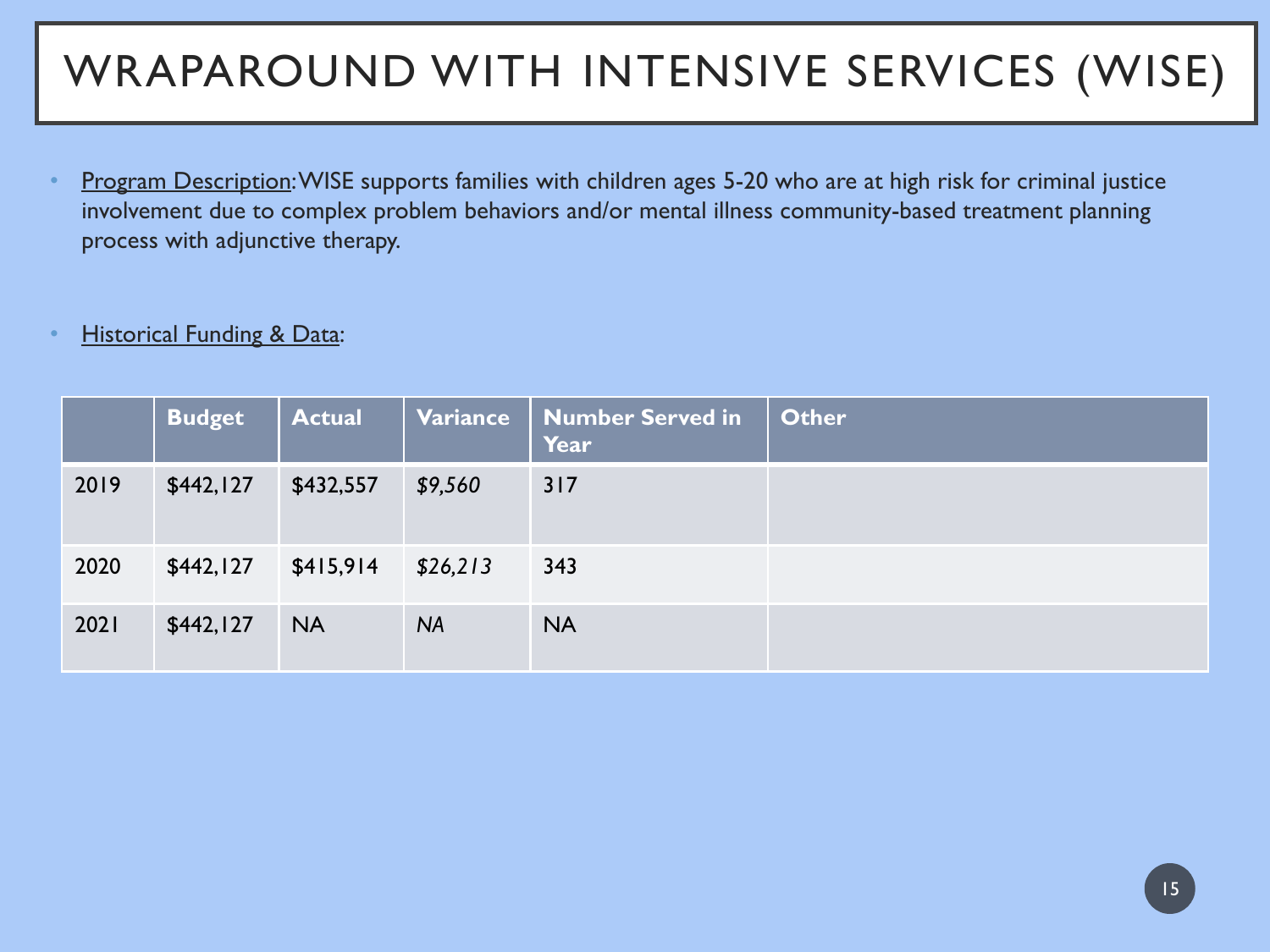### WRAPAROUND WITH INTENSIVE SERVICES (WISE)

#### **Key Issues:**

Budget Change (if other than maintenance level)- If you are requesting additional funding for this program, what will it cover? What unmet need will be met or how will the program's performance improve?

• *This program has not been adjusted for a COLA in a number of years; 4% COLA is included in this request*

COVID-19- How has your program adapted to the current state of the pandemic? Please explain increases or decreases in demand for services and impact on your budget request. Have you made service changes as a result of COVID that are likely to remain in place?

*Catholic Community Services quickly purchased necessary equipment/technology and trained staff to transition primarily to telehealth early in the pandemic. However, with appropriate PPEs and safety measures in place, services have returned to in-person interventions for the majority of children/youth in WISe. Telehealth remains available to those requesting it in the future. Early on during the pandemic, referrals were down, however, that allowed CCS to catch up on most of the waitlist. Referrals have returned to normal levels during the past 6 months.*

#### Other Goals/ Context

- *Continue to seek opportunities to build partnerships between WISe and primary care.*
- *Continue to monitor the capacity needs for the non-Medicaid population.*

#### **2022-2023 Budget Preview:**

• *Requesting maintenance level funding plus an adjustment of \$17,685 (representing a 4% COLA for staff), bringing total budget to \$459,812*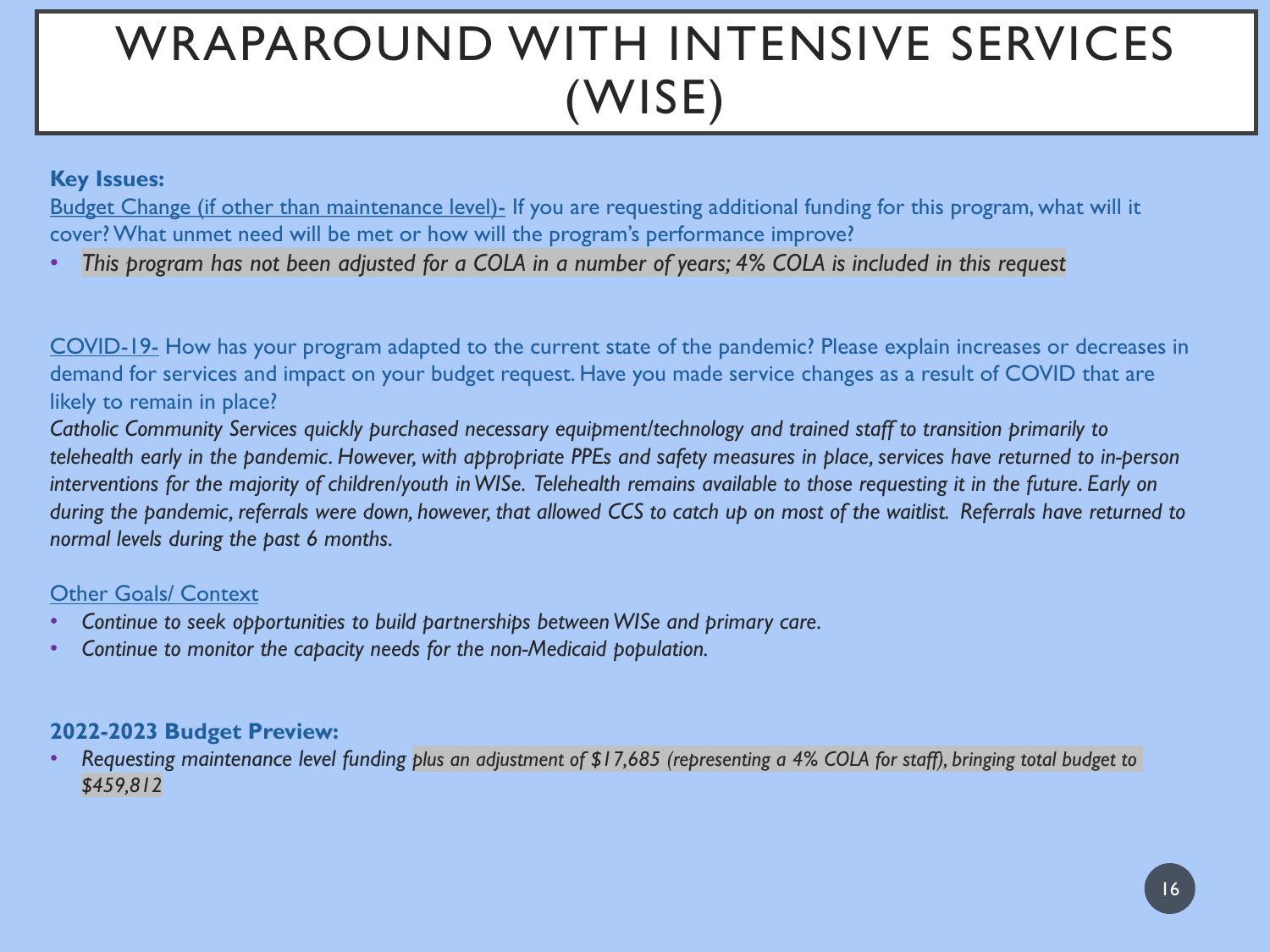# YOUTH OUTPATIENT TREATMENT

- Program Description: Youth Outpatient Substance Use Disorder Treatment (YOT) provides services to youth ages 13-19 with a substance use disorder who voluntarily agree to engage in treatment. Services may include individual and/or group treatment, intensive outpatient treatment, individual family sessions and regular urinalysis (UA) testing.
- **Historical Funding & Data:**

|      | <b>Budget</b> | <b>Actual</b> | Variance         | <b>Number Served in</b><br>Year | <b>Other</b> |
|------|---------------|---------------|------------------|---------------------------------|--------------|
| 2019 | \$165,000     | \$165,000     | $\boldsymbol{0}$ | 361                             |              |
| 2020 | \$165,000     | \$158,765     | \$6,235          | 207                             |              |
| 2021 | \$165,000     | <b>NA</b>     | <b>NA</b>        | <b>NA</b>                       |              |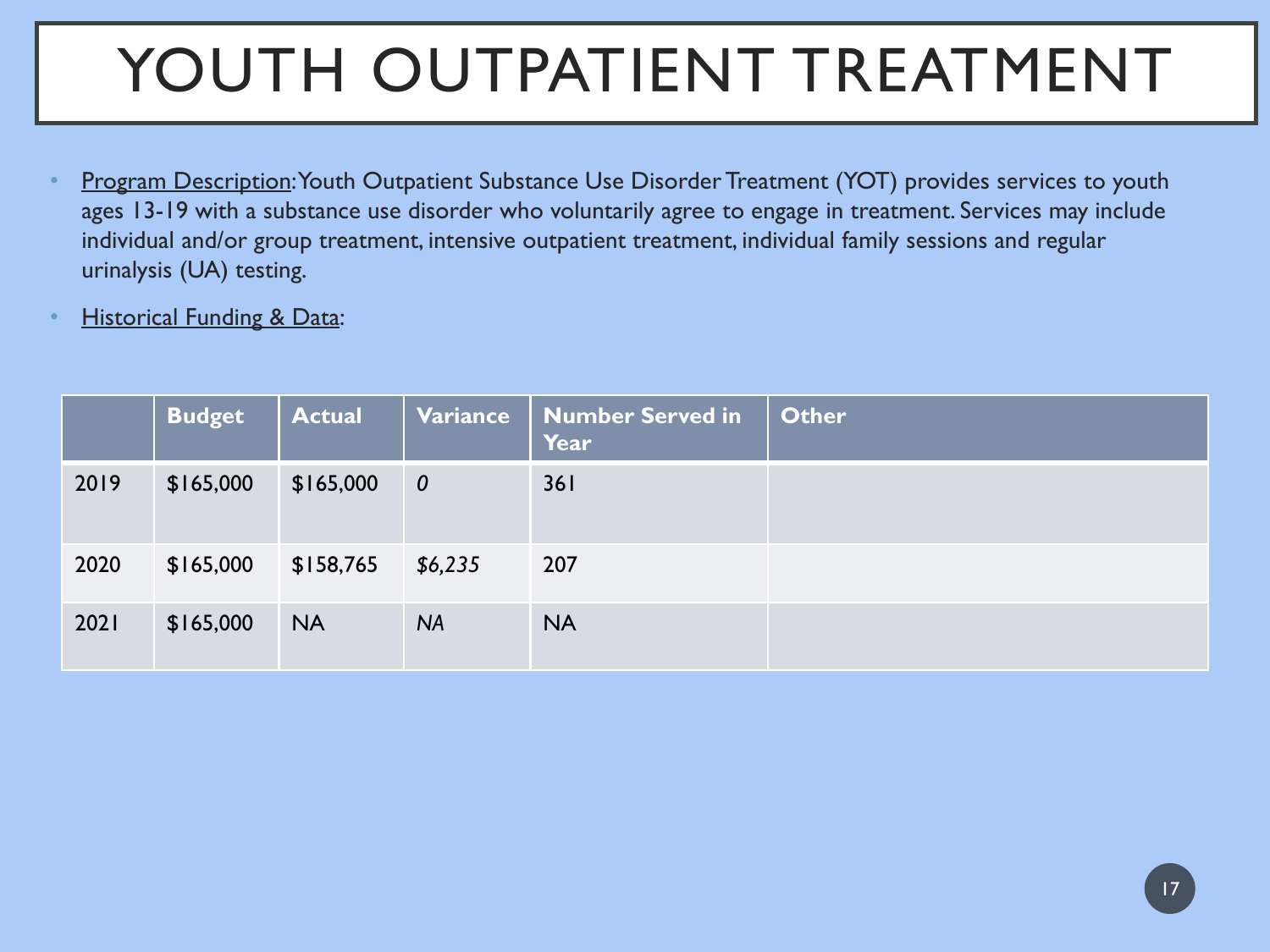# YOUTH OUTPATIENT TREATMENT

#### **Key Issues:**

Budget Change (if other than maintenance level)- If you are requesting additional funding for this program, what will it cover? What unmet need will be met or how will the program's performance improve?

• *This program has not been adjusted for a COLA in a number of years; 4% COLA is included in this request*

#### COVID-19- How has your program adapted to the current state of the pandemic? Please explain increases or decreases in demand for services and impact on your budget request. Have you made service changes as a result of COVID that are likely to remain in place?

- June 2020, resumed in-person services and have continued to offer both in-person and telehealth services as options for clients. Emergency COVID
- 
- policies and procedures, including use of PPE, physical, distancing, and sanitizing protocols have remained in place for all in-person services.<br>Efforts have been made to provide consistency in services and actively outrea
- 
- Established an online referral system that has been utilized by school and community partners, as well as students and families.<br>Low client census the demand for services have been impacted by COVID-19 as the usual pathw
- 
- Youth served during the pandemic have more complex needs and required higher levels of service than in years past.<br>Introduced Day Treatment at the main office to serve those students with significant substance use impacts,
- True North/ ESD 113 (direct service provider) expects that both telehealth & Day Treatment will continue to be part of their service spectrum post-<br>pandemic.

- Other Goals/ Context (optional)<br>• Implementing a pilot Co-Occurring Disorder treatment program for students attending North Thurston School District. Goal is to expand to additional sites next school
- *year. Planning for the return of students full-time in the fall and developing strategies to support both school staff and students with this transition and managing the impacts of COVID-19 on the behavioral health needs of students.*

*DEI - In June 2020 Capital Region ESD 113 adopted a 4th strategic goal that states: "Eradicate Racism: We confront inequity based on race, and recognize and address our own biases." A questionnaire has been added to the application process for all CR-ESD 113 jobs, requiring candidates to explain how applicants see themselves contributing to the primary goal of Eradicating Racism. We have also added a required question to the interview process related to this goal.*

*We have an internal Equity Team that our True North Regional Administrator is a member of and regularly participates in. The True North Regional Administrator is part of the committee that is currently exploring frameworks for examining policies, practices, and procedures through an Equity Lens. The ESD is currently recruiting and will be hiring a Director of Diversity, Equity, and Inclusion that will be a part of the executive leadership team.* 

*In June 2021 True North staff were able to participate in an equity in behavioral health training with Dr. Kenneth Hardy, titled: Understanding & Addressing Racial Trauma*  While Supporting Student Health. This training was the beginning of process of professional development focused on Race and Equity. All True North and CR-ESD 113 *staff will participate in an Equity Series of 6 facilitated trainings throughout the 2021-2022 school year focused on building awareness around racial equity and moving toward our agency goal of eradicating racism. This training series will be hosted by Jahmad Canley, CEO of Potential Unleashed Consulting, who is an expert in helping organizations cultivate empowering and equitable environments. True North and other Student Support staff will meet after the trainings to reflect, share, and discuss our collective learning and explore opportunities to deepen our commitment to equity.*

**2022-2023 Budget Preview:** • *Requesting maintenance level funding, plus an adjustment of \$6,600 (representing a 4% COLA for staff), bringing total budget to \$171,600* <sup>18</sup>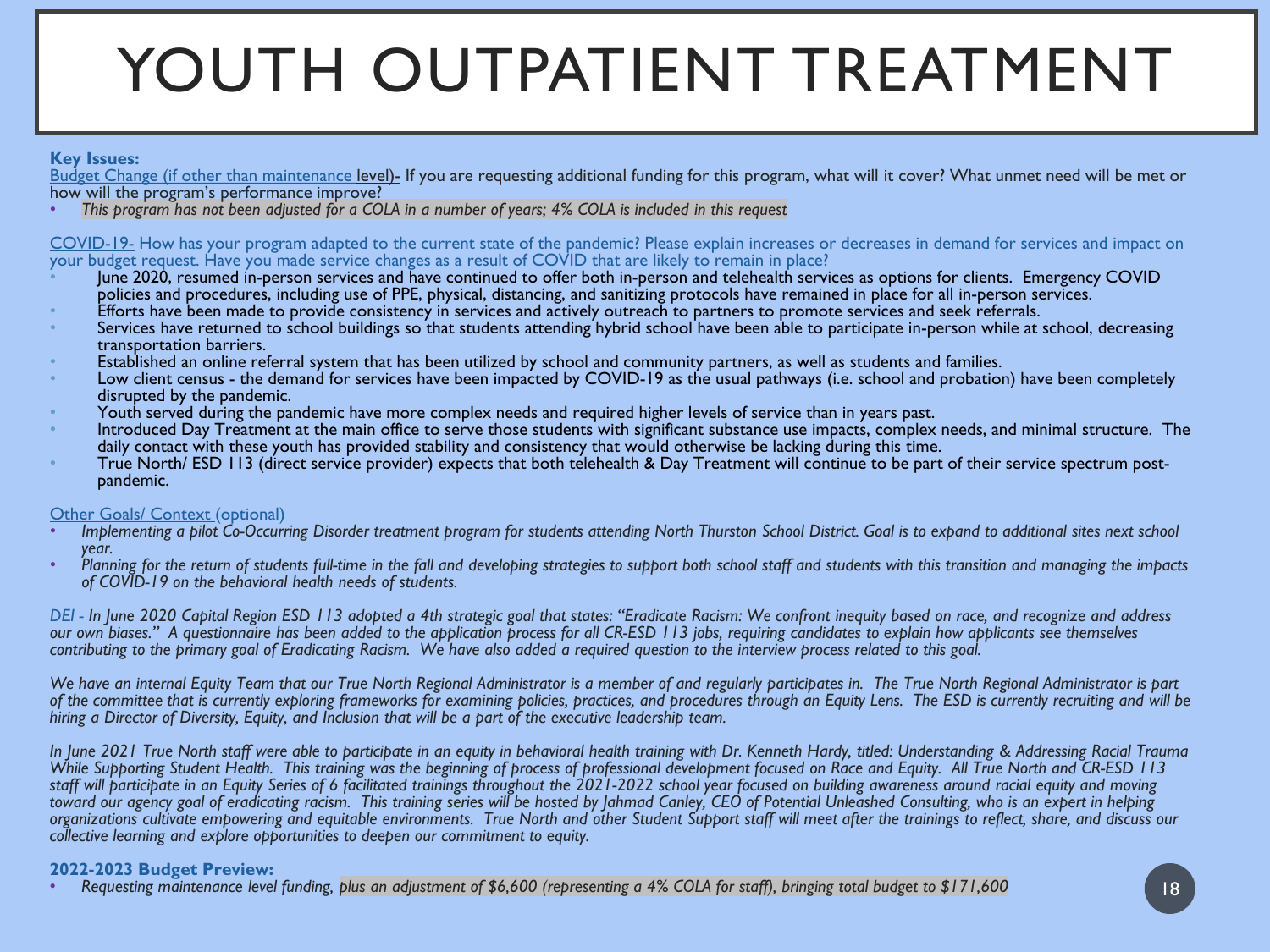# JAIL BEHAVIORAL HEALTH PROGRAM

• Program Description: Jail Behavioral Health Program (TC Jail) provides clinical mental health and crisis services to adults in the Thurston County Correctional Facility. Previously called "Mentally Ill Offender Program"

#### **Historical Funding & Data:**

|      | <b>Budget</b> | <b>Actual</b> | Variance  | <b>Number Served in</b><br>Year | <b>Other</b>                                                                                                                 |
|------|---------------|---------------|-----------|---------------------------------|------------------------------------------------------------------------------------------------------------------------------|
| 2019 | \$92,004      | \$91,049      | \$955     | 1,321                           |                                                                                                                              |
| 2020 | \$431,980     | \$365,363     | \$66,617  | 693                             | Significant additional TST investment in 2020<br>due to changes in availability of other<br>funding to support jail services |
| 2021 | \$431,980     | <b>NA</b>     | <b>NA</b> | <b>NA</b>                       |                                                                                                                              |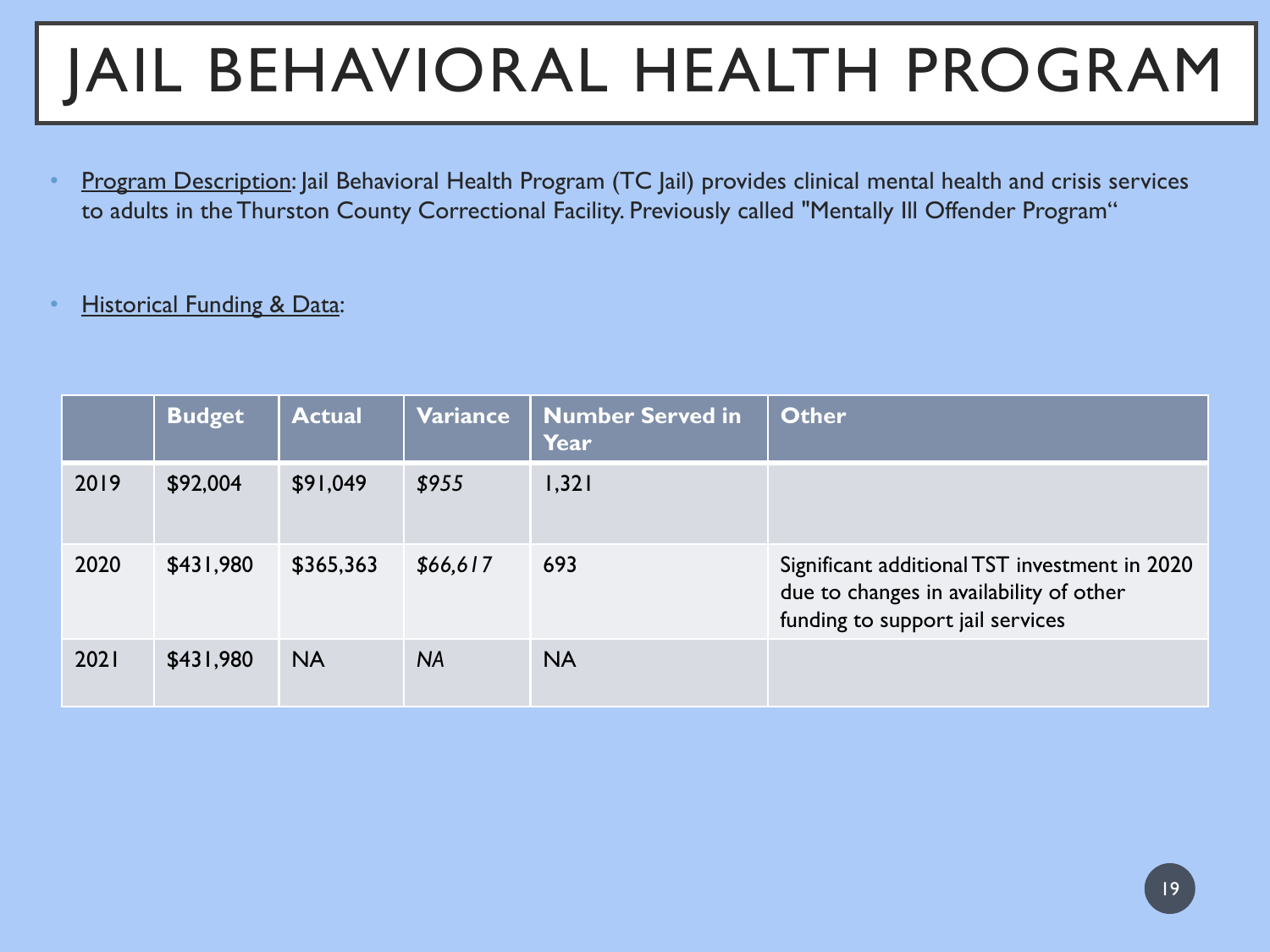# JAIL BEHAVIORAL HEALTH PROGRAM

#### **Key Issues:**

Budget Change (if other than maintenance level)- If you are requesting additional funding for this program, what will it cover? What unmet need will be met or how will the program's performance improve?

• *Requesting \$70,000 per year reduction in TST funding– alternate funding from the Health Care Authority has been identified to support the certified peer position associated with this program. Will not change performance or services.*

COVID-19- How has your program adapted to the current state of the pandemic? Please explain increases or decreases in demand for services and impact on your budget request. Have you made service changes as a result of COVID that are likely to remain in place?

• *Currently, all staff are able to function within the Thurston County Corrections Facility (TCCF). Due to COVID, remote telehealth services were added as an option for the Peer Counselor and MHP Therapist. Jail-ICM MHP services have remained in person. When an outbreak occurs at the jail, staff follow guidelines set by TCCF in coordination with Public Health, which typically means more telehealth services for the Peer and MHP Therapist, but continued regular in person coverage by the Jail-ICM MHPs. At times, movement throughout the jail was restricted to urgent/crises only so some non-urgent requests for services were delayed. Group services were put on hold with the latest outbreak, but have resumed and can also be provided via telehealth as needed in the general population dorms. These changes will likely stay in place as future outbreaks at the jail are always a potential concern. Demand for services remains high and all staff remain busy working with inmates.* 

#### Other Goals/ Context

- *Increase group services offered throughout the jail, utilizing the telehealth option as needed.*
- *Advocate for improved care coordination amongst multiple providers providing services in the jail.*
- *DEI – In advancing racial equity and addressing disparities, OHRS actively seeks to engage diverse participation and provide safe forums for system partners, participants in services, and community members to contribute. Involvement of individuals with lived experience at all levels is critical to addressing issues related to equity and an important way that OHRS ensures program decisions are informed by our diverse community. The OHRS team continues to advocate for the individuals they serve and has been able to recruit a more diverse staff including individuals with lived experience with the legal system.*

#### **2022-2023 Budget Preview:**

• *Requesting \$70,000 per year reduction in TST funding*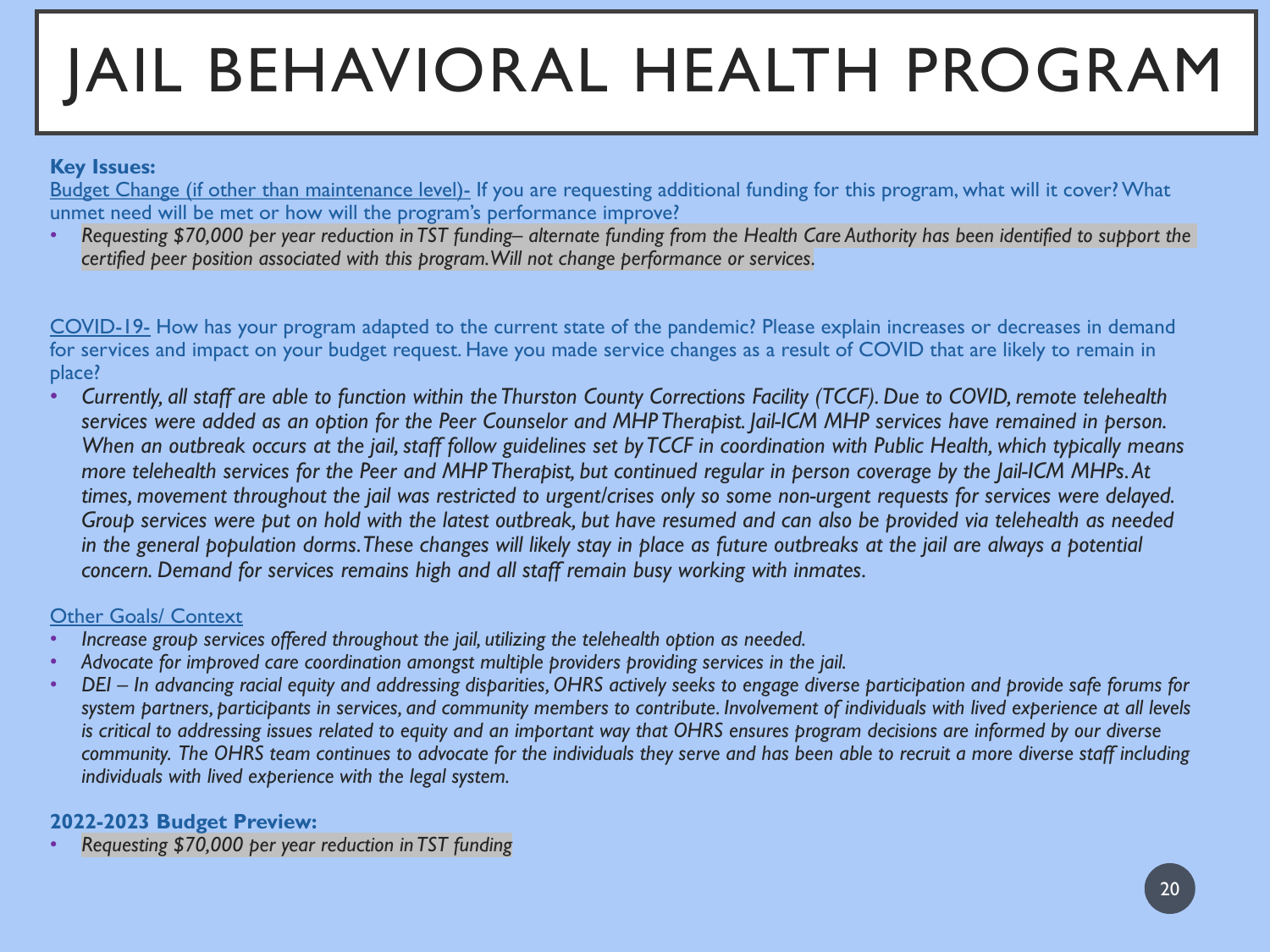# HOUSING CASE MANAGEMENT

- Program Description: Housing Case Management (HCM) provides housing case management and rental assistance to individuals with behavioral health disorders with the goal of supporting stabilization and recovery. HCM primarily serves individuals participating in other TST-funded programs. *Merged with Inmate Housing Case Management in 2021.*
- **Historical Funding & Data:**

|      | <b>Budget</b> | <b>Actual</b> | Variance  | <b>Number Served in</b><br>Year | <b>Other</b>                                                                                            |
|------|---------------|---------------|-----------|---------------------------------|---------------------------------------------------------------------------------------------------------|
| 2019 | \$457,945     | \$452,541     | \$5,404   | 407                             | Data and budget figures include Housing<br><b>Case Management and Inmate Housing Case</b><br>Management |
| 2020 | \$443,945     | \$443,937     | \$8       | 423                             |                                                                                                         |
| 2021 | \$443,945     | <b>NA</b>     | <b>NA</b> | <b>NA</b>                       | Merged with Inmate Housing Case<br>Management in 2021                                                   |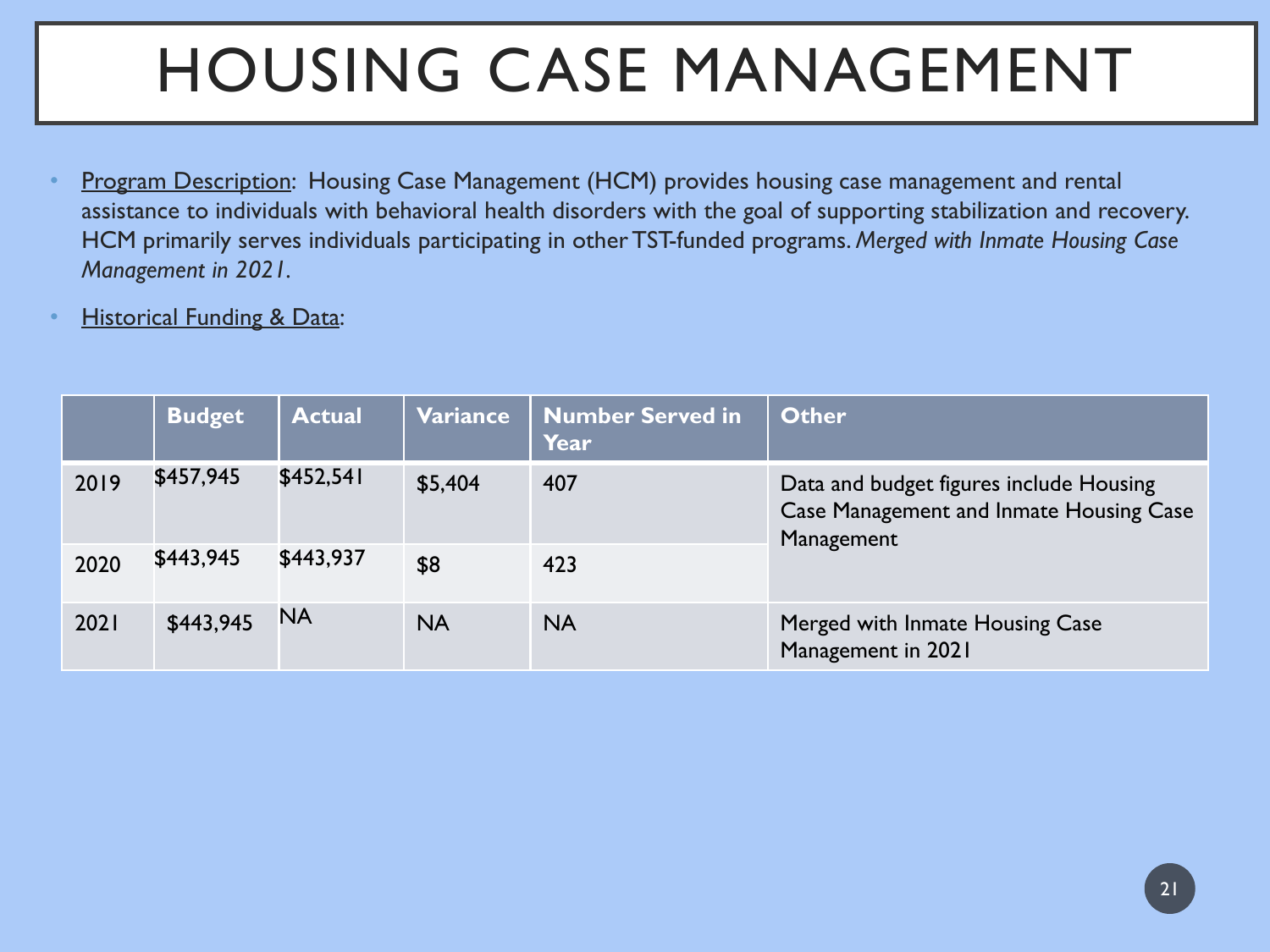# HOUSING CASE MANAGEMENT

#### **Key Issues:**

Budget Change (if other than maintenance level)- If you are requesting additional funding for this program, what will it cover? What unmet need will be met or how will the program's performance improve?

• *Requesting a 4% increase of the FTE budget to support staff retention by providing cost of living increase. There has not been an increase for FTE cost in the budget for 10 years and it has become increasingly difficult to retain qualified staff due to statewide workforce shortages in the behavioral health system. This increase will support the contracted provider in keeping well trained staff that are dedicated to this work and our community.*

COVID-19- How has your program adapted to the current state of the pandemic? Please explain increases or decreases in demand for services and impact on your budget request. Have you made service changes as a result of COVID that are likely to remain in place?

• *HCM has adapted to the current state of the pandemic by allowing for non-emergent, in-person, face-to-face appointments (as of 06/01/2021, a change from protocols initiated on 04/03/2020). Program participants and employees are screened for COVID-19 symptoms upon entry into Northwest Resources (NWRII, the direct service provider) offices and are still practicing social distancing along with regular sanitation. Facial coverings are required in common areas of NWRII offices, however vaccinated individuals are not required to wear them during one-on-one appointments with case managers. Individuals are strongly encouraged to meet with their case manager at NWRII offices, however remote appointments via telephone*  and computer applications (Microsoft Teams; Zoom) are allowed as needed. These options will likely remain in place moving forward, particularly if *transportation is a barrier and/or if in-office appointments interfere with employment and/or treatment. Program's demand for services has remained strong and stable, with no noticeable decrease during the COVID-19 Pandemic. As eviction moratoriums are lifted, the team expect to see an increased need for case management services and rental assistance.*

#### Other Goals/ Context

- *The program is emphasizing exit interviews for outgoing participants. Maintaining contact as individuals exit has been an ongoing challenge that impacts data reporting, particularly in areas such as "individuals able to pay their own rent at exit." There is also work to add more community*
- 
- There will be a request for proposal issued for this service in the fall.<br>DEI NWRII programs operate with the mindset that individuals off all races, ethnicities, gender, religion, sexual orientation and backgrounds be supported and accepted into services, should they meet qualifying factors (residence, income, treatment needs, etc.). All individuals regardless of race, *ethnicity, gender, religion, sexual orientation and backgrounds are all provided the highest quality services. NWRII would welcome the opportunity to participate in any discussions and/or exercises focused on advancing these goals and objectives in Thurston County and the larger community.*

**2022-2023 Budget Preview:** • *Requesting maintenance level funding, plus an adjustment of \$5,280 (representing a 4% COLA for staff), bringing total budget to \$449,225*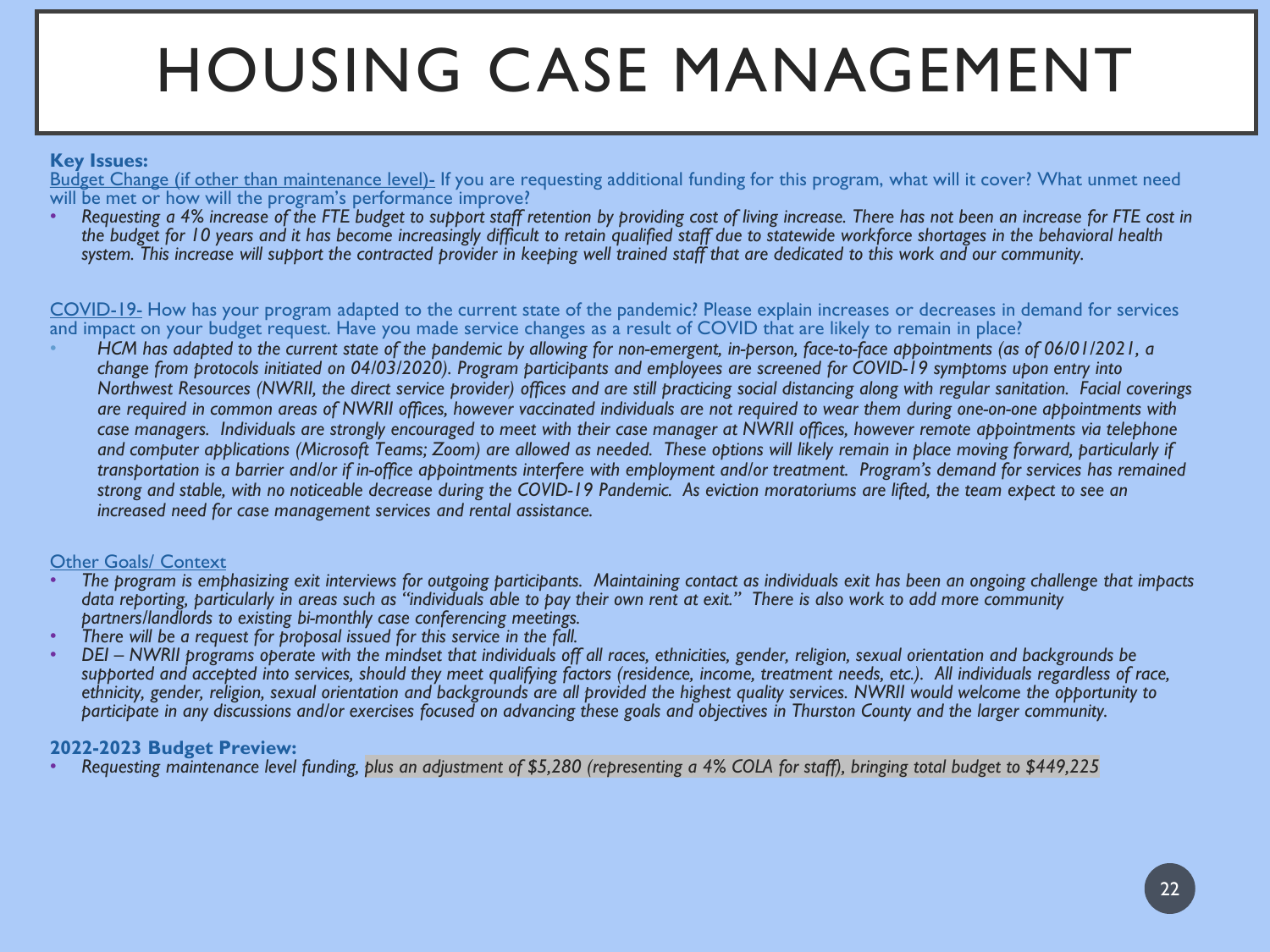# INTENSIVE CASE MANAGEMENT

Program Description: Intensive Case Management (ICM) services provide substance use disorder assessments and connections to inpatient and other treatment programs to incarcerated individuals, those experiencing homelessness, and other highly vulnerable populations.

#### **Historical Funding & Data:**

|      | <b>Budget</b> | <b>Actual</b> | Variance                | <b>Number Served in</b><br>Year | <b>Other</b> |
|------|---------------|---------------|-------------------------|---------------------------------|--------------|
| 2019 | \$158,369     | \$158,369     | $\boldsymbol{0}$        | 379                             |              |
| 2020 | \$158,369     | \$158,369     | $\overline{\mathbf{0}}$ | 296                             |              |
| 2021 | \$158,369     | <b>NA</b>     | <b>NA</b>               | <b>NA</b>                       |              |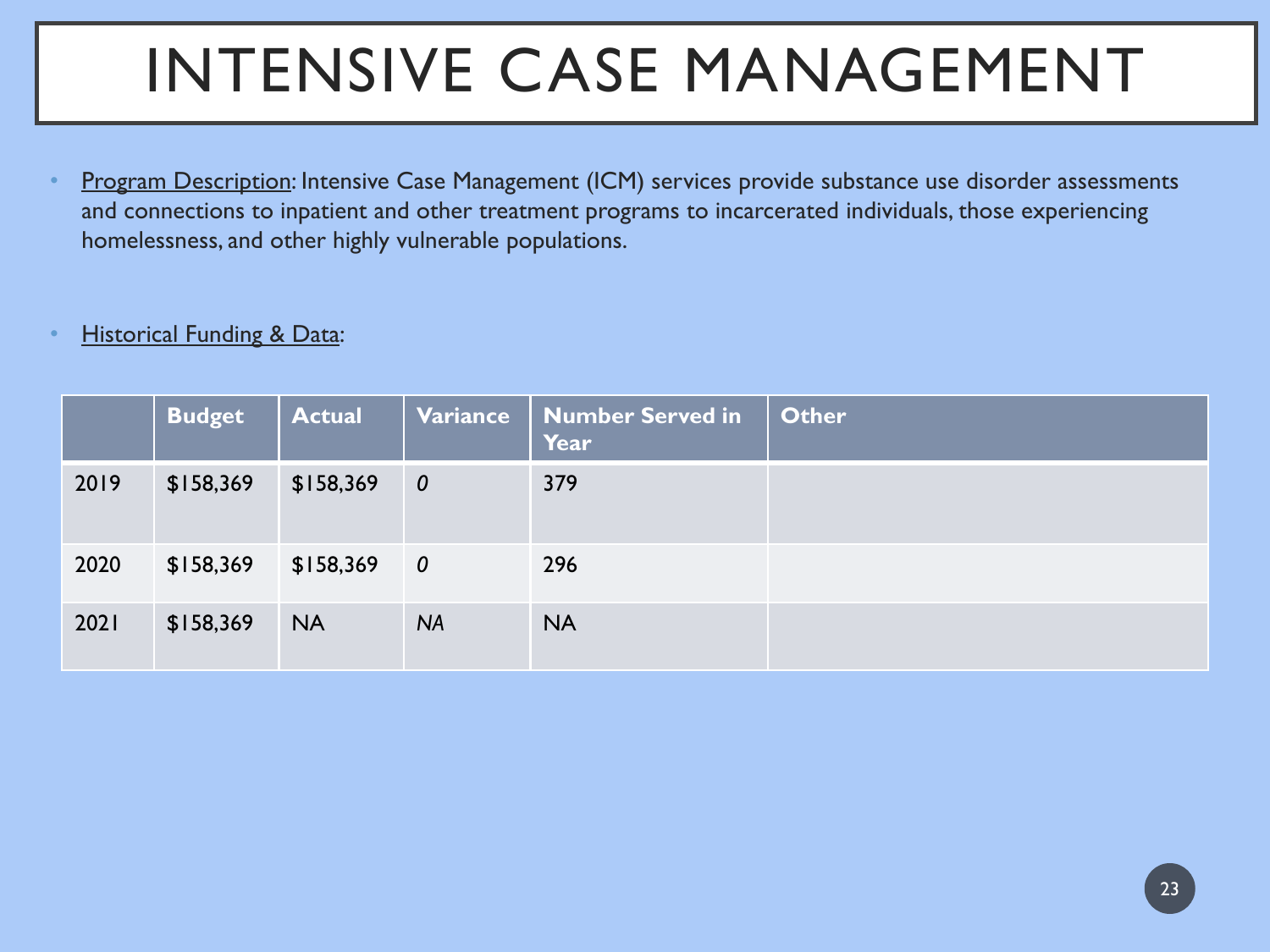# INTENSIVE CASE MANAGEMENT

#### **Key Issues:**

Budget Change (if other than maintenance level)- If you are requesting additional funding for this program, what will it cover? What unmet need will be met or how will the program's performance improve?

• *Requesting a 4% increase of the FTE budget to support staff retention by providing cost of living increase. There has not been an increase for FTE cost in the budget for 10 years and it has become increasingly difficult to retain qualified staff due to statewide workforce shortages in the behavioral health system. This increase will support the contracted provider in keeping well trained staff that are dedicated to this work and our community.*

COVID-19- How has your program adapted to the current state of the pandemic? Please explain increases or decreases in demand for services and impact on your budget request. Have you made service changes as a result of COVID that are likely to remain in place?

- The pandemic has increased the needed frequency of contact with clients to ensure regular communications regarding placement barriers along with an increase in client needs (emotional support, DHSH assistance/ insurance, h
- The ICM team is working with a local shelter and community partner agency to increase interim services for clients and provide wrap around services prior to inpatient placement. These expansions of interim services and coo
- Ádditional service changes that have been made due to the pandemic are limited office visits with clients, increased COVID screening/testing prior to services, and an increase in prior medical clearance to inpatient plac
- With limited county to county transportation, there is a continuation in increased transportation from ICM team resulting in an increase in follow through *from clients making it to and completing treatment.*

#### Other Goals/ Context

- *Coordinating a set weekly check in location and based on individual primary location. Example: Downtown clients check in on Thursdays (1pm) at the Salvation Army, West Side clients check in at Yaeger Park on Fridays (12pm), and Lacey clients check in at the Lacey Transit Center on Wednesdays (1pm). This would decrease the communication barrier for many individuals due to limited transportation and telephone access.*
- *There will be a request for proposal issued for this service in the fall.*
- *DEI – Northwest Resources (NWRII, the direct service provider) programs operate with the mindset that individuals off all races, ethnicities, gender, religion, sexual orientation and backgrounds be supported and accepted into services, should they meet qualifying factors (residence, income, treatment needs, etc.). All individuals regardless of race, ethnicity, gender, religion, sexual orientation and backgrounds are all provided the highest quality services. NWRII would welcome the opportunity to participate in any discussions and/or exercises focused on advancing these goals and objectives in Thurston County and the larger community.*

#### **2022-2023 Budget Preview:**

• *Requesting maintenance level plus an adjustment of \$6.335 (representing a 4% COLA for staff), bringing total budget to \$169,528*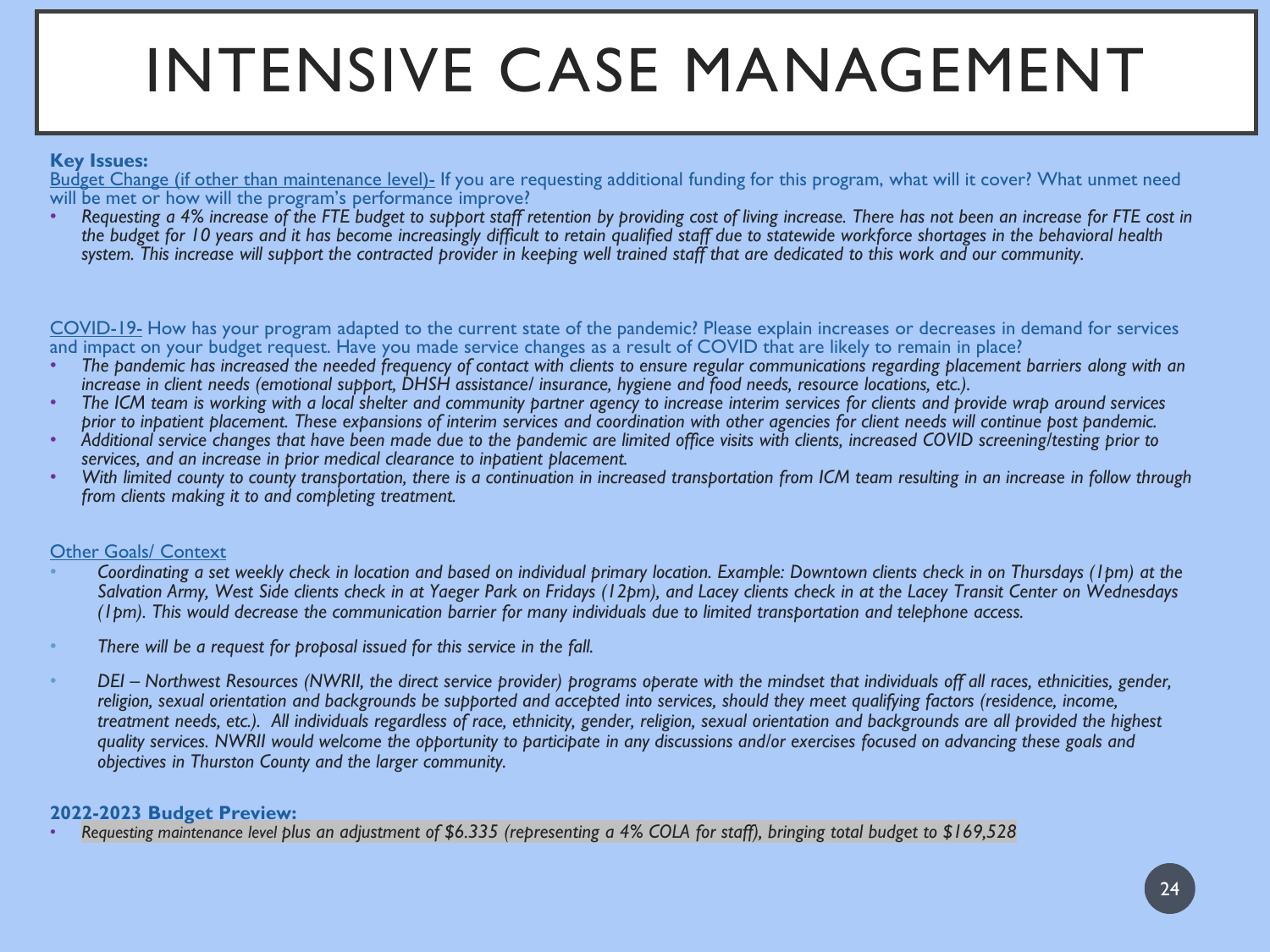# NISQUALLY JAIL REENTRY

Program Description: Nisqually Jail Reentry focuses on transition planning and education for inmates with behavioral health disorders who will be released back into the community, including those release pre-trial with approval of the Courts.

#### **Historical Funding & Data:**

|      | <b>Budget</b> | <b>Actual</b> | Variance                | <b>Number Served in</b><br>Year | <b>Other</b> |
|------|---------------|---------------|-------------------------|---------------------------------|--------------|
| 2019 | \$110,000     | \$110,000     | $\overline{\mathbf{0}}$ | <b>156</b>                      |              |
| 2020 | \$110,000     | \$110,000     | $\overline{0}$          | 130                             |              |
| 2021 | \$110,000     | <b>NA</b>     | <b>NA</b>               | <b>NA</b>                       |              |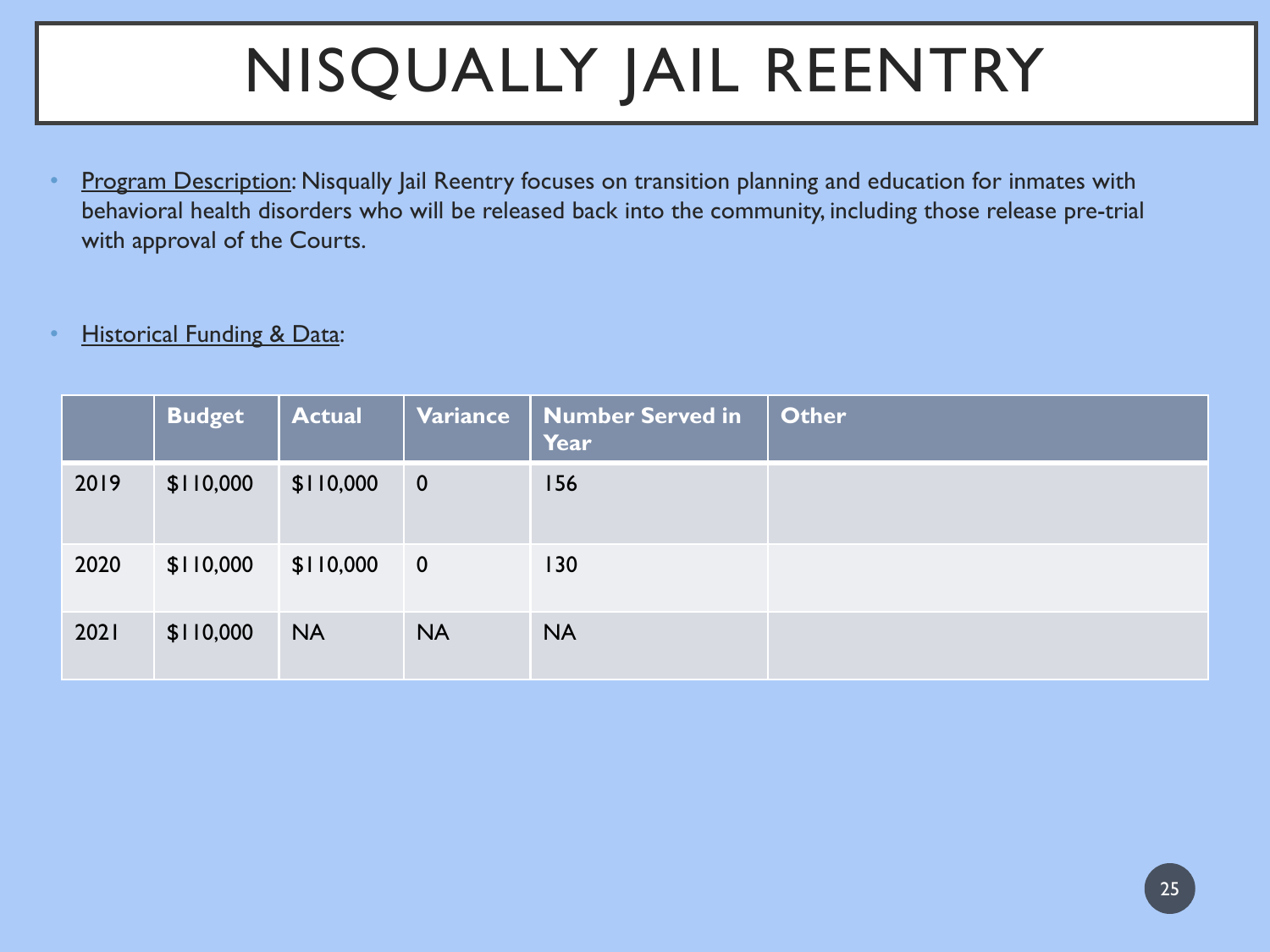# NISQUALLY JAIL REENTRY

#### **Key Issues:**

Budget Change (if other than maintenance level)- If you are requesting additional funding for this program, what will it cover? What unmet need will be met or how will the program's performance improve?

• *Requesting a 4% increase of the FTE budget to support staff retention by providing cost of living increase. There has not been an increase for FTE cost in the budget for 10 years and it has become increasingly difficult to retain qualified staff due to statewide workforce shortages in the behavioral health system. This increase will support the contracted provider in keeping well trained staff that are dedicated to this work and our community.*

COVID-19- How has your program adapted to the current state of the pandemic? Please explain increases or decreases in demand for services and impact on your budget request. Have you made service changes as a result of COVID that are likely to remain in place?

• *The program has worked to be flexible in adapting to the needs and requests of the Nisqually Public Safety Complex. Access to referrals and participants held at the facility has varied from full access to the facility, part-time/scheduled access only, to no on-site visits and/or inperson contact. Currently, the case manager completes care coordination and data entry at the Northwest Resources (NWRII, the direct service provider) offices, scheduling in-person appointments through an assigned officer at the facility on an as needed basis. In-person appointments are conducted in assigned "no-contact" rooms. The case manager also communicates with program participants through the facility's Telmate kite system. This current combination of participant contact and program coordination will likely remain permanent. COVID-19 severely decreased demand for (and access to) program services, due to limited access to prospective program participants, as well as a decrease in the complex capacity (as low as 25 individuals at one point in 2020). Beginning in Q-1 2021, demand for program services began increasing and as of Q-2 2021, they have returned to near pre-COVID-19 levels.*

#### **Other Goals/ Context**

- *Continue communication and collaboration with the Nisqually Public Safety Complex to create a plan that best meets the needs of program participants. There has been significant progress in this area over the course of the last 6-months.*
- *There will be a request for proposal issued for this service in the fall.*
- *DEI – NWRII programs operate with the mindset that individuals off all races, ethnicities, gender, religion, sexual orientation and backgrounds be supported and accepted into services, should they meet qualifying factors (residence, income, treatment needs, etc.). All individuals regardless of race, ethnicity, gender, religion, sexual orientation and backgrounds are all provided the highest quality services. NWRII would welcome the opportunity to participate in any discussions and/or exercises focused on advancing these goals and objectives in Thurston County and the larger community.*

#### **2022-2023 Budget Preview:**

• *Requesting maintenance level plus an adjustment of \$4,400 (representing a 4% COLA for staff), bringing total budget to \$114,400*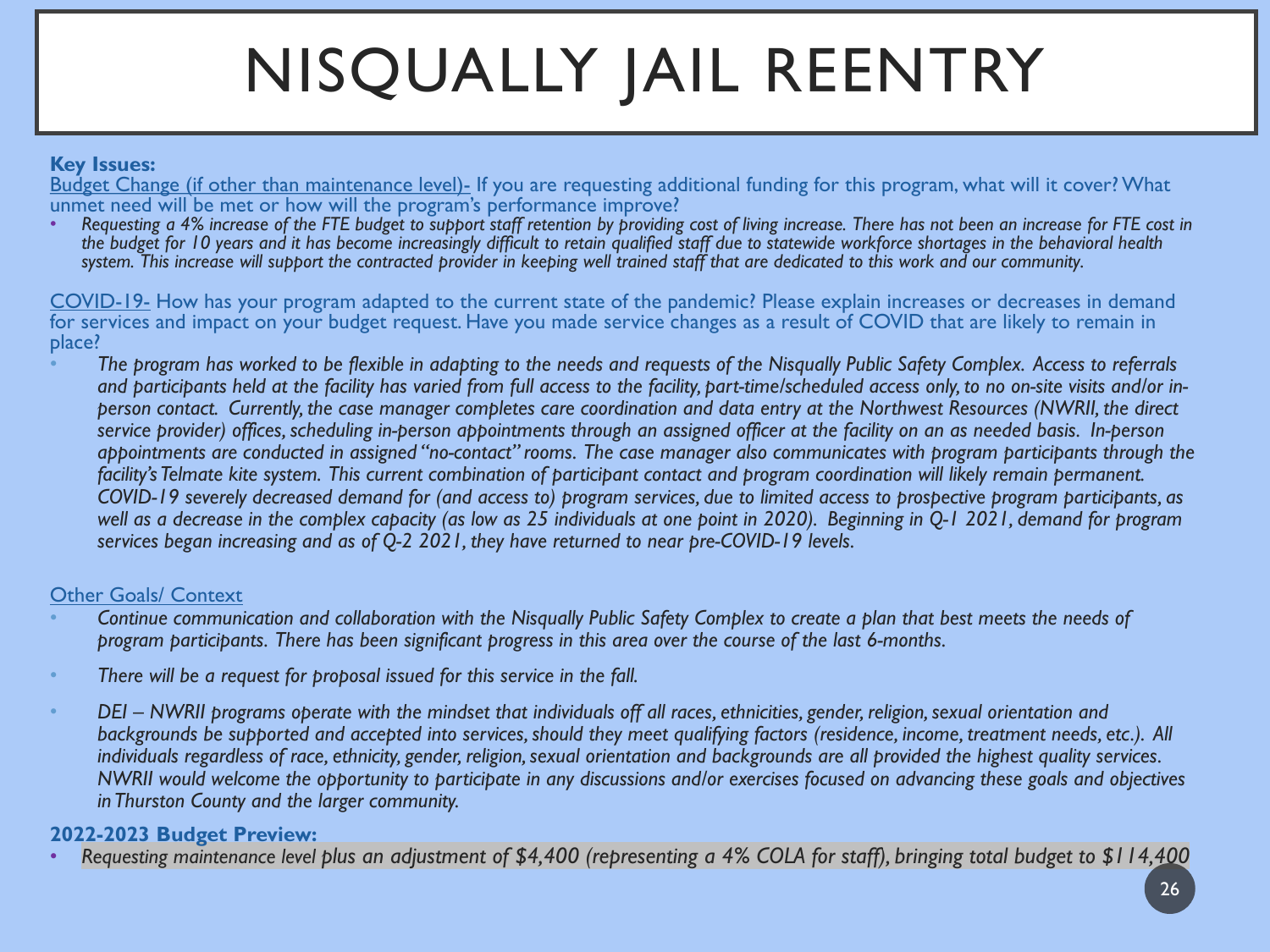### THURSTON COUNTY FAMILY AND JUVENILE COURT

- **Diversity, Equity & Inclusion**
- **Juvenile Justice Behavioral Health Alternative**
- **Equine Assisted Youth Peer Support**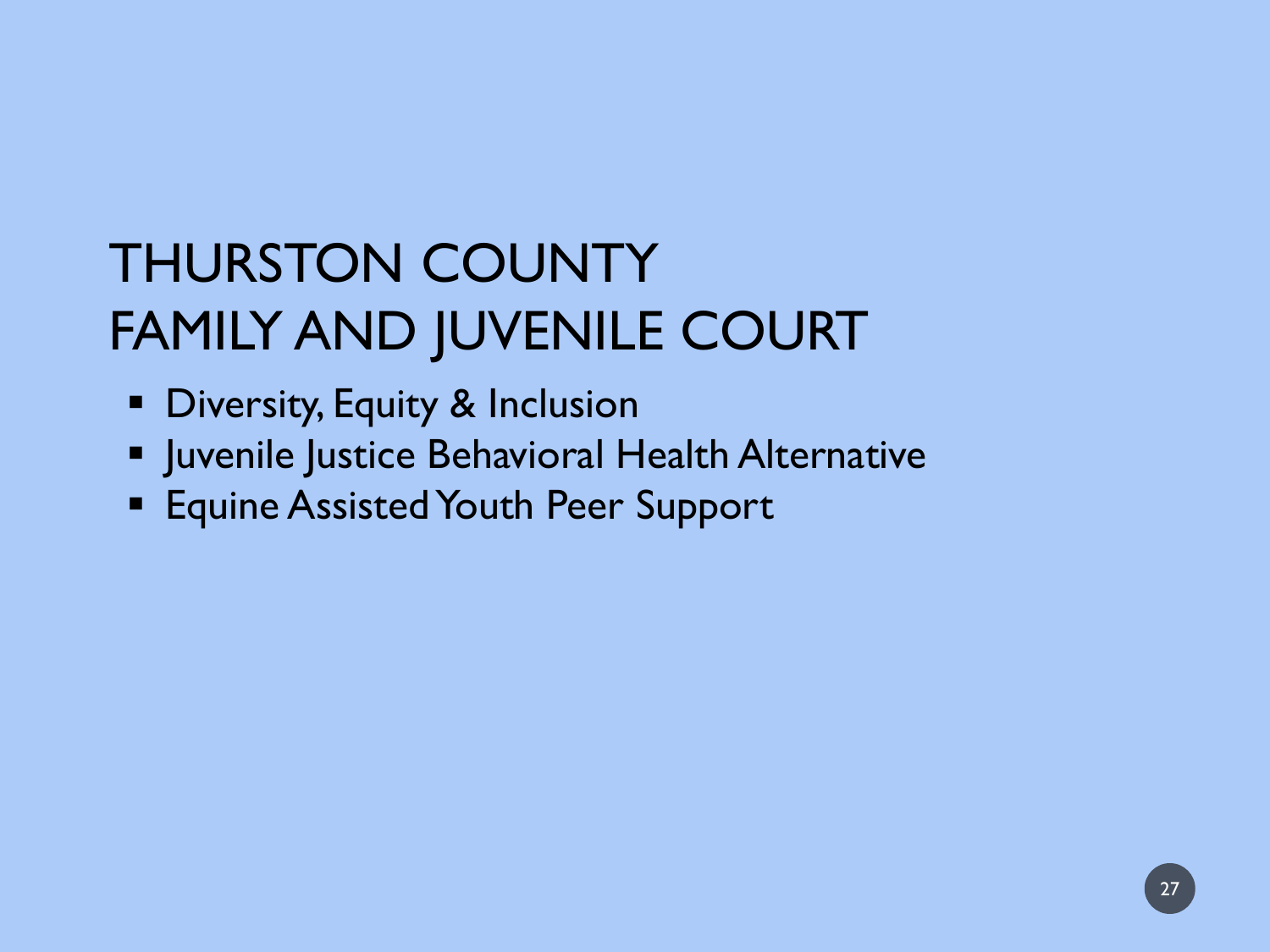We recognize that there are disproportionate numbers of youth identified in the LGBTQ+ category, as well as in diverse ethnic and racial lines. The juvenile court is part of a large system, but we need to do all we can to assure each case is handled individual and appropriately.

The juvenile court is planning DEI training for all court staff, contractors and volunteers through our Catholic Community Services Partnership. Thurston County does provide general training on inclusion, but this will be specific to youth, families, services and case management.

We are excited and proud of a new court intake screen that is being developed for all youth. This will include questions regarding race and gender identifiers, and preferred pronouns.

The intake screen and other completed assessments will assure each youth has an individual case plan and review. Referrals, probation services, and provider services will be offered to the individual youth and family.

Comprehensive statistics with breakdown of DEI demographics will continue to be maintained and regularly reviewed.

Review possibility of specific programming for girls, boys, youth of color, youth in the LGBTQ+ community.

The EAYPS program has a lesson on "Clique Versus Community." This lesson specifically addresses inclusion and diversity.

In regards to DEI and our program numbers:

- JJBHA: Of the 27 youth served in 2021, 5 were youth of color (19%) and  $\overline{3}$  identified as LGBTQ+ (11%).
- EAYPS: Of the 22 youth served in 2021, 8 were youth of color (36%) and 2 identified as LGBTQ+ (9%).
- LGBTQ+: We have served LGBTQ+ youth in JJBHA and EAYPS. On offender caseload in 2021 there have been 10 youth who identify as LGBTQ+. Of these 10 youth, 3 have participated in JIBHA and 1 in EAYPS. We served a total of 2 LGBTQ+ youth in EAYPS as there was one At-Risk-Youth.

DIVERSITY, **EOUITY** AND INCLUSION (DEI)

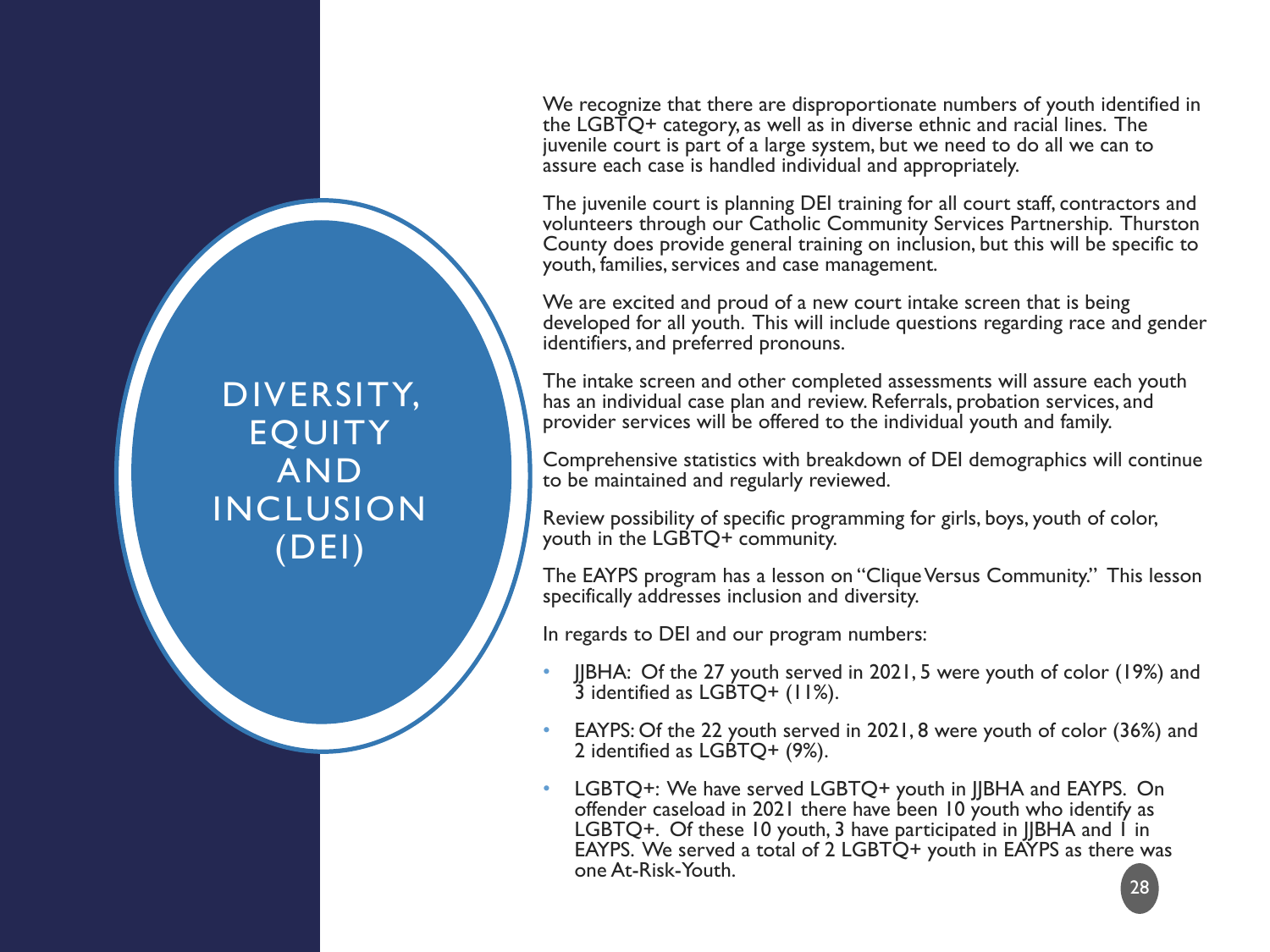### JUVENILE JUSTICE BEHAVIORAL HEALTH ALTERNATIVE  $"$ | $|BHA"$

• Program Description: JJBHA is an intensive supervision model for youthful offenders with mental health or substance use disorders. The intent of the program is to immediately intervene in the lives of eligible, criminal justice-involved youth. Participating youth are provided mental health services, substance use disorder treatment and other developmentally appropriate support services to address problems that contributed to becoming involved in the criminal justice system. IIBHA requires Mental Health and Chemical Dependency Professional staff time to provide assessments, individualized treatment plans and evidence-based treatment services and Juvenile Probation Counselor staff time to provide accountability via case management services, coordination of service referrals and provision of information to the Court and attorneys regarding individual progress.

|      | <b>Budget</b> | <b>Actual</b> | Variance  | <b>Number Served in</b><br>Year | <b>Other</b>                                                                                                                                                   |
|------|---------------|---------------|-----------|---------------------------------|----------------------------------------------------------------------------------------------------------------------------------------------------------------|
| 2019 | \$109,899     | \$95,893      | \$14,006  | 21                              |                                                                                                                                                                |
| 2020 | \$205,331     | \$157,764     | \$47,567  | 29                              | In July 2020, the BOCC added funding to this<br>program for an additional FTE due to loss of<br>state funds in our Aggression Replacement<br>Training funding. |
| 2021 | \$261,578     | <b>NA</b>     | <b>NA</b> | <b>NA</b>                       |                                                                                                                                                                |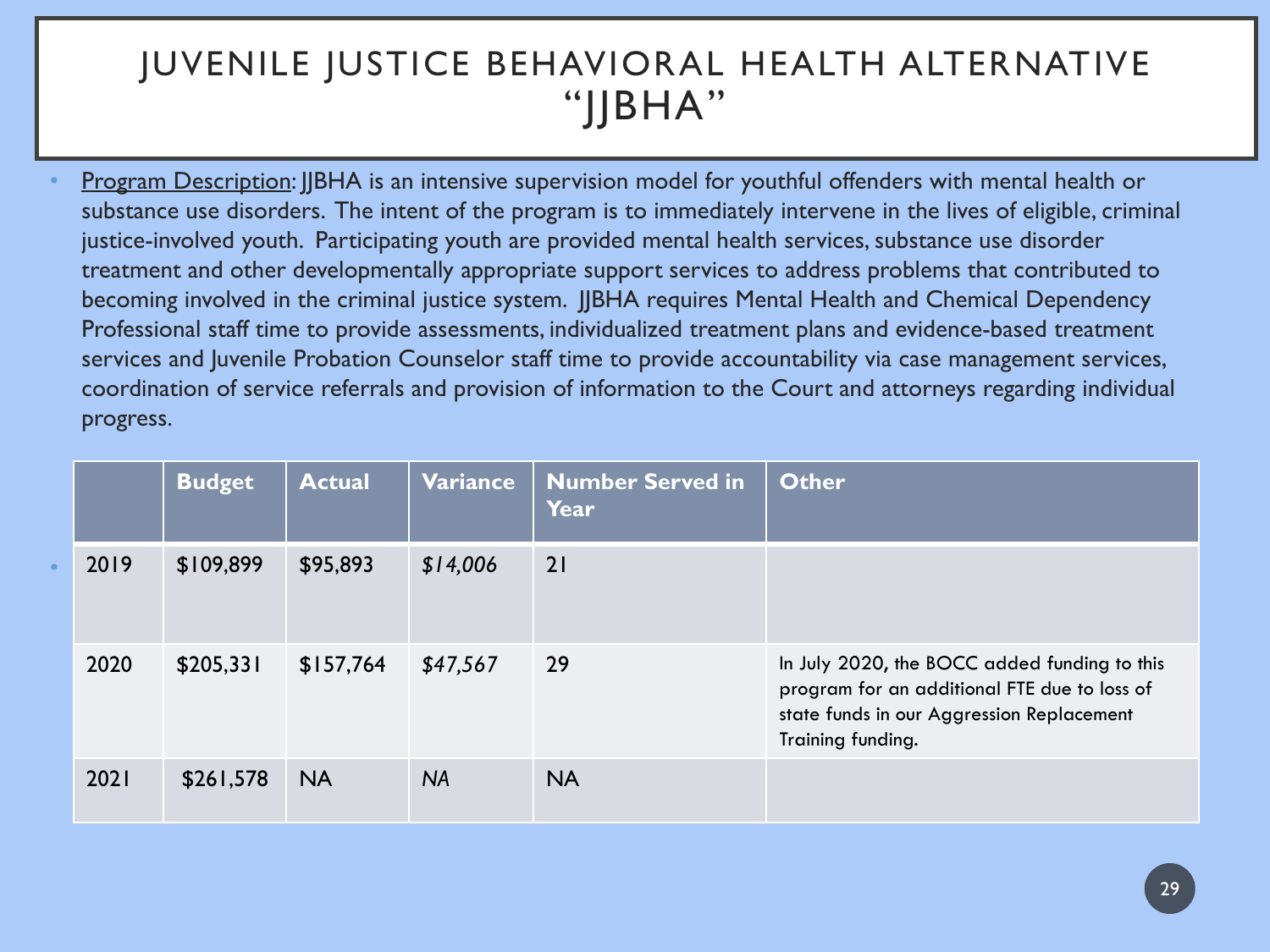### JUVENILE JUSTICE BEHAVIORAL HEALTH ALTERNATIVE "JJBHA"

#### **Key Issues:**

#### Budget Change (if other than maintenance level) - Maintenance Level*.*

COVID-19- How has your program adapted to the current state of the pandemic? Please explain increases or decreases in demand for services and impact on your budget request. Have you made service changes as a result of COVID that are likely to remain in place?

- The JJBHA program adapted to the pandemic by utilizing virtual meetings and complying with the COVID safety protocol when meeting in person. Some of the best meetings were taking long walks with the youth outdoors. Referrals from law enforcement have been decreasing for years, but the pandemic caused them to plummet. Despite the lower number of referrals, the IIBHA caseload has remained constant and there were 20 youth in JJBHA in May and June 2021, which were all-time high numbers. However, with the continued lower number of referrals and 4 exits scheduled in August, the numbers may decrease. During any period that the numbers are lower, more JJBHA youth will receive intensive i-ACT (Individual Alternative Choice Training) programming.
- As of May 17, 2021, all court staff have returned to office. We are meeting with youth in large offices, virtually, outdoors and distanced meetings continue. The complexities of serving youth over the past 15 months in creative ways, coupled with provider turnover has proven a challenge in our return to on site work. We have found a need to re-strengthen relationships with treatment providers that have been weakened by Covid restrictions.

#### New and Different

A JJBHA Brochure has been developed. A Participant Agreement has been developed. Increased transportation opportunities by Court staff for youth has increased attendance to programs. JJBHA staff have increased availability to attend program meetings for youth. Individual Alternative Choice Training (i-ACT) is available currently to JJBHA youth. Alternative Choice Training is a promising program in juvenile court. Phase One of i-ACT consists of six lessons in Social Skills Training, six lessons in Self-Control Training, and four lessons in Problem Analysis (problem solving). Phase Two of i-ACT consists of a minimum of six lessons to practice skills learned and transition the youth from the probation relationship.

#### Other Goals/ Context

- Team Alternative Choice Training (Team ACT) is continuing to be a developed program available to JJBHA youth. Groups of 2-4 youth will meet with a facilitator in this program.
- The development of a list of culturally competent service providers is planned, with appropriate referrals based on the youth's individual needs.
- 
- Assure all staff receive DEI training, and Trauma Responsive Care training.<br>In conjunction with our relationship with Catholic Community Services, assure we provide youth and families with crisis mobilization<br>services as n
- 
- Identify and manage youth with co-occurring disorders.<br>The i-ACT trainer will recognize and respect the cross-cultural differences with the youth they are serving.

**2022-2023 Budget Preview:** • *Requesting maintenance level funding for 2022-2023* <sup>30</sup>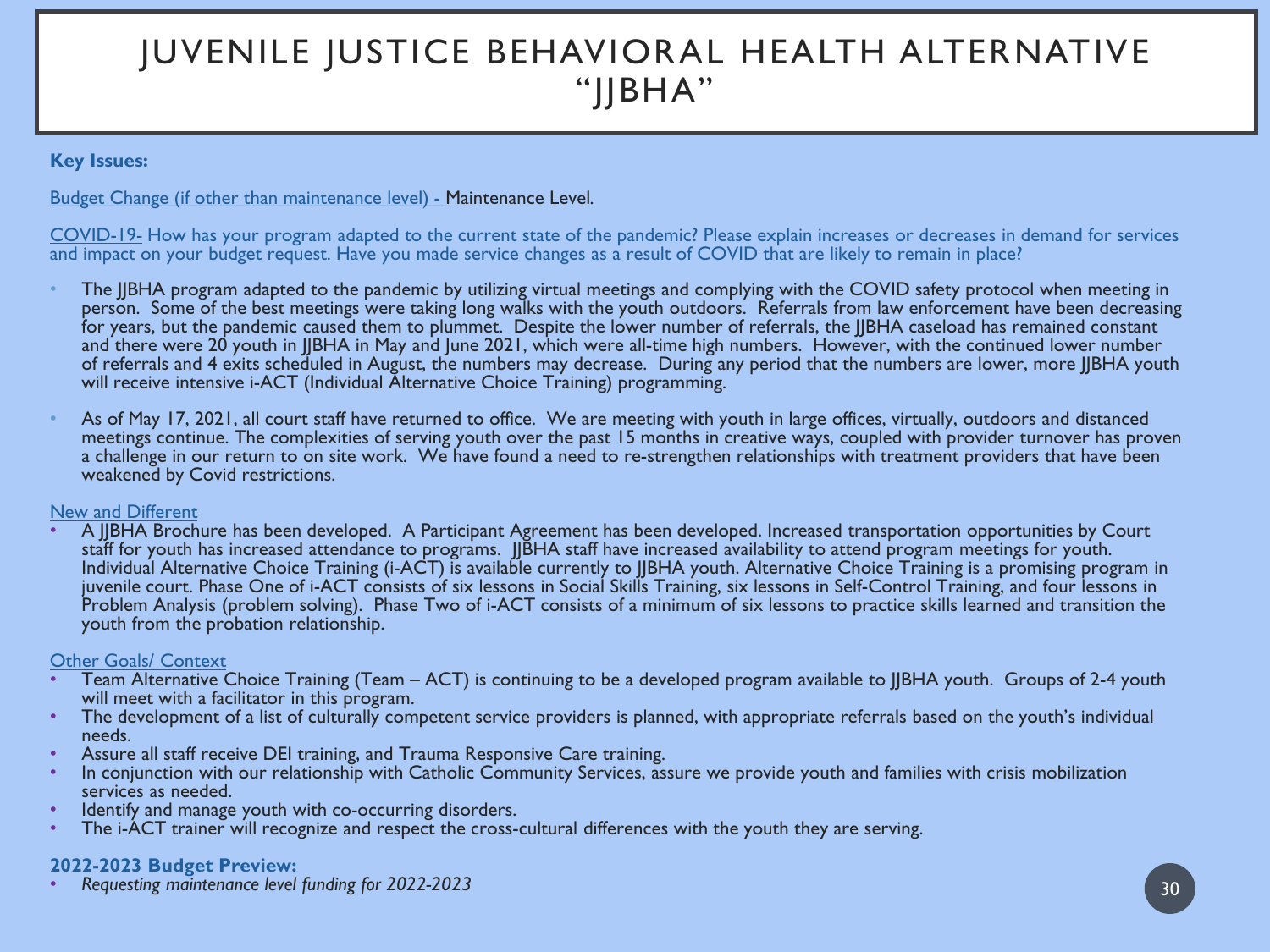### EQUINE ASSISTED YOUTH PEER SUPPORT

- Program Description: EAYPS provides youth (ages 12-17) who are receiving services through any program at the Juvenile Court and who have mental health or substance use disorders with equine therapy and peer supports.
- **Historical Funding & Data:**

|      | <b>Budget</b> | <b>Actual</b> | <b>Variance</b>  | Number Served in<br>Year | <b>Other</b> |
|------|---------------|---------------|------------------|--------------------------|--------------|
| 2019 | \$53,120      | \$53,122      | $-2$             | 40                       |              |
| 2020 | \$53,120      | \$53,120      | $\boldsymbol{0}$ | 32                       |              |
| 2021 | \$53,120      | <b>NA</b>     | <b>NA</b>        | <b>NA</b>                |              |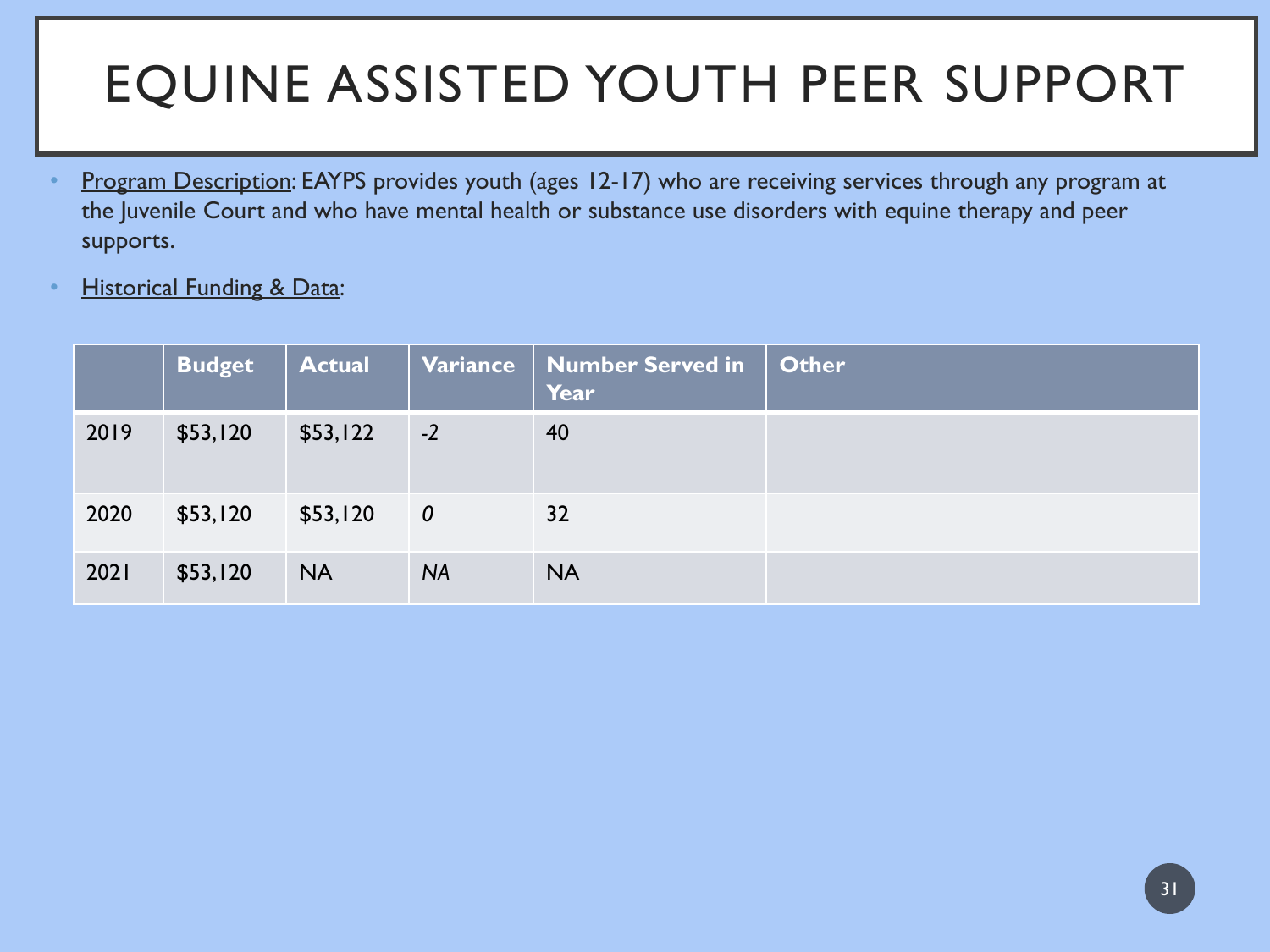### EQUINE ASSISTED YOUTH PEER SUPPORT

#### **Key Issues**

#### Budget Change (if other than maintenance level)- Maintenance Level.

COVID-19- How has your program adapted to the current state of the pandemic? Please explain increases or decreases in demand for services and impact on your budget request. Have you made service changes as a result of COVID that are likely to remain in place?

EAYPS split cohorts into two smaller groups to meet Covid safety guidelines. We were able to serve our youth targets with this small change.

#### New and Different

• Increased transportation opportunities by Court staff for youth has increased attendance to programs. Referring probation staff have provided transportation and participated in EAYPS with youth.

#### Other Goals/ Context

• DEI principles will be formally incorporated into the EAYPS curriculum.

#### **2022-2023 Budget Preview:**

• *Requesting maintenance level funding for 2022-2023*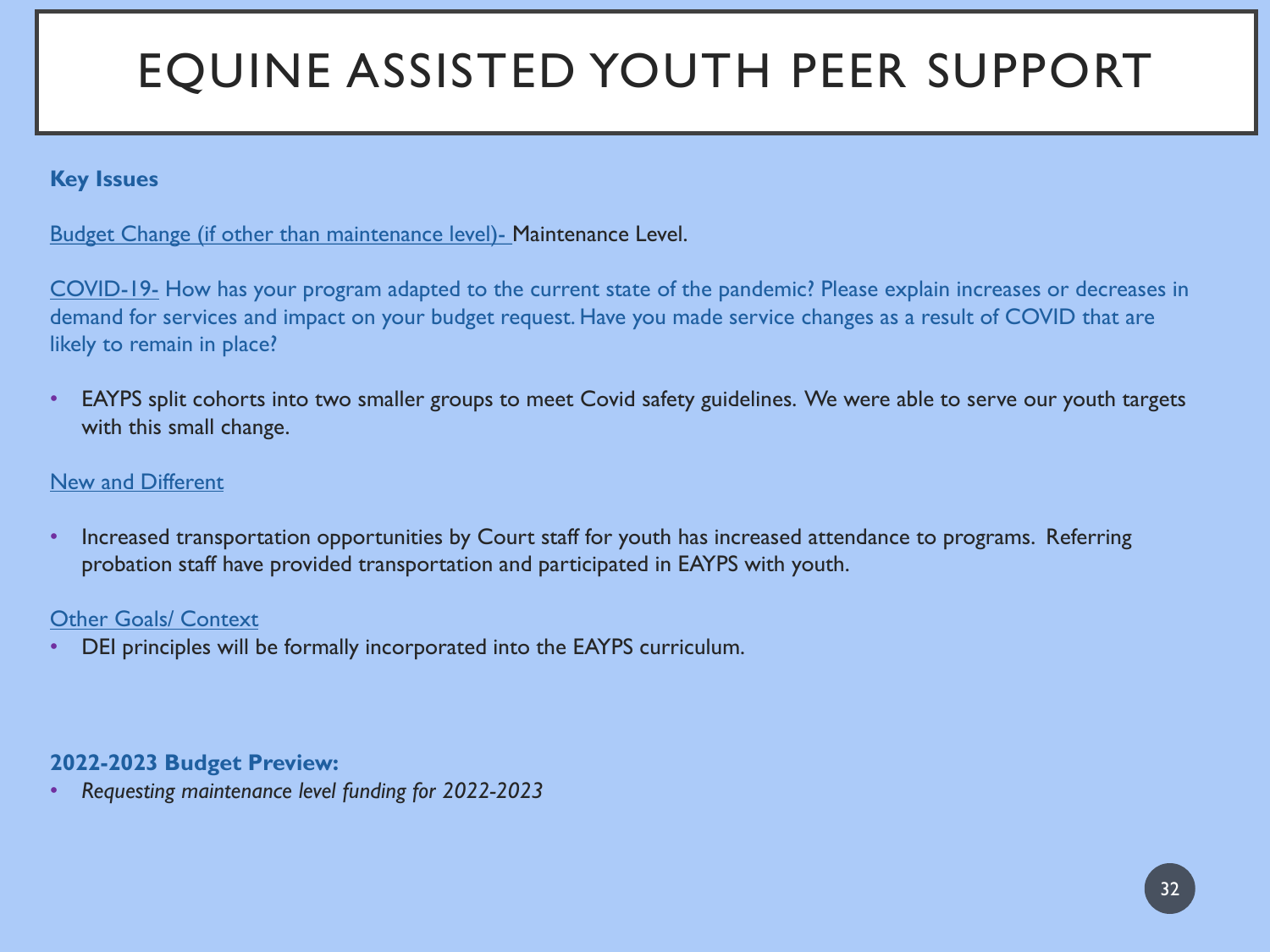# Public Health and Social Services

- **-** Diversity, Equity & Inclusion
- **New Proposal: Community Health Worker**
- **Nurse Family Partnership & Family Intervention Nurse**
- **Veterans Case Manager**
- **E.** Law Enforcement Assisted Diversion (LEAD)
- **TST Community Grants**
- **TST Administration & Training**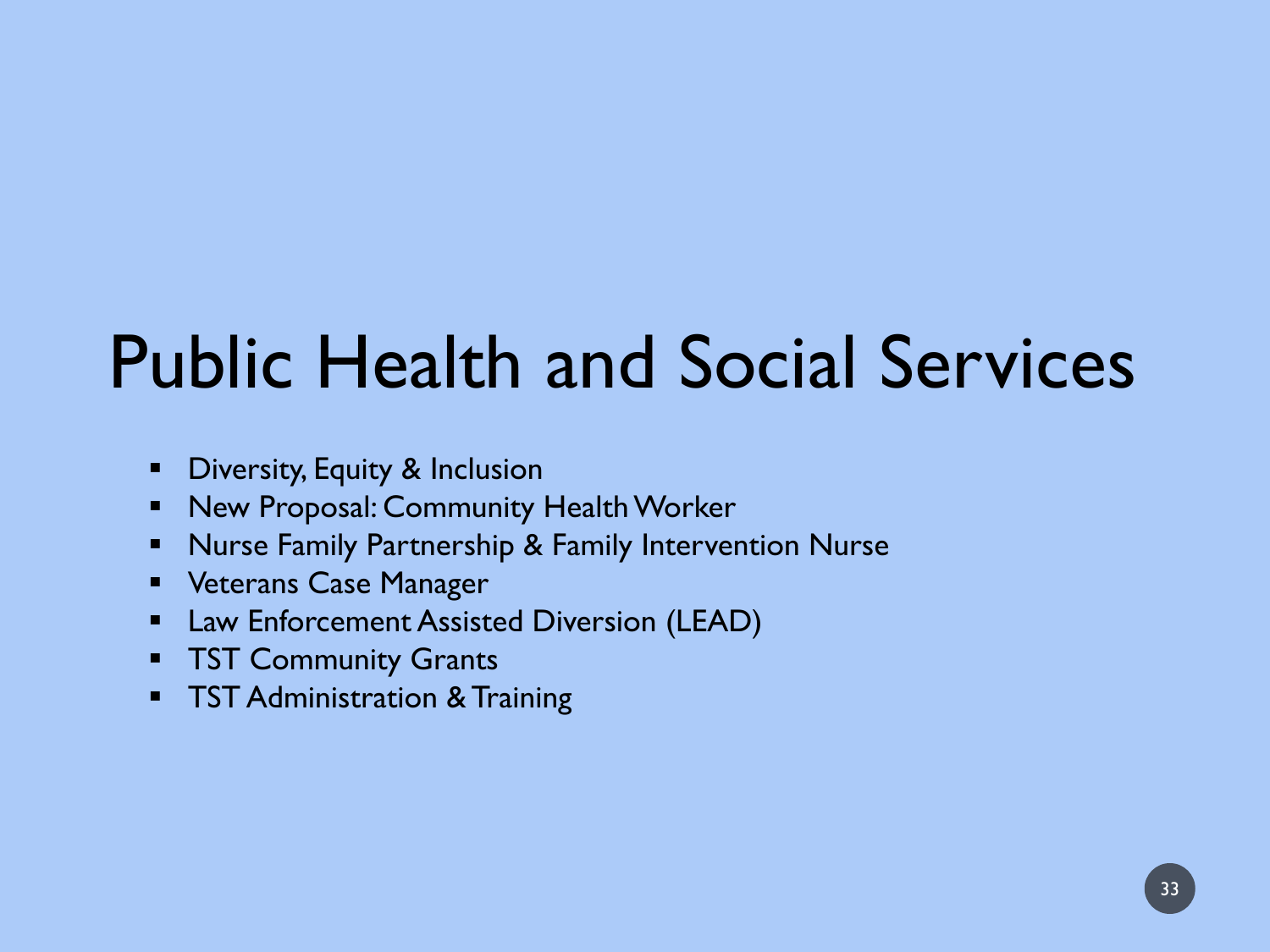#### Accomplishments

- o Mission of department is focused on health equity—working together to achieve highest level of health and wellbeing for everyone
- o Strategic plan focus on advancing equity in all program areas and workforce development
- o Modified Chapter 11 Health Chapter of Thurston County Comprehensive Plan to implement equity focus in all policies
- o Board of Health proclaimed racism a public health crisis and committed to action that reduces, eliminates health disparities so that all people have optimal health and so that race is not a predictor of health outcomes or mortality
- o Adding weighted scoring and required equity questions to applications from contract providers for PHSS funding opportunities and investing in programs that demonstrate DEI commitment and focus (i.e. Thurston Thrives)
- o Implemented pro-equity vaccine strategies including hiring of DEI coordinator
- o Increased public information and educational material available in Spanish and Vietnamese.
- o Provided health equity and data presentations to local organizations to highlight racial disparities.

#### **Opportunities**

- $\circ$  TCPHSS helping to lead Thurston County in developing racial equity plan
- o Launching new internal racial equity committee
- o Continue supporting community with data and information about health equity and racial disparities
- o Planning training and workforce development assessment and DEI opportunities in workplace and in service delivery; improve language and accessibility
- o Develop meaningful partnerships, collaboration, funding, and leadership opportunities with BIPOC community members and organizations
- $\circ$  Help to implement, support, and champion county plan and community racial equity efforts
- o Opioid Response Task Force Equity Work Group.
- o Completing the Landscape Asset Inventory for Child Abuse Prevention and Family Resilience

#### **Barriers**

 $\circ$  Meed for more staffing, additional funding; and capacity due to pandemic

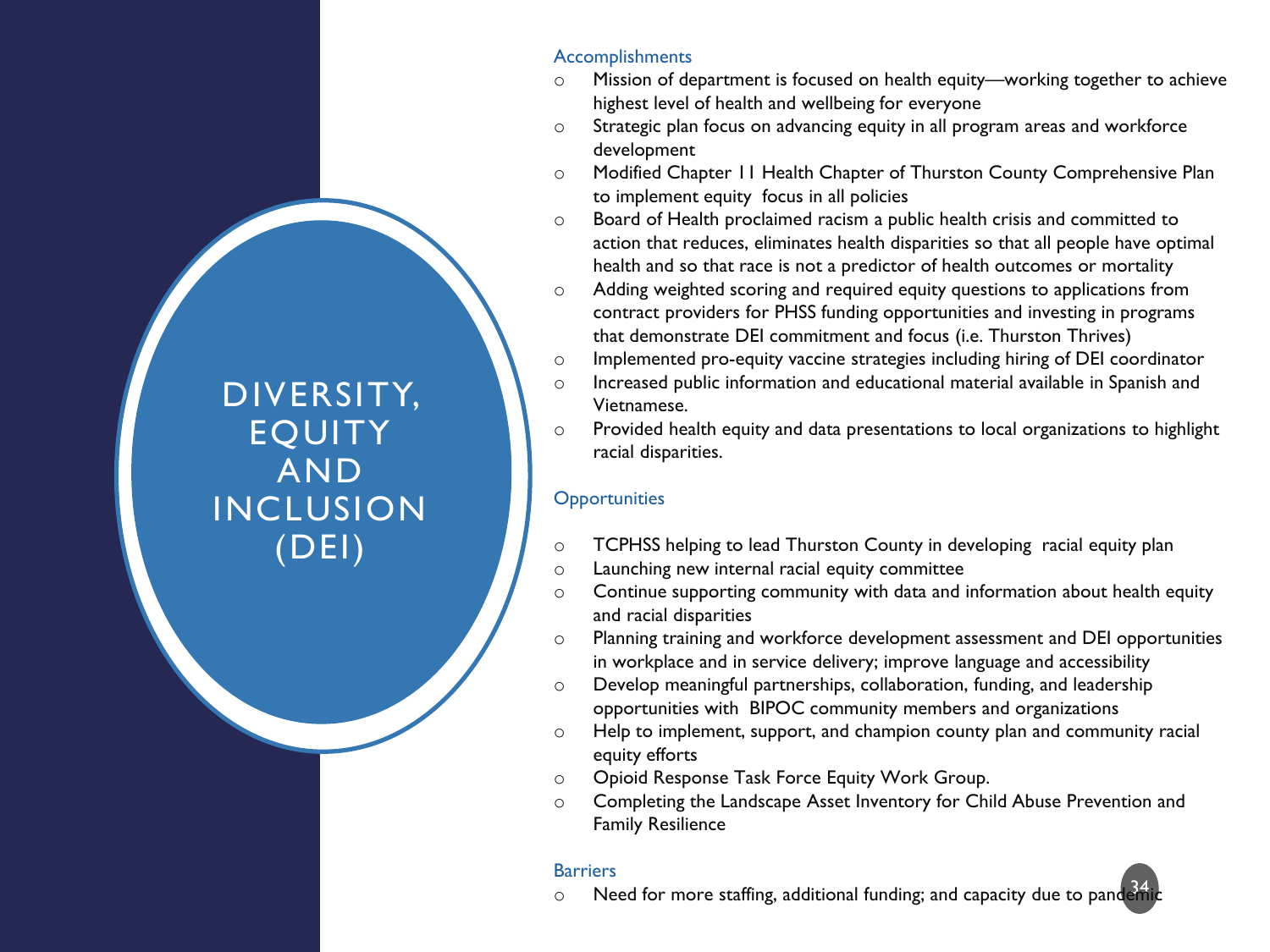### PROPOSED NEW PROGRAM: COMMUNITY HEALTH WORKER

**Program Description:** *PHSS is requesting a Community Health Worker focused on behavioral health to focus on underserved populations to advance DEI goals and address unmet behavioral health resource needs in the community. A major focus would be on BIPOC community that may be less likely to have access to resources and is overrepresented in justice system for behavioral health issues. This position would likely focus on latinx community and provide treatment resource/information in Spanish.*

#### **Key Issues:**

Community Need- How does this proposal address an unmet need in the community? Please cite the 2021 TST opportunity analysis or other specific data on gaps.

• *The TST Opportunity Analysis noted that some populations may feel disconnected from or alienated by currently available services. In addition, the Opportunity Analysis noted a need for further navigation resources to assist individuals with behavioral health needs in connected to needed services.* 

Evidence Base-What is the research or evidence base supporting this proposal? What defines success in this model? *Community Health Workers (CHW) are frontline public health workers who are a trusted member of/or someone with a close understanding of the community served. This trust relationship enables them to serve as a liaison, facilitating access to services among community members and improving cultural competence in the care navigation process. Evidence shows that CHW models improve mental health, maternal depression, access to care and are effective at enhancing health equity particularly among BIPOC communities. Sources: Centers for Disease Control & Prevention, Robert Wood Johnson Foundation, Rural Health Innovations.*

COVID-19- How will COVID impact demand for this new program? In what ways has COVID influenced the program design?

- *It is well documented that COVID has resulted in elevated behavioral health needs across our community and state.*
- *Through the COVID response, PHSS has had success reaching underserved communities with the Community Health Worker model; this proposal is to build on this success with a behavioral health focus.*

**2022-2023 Budget Preview:** *Approximately \$100,000 per year is requested to fund 1.0 FTE Community Health Worker (exact funding level to be determined).*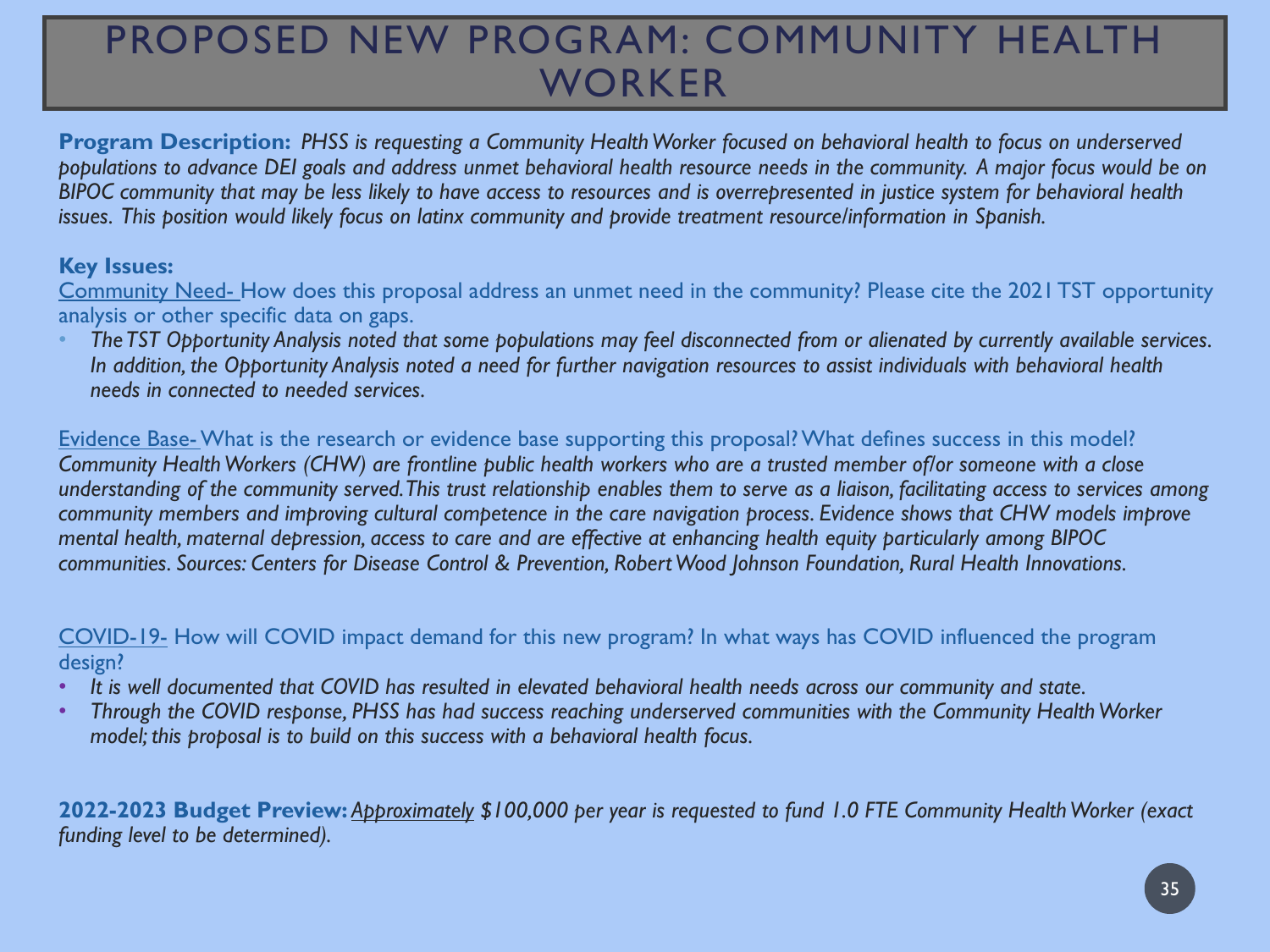## NURSE FAMILY PARTNERSHIP/ FAMILY INTERVENTION NURSE

- Program Description: NFP is a prenatal and infancy nurse home visitation program that aims to improve the health, well-being, and self-sufficiency of low-income parents and their children.
- The Family Intervention Nurse (FIN) provide homes visiting services to families experiencing mental health distress or substance use concerns but who are not eligible for NFP.
- **Historical Funding & Data:**

|      | <b>Budget</b> | <b>Actual</b> | Variance  | <b>Number Served in</b><br>Year | <b>Other</b>                                                                                                                                                                   |
|------|---------------|---------------|-----------|---------------------------------|--------------------------------------------------------------------------------------------------------------------------------------------------------------------------------|
| 2019 | \$683,907     | \$620,972     | \$62,935  | 274                             |                                                                                                                                                                                |
| 2020 | \$718,274     | \$683,797     | \$34,477  | 228                             |                                                                                                                                                                                |
| 2021 | $$718,597*$   | <b>NA</b>     | <b>NA</b> | <b>NA</b>                       | Added funding for 0.5 FTE Family<br><b>Intervention Nurse</b><br>*Budget does not reflect APPROXIMATELY<br>\$160,000 in indirect funds, which are<br>shown in TST admin budget |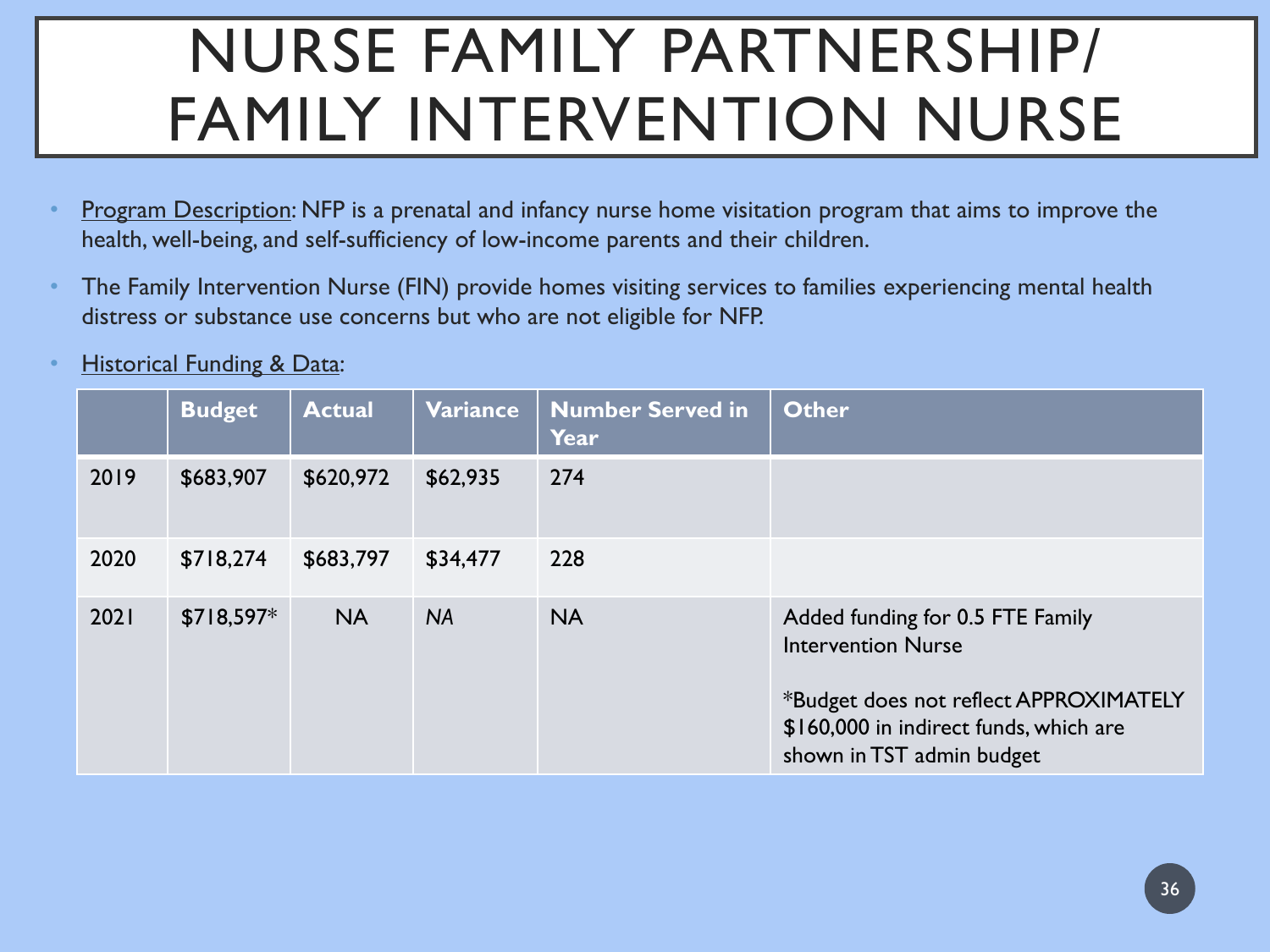## NURSE FAMILY PARTNERSHIP/ FAMILY INTERVENTION NURSE

#### **Key Issues:**

Budget Change (if other than maintenance level)- If you are requesting additional funding for this program, what will it cover? What unmet need will be met or how will the program's performance improve?

• *We are requesting additional funds to increase the Family Intervention Nurse from 0.5 FTE to a full 1.0 FTE and add 0.2 FTE supervisor time and 0.2 FTE support staff.* 

COVID-19- How has your program adapted to the current state of the pandemic? Please explain increases or decreases in demand for services and impact on your budget request. Have you made service changes as a result of COVID that are likely to remain in place?

- *Due to COVID 19 we moved to telehealth visits during the last year. Additionally, our team helped to support the response by providing case investigation/contact tracing and by vaccinating.*
- *Initially our referrals decreased but increased again within a few months. They are now consistent and steady.*
- *As Nurse Home Visitors were diverted to support COVID our TST and other funding was underspent.*
- *The demands to hire Department COVID staff impacted how quickly our Family Intervention Nurse position was posted. Based on our community partners response to this program, we anticipate a consistent high number of referrals.*

#### Other Goals/ Context

- *We are currently providing in person visits outside. Our goal is to be back in homes as soon as possible.*
- *Continue to be part of the solution in addressing the increasing needs of families with mental health/substance use*
- *DEI- Services in English, Spanish and Vietnamese; emphasis on diversity in hiring; team conversations about unconscious bias; use of inclusive language*

#### **2022-2023 Budget Preview:**

• *Requesting approximately \$122,000 in additional funding to increase Family Intervention Nurse from 0.5 FTE to 1.0FTE and add 0.2 FTE Supervisor and 0.2 FTE Program Support*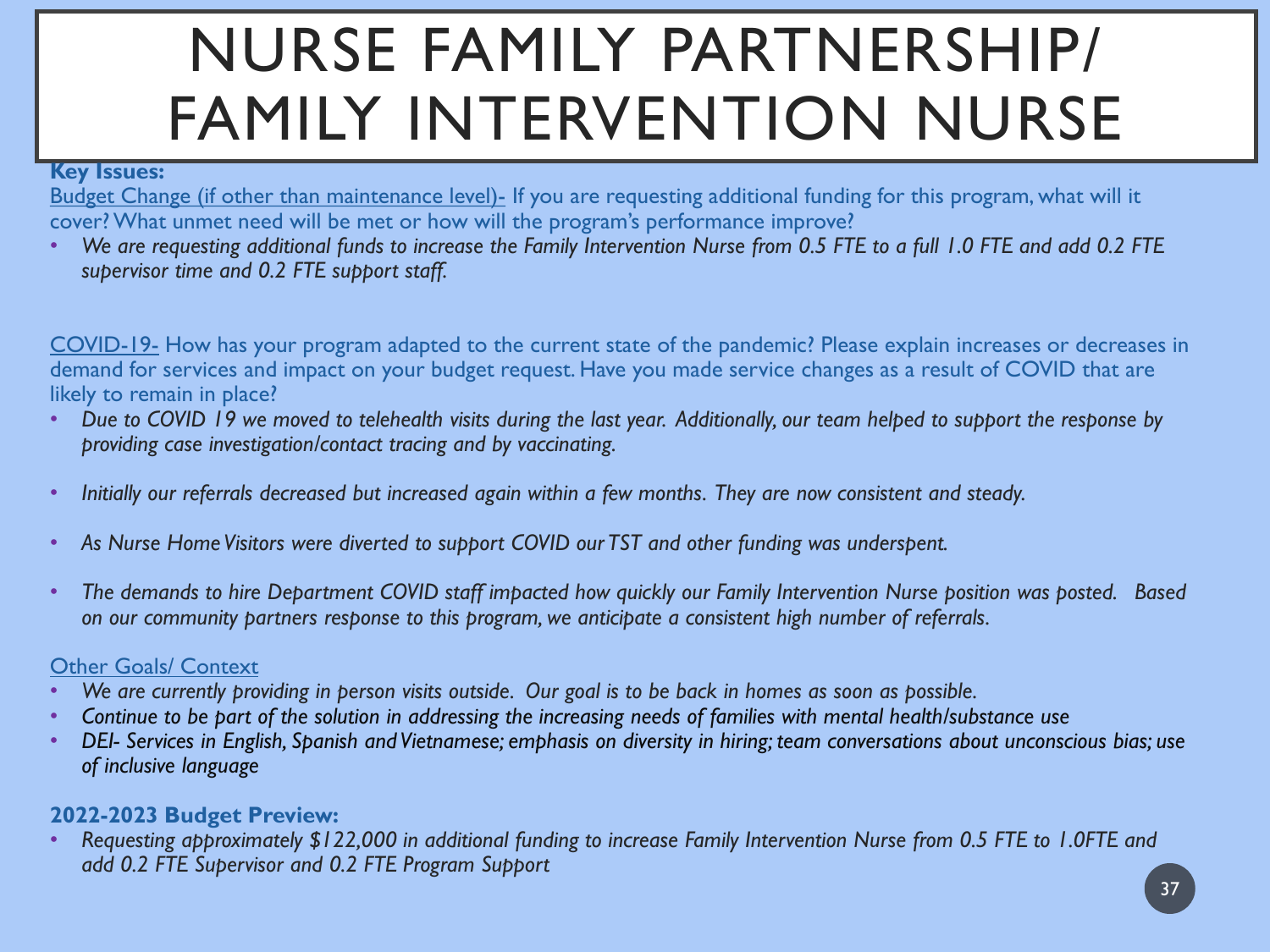### VETERANS CASE MANAGER

- Program Description: The Veterans Case Manager (VCM) spends 8 hours per week (0.20 FTE) to connect veterans who have mental health and/or substance use disorders and are in the custody of the Thurston County Sheriff's Office Corrections Bureau or are enrolled in the Thurston County Treatment Courts with treatment activities, supports, and services for up to 90 days.
- **Historical Funding & Data:**

|      | <b>Budget</b> | <b>Actual</b> | <b>Variance</b> | <b>Number Served in</b><br>Year | <b>Other</b>                                                                                                 |
|------|---------------|---------------|-----------------|---------------------------------|--------------------------------------------------------------------------------------------------------------|
| 2019 | \$50,723      | \$32,852      | \$17,871        | 15                              |                                                                                                              |
| 2020 | \$52,139      | \$7,035       | \$45,104        | 12                              | Unable to access Correctional Facility for<br>much of 2020-- therefore charged minimal<br>time to TST        |
| 2021 | $$21,383*$    | <b>NA</b>     | <b>NA</b>       | <b>NA</b>                       | *Budget does not reflect APPROXIMATELY<br>\$10,000 in indirect funds, which are shown<br>in TST admin budget |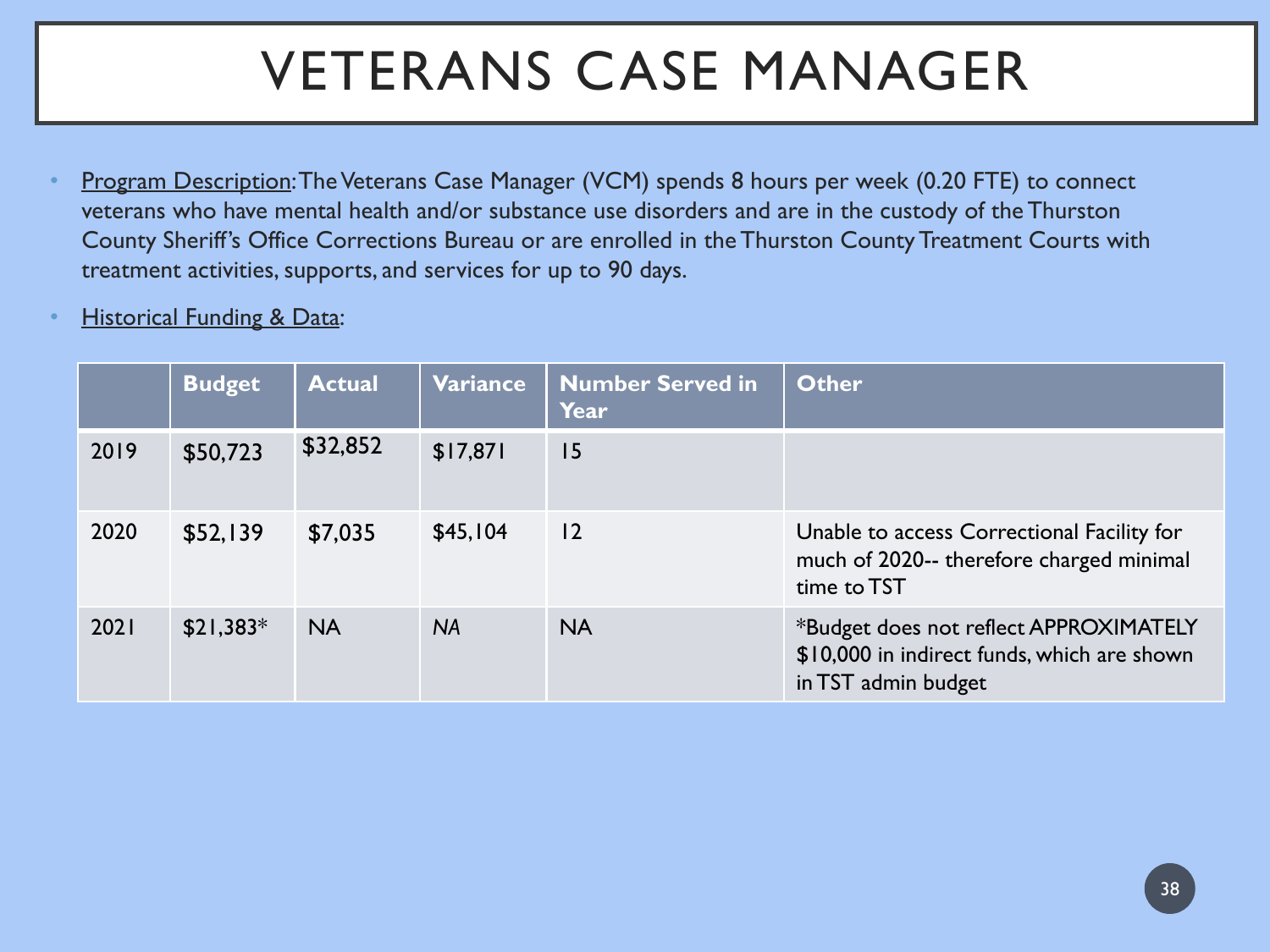### VETERANS CASE MANAGER

#### **Key Issues:**

Budget Change (if other than maintenance level)- If you are requesting additional funding for this program, what will it cover? What unmet need will be met or how will the program's performance improve?

• *Not applicable*

COVID-19- How has your program adapted to the current state of the pandemic? Please explain increases or decreases in demand for services and impact on your budget request. Have you made service changes as a result of COVID that are likely to remain in place?

- *There was a significant decrease in need during the pandemic, primarily due to the courts not holding session and the limited duration inmates spent in jail.*
- *Communication was and is constant with the jail staff and inmates needing service. Our intent is to fully resume services in the jail once the need increases.*

#### **2022-2023 Budget Preview:**

• *Requesting maintenance level funding only. At this time, there is not an expectation to request additional funding in the near future.*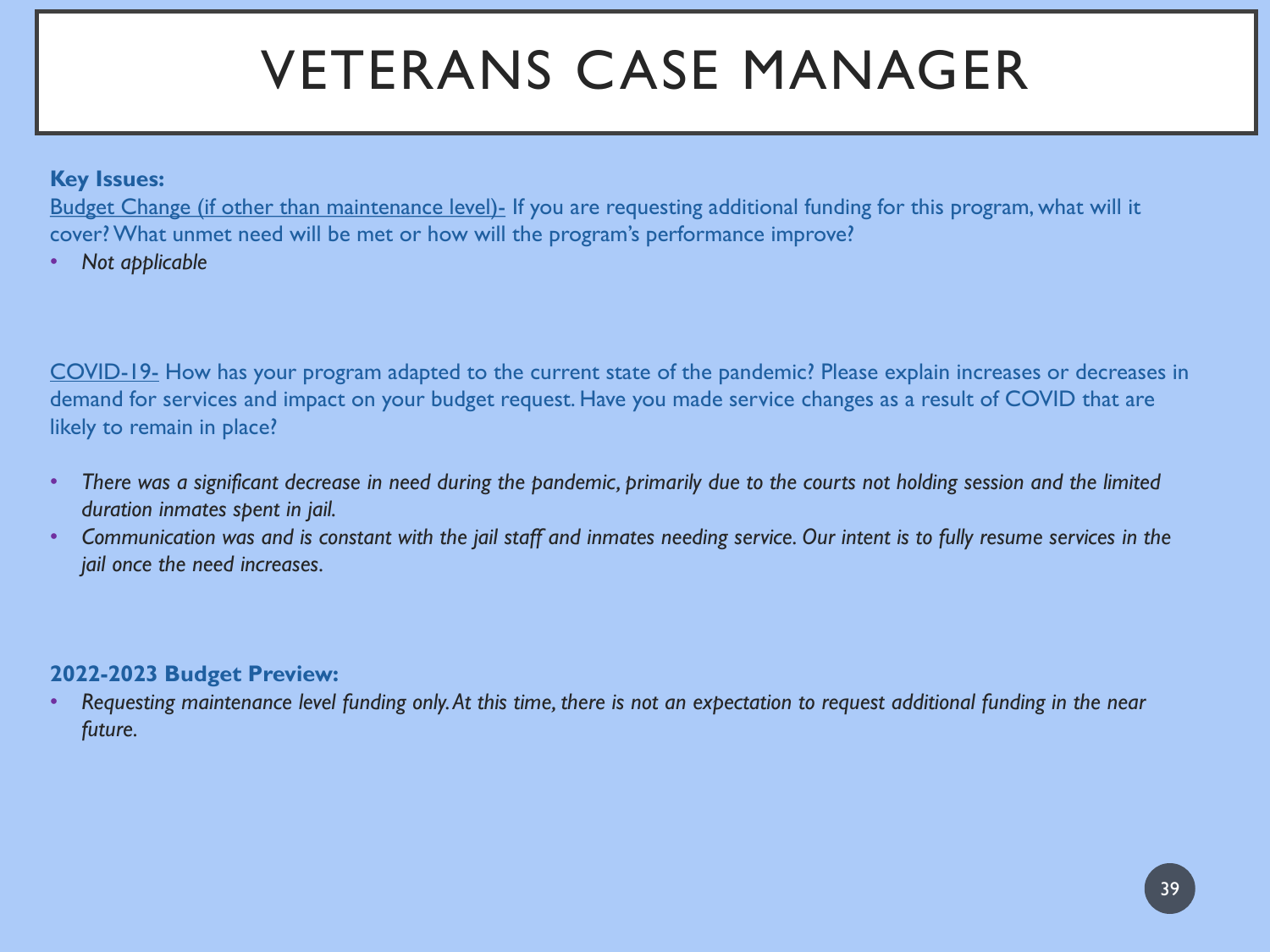### LAW ENFORCEMENT ASSISTED DIVERSION

- **Program Description: LEAD is a pre-booking diversion program that uses a harm reduction approach to** provide field-based, case management services to adults whose frequent interactions with law enforcement are due to unmet behavioral health issues.
	- Pathway for law enforcement to refer adults suspected of low-level offenses to community-based services and support, rather than arrest and incarceration.
	- Participation is voluntary, non-coercive and centered on the goals of participants.
	- Developed as an approach to low-level drug crimes, which have a disproportionate impact on communities of color.

#### **Historical Funding & Data:**

|      | <b>Budget</b>                          | <b>Actual</b> | <b>Variance</b> | Number Served in<br>Year | Other                                                                                                              |  |
|------|----------------------------------------|---------------|-----------------|--------------------------|--------------------------------------------------------------------------------------------------------------------|--|
| 2019 | Program was new to TST funding in 2021 |               |                 |                          |                                                                                                                    |  |
| 2020 |                                        |               |                 |                          |                                                                                                                    |  |
| 2021 | \$300,000                              | <b>NA</b>     | <b>NA</b>       | <b>NA</b>                | Will spend less than allocated in 2021, some<br>of this excess budget authority will cover<br>TST community grants |  |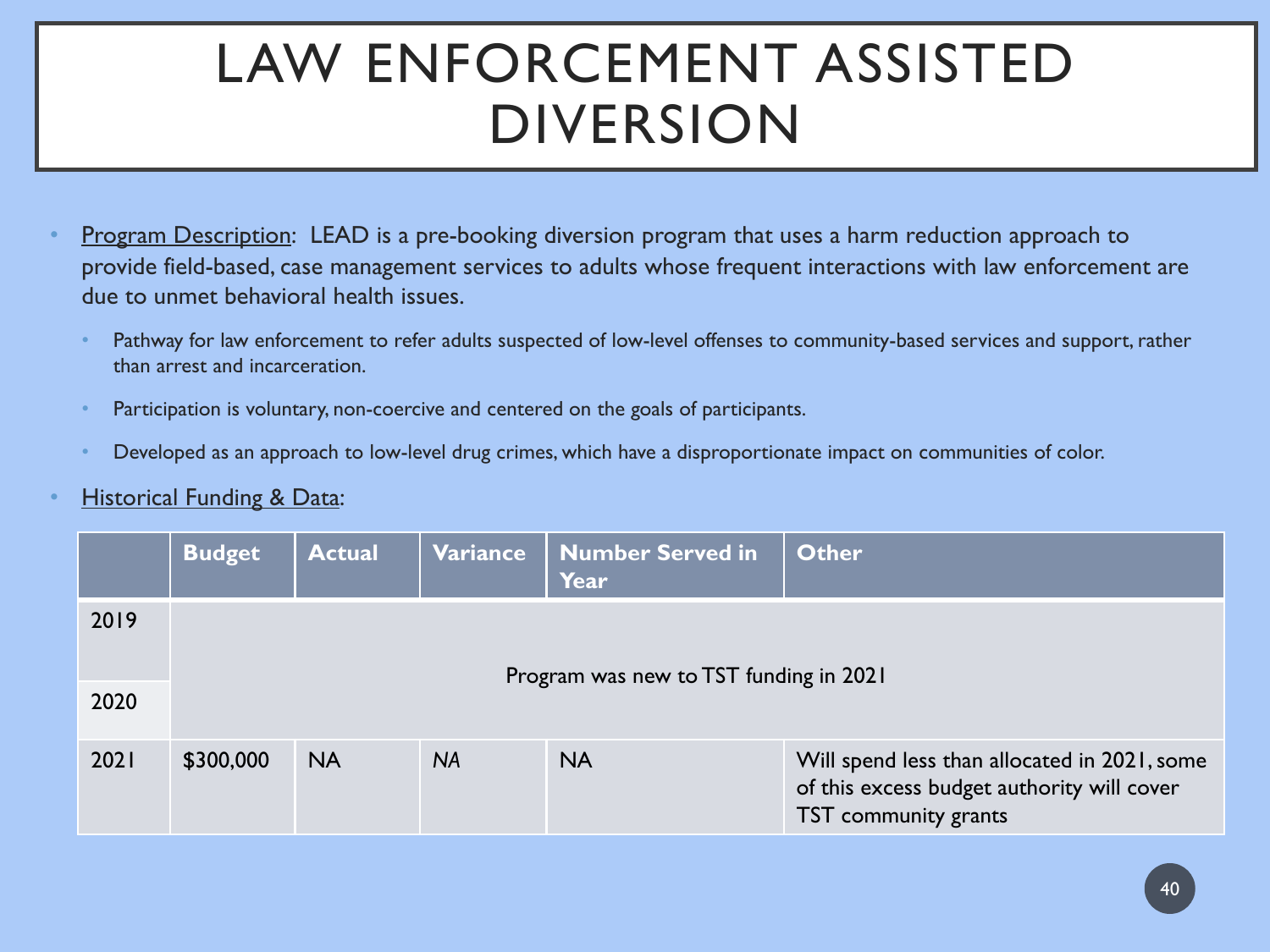### LAW ENFORCEMENT ASSISTED DIVERSION

#### **Key Issues:**

Budget Change (if other than maintenance level)- If you are requesting additional funding for this program, what will it cover? What unmet need will be met or how will the program's performance improve?

• *The 2021 TST request was to support a 25% match required for LEAD pilot program start-up.*

COVID-19- How has your program adapted to the current state of the pandemic? Please explain increases or decreases in demand for services and impact on your budget request. Have you made service changes as a result of COVID that are likely to remain in place?

- *The COVID-19 pandemic increased opportunities for community-based diversion programs. The use of correctional facilities for low-level offenses has decreased and voluntary programs like LEAD, provide an opportunity for individuals with behavioral health issues to receive support from peers and assistance to navigate services and systems of care.*
- *According to the Treatment Sales Tax 2021 Opportunity Analysis - for adults the support services gap ranked 3rd was case management/care coordination services.*

#### Other Goals/ Context

- *The goals of the LEAD pilot program include:* 
	- *Increased use of non-emergency community behavioral health services.*
	- *Reduced reliance on jails for individuals with behavioral health conditions.*
	- *Reduction in arrests, time spent in custody and/or recidivism for program participants.*
	- *Increased resilience, stability, and well-being for program participants.*

#### **2022-2023 Budget Preview:**

- *\$1,121,025 total for two years (2022 is 25% match Jan-Jun and program cost July-Dec, 2023 is program cost Jan-Dec)*
	- *The funding would be used for contracted case management services staff and program management staff of 6 FTE, evaluation support, behavioral health assessments, direct client assistance, and housing assistance.*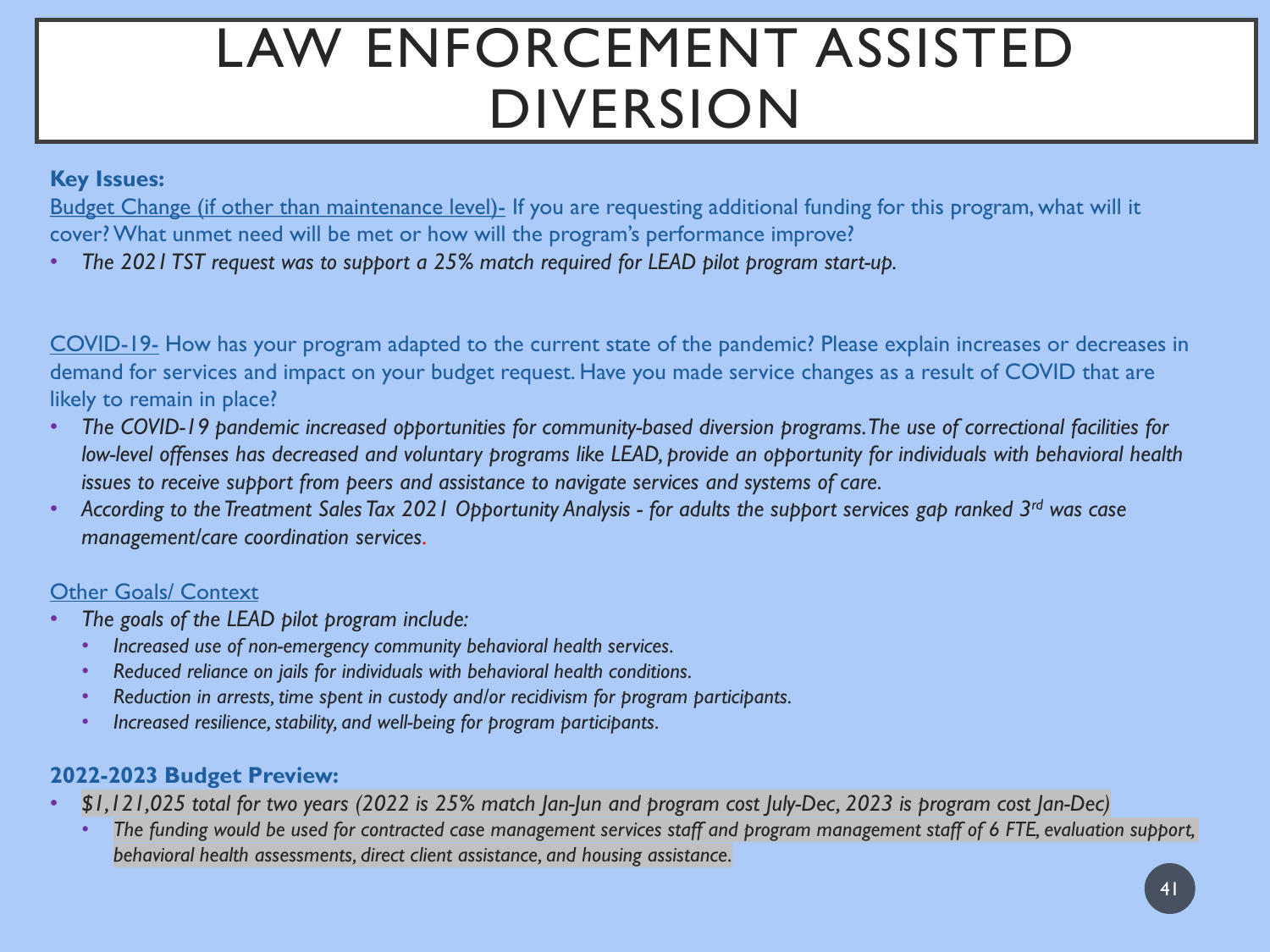### TST COMMUNITY GRANTS

- Program Description: Supports TST-eligible treatment and related support services in the community. Funds are allocated via a Request for Proposals process; different programs are funded over time.
- **Historical Funding & Data:**

|      | <b>Budget</b> | <b>Actual</b> | Variance  | <b>Number Served in</b><br><b>Year</b>         | <b>Other</b>                                                                                                      |
|------|---------------|---------------|-----------|------------------------------------------------|-------------------------------------------------------------------------------------------------------------------|
| 2019 | \$250,000     | \$224,909     | \$25,091  | Varies- includes grants<br>to several agencies |                                                                                                                   |
| 2020 | \$250,000     | \$165,981     | <b>NA</b> | Varies- includes grants<br>to several agencies |                                                                                                                   |
| 2021 | \$250,000     | <b>NA</b>     | <b>NA</b> | <b>NA</b>                                      | BOCC overfunded TST community grants in<br>2021, commitment is approx. \$315,000 per<br>year (transfer from LEAD) |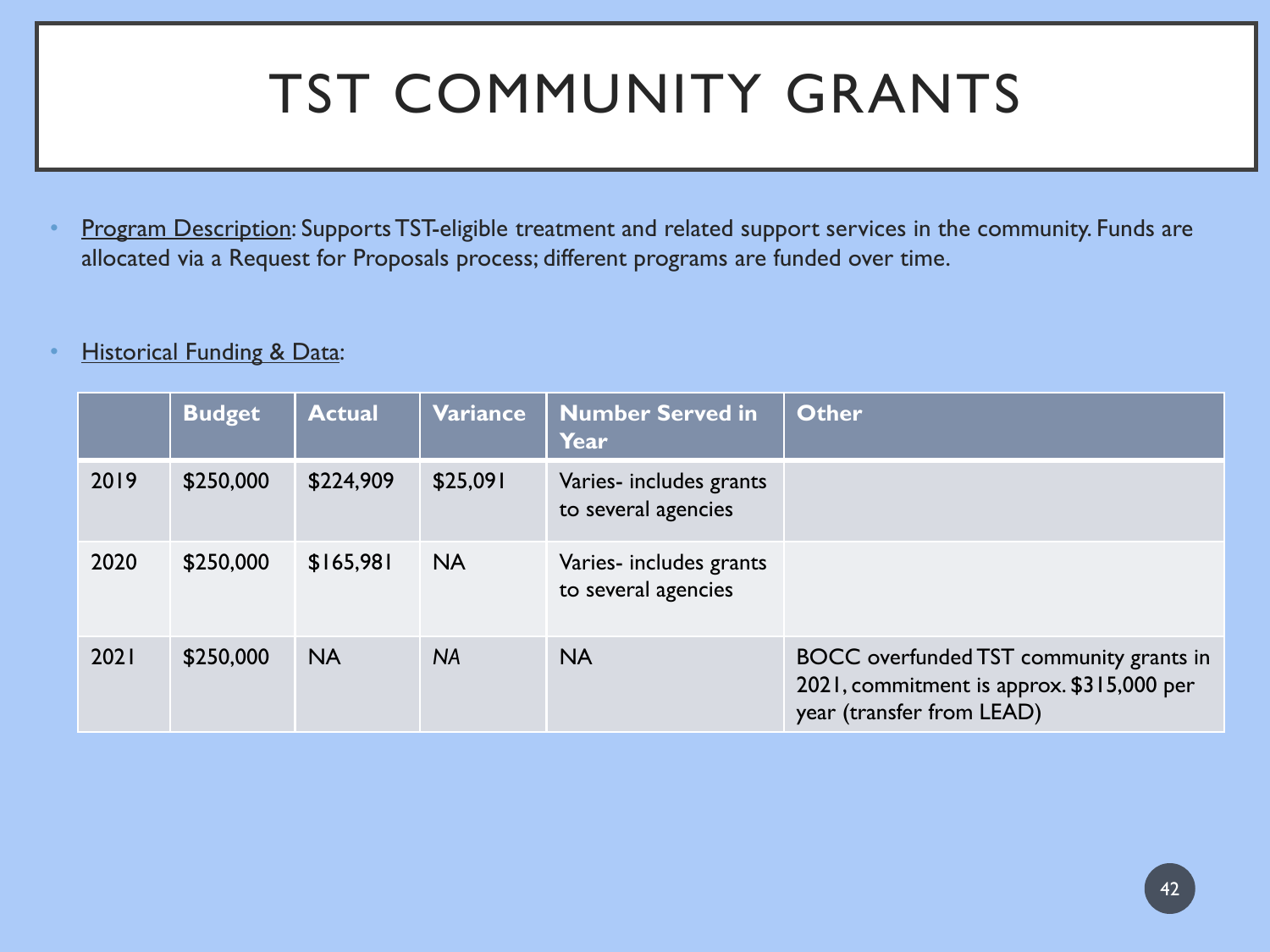## TST COMMUNITY GRANTS

#### **Key Issues:**

Budget Change (if other than maintenance level)- If you are requesting additional funding for this program, what will it cover? What unmet need will be met or how will the program's performance improve?

- *Request increase of \$65,704- BOCC recently "overfunded" the TST community grants awarded through the RFP process conducted in spring 2021, and this additional funding is needed to maintain those commitments for the duration of the contracts with the 5 grantees.*
- *Request additional increase of \$150,000–TST Advisory Committee wishes to conduct 'mini-grant' process specifically focused services to improve diversity, equity and inclusion. This is intended to address concerns raised by recent TST Opportunity Analysis and other data sources suggesting that some populations have disproportionate behavioral health needs and/or may not feel comfortable accessing existing services.*

COVID-19- How has your program adapted to the current state of the pandemic? Please explain increases or decreases in demand for services and impact on your budget request. Have you made service changes as a result of COVID that are likely to remain in place?

- *Recent TST community grant process required organizations to describe COVID responses and protocols; this question was a factor in scoring.*
- *Much evidence suggests that the pandemic has result in elevated levels of behavioral health needs; additional resources for TST community grants will assist in addressing these needs.*

#### Other Goals/ Context

- *The investment in TST mini-grants will directly support DEI efforts*
- *Most TST funding is allocated to County offices & departments; increasing the community grant budget makes these funds more accessible to the community.*

#### **2022-2023 Budget Preview:**

• *Request maintenance level (\$250,000 per year) PLUS increases noted above (\$215,704 per year)*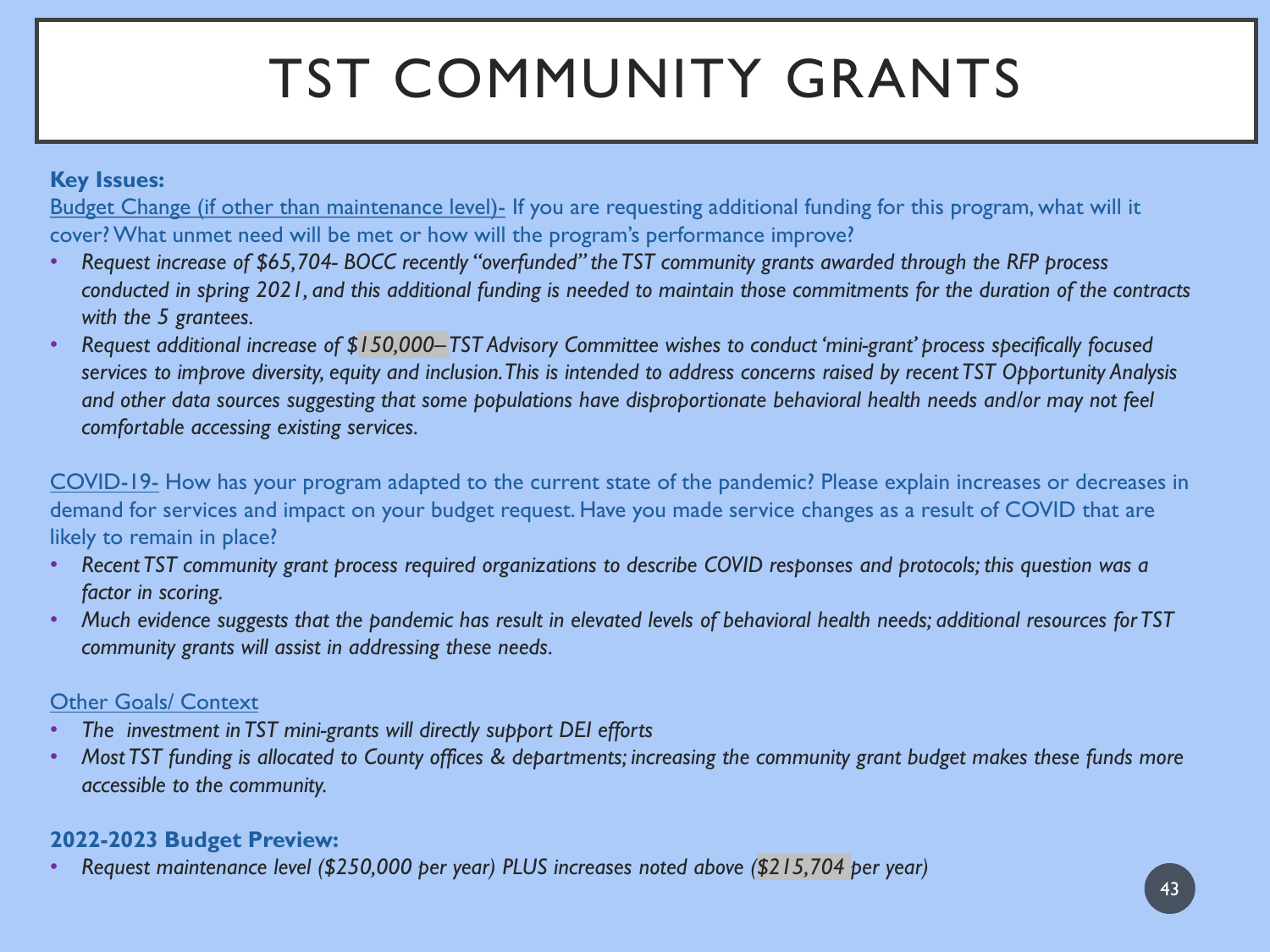### TST ADMINISTRATION (INCLUDES TRAINING & NALOXONE)

• Program Description: Administers all TST funds (program manager & data analyst). Includes travel by several offices and departments to national conferences. Support for County strategic plan initiative 2 (including funding for Naloxone and additional training) added in 2019.

#### **Historical Funding & Data:**

|      | <b>Budget</b> | <b>Actual</b> | <b>Variance</b> | <b>Number Served in</b><br><b>Year</b> | Other                                                                                                                                                     |
|------|---------------|---------------|-----------------|----------------------------------------|-----------------------------------------------------------------------------------------------------------------------------------------------------------|
| 2019 | \$370,180     | \$295,773     | \$74,407        | <b>NA</b>                              | As of 2019, includes support of County<br>strategic plan Initiative 2.                                                                                    |
| 2020 | \$393,290     | \$211,575     | \$181,715       | <b>NA</b>                              | Underspending due to staff vacancy and<br>cancelled travel.                                                                                               |
| 2021 | $$622,556*$   | <b>NA</b>     | <b>NA</b>       | <b>NA</b>                              | *Budget reflects approximately \$170,000 in<br>indirects that should be associated with<br>Nurse Family Partnership and Veterans Case<br>Manager programs |